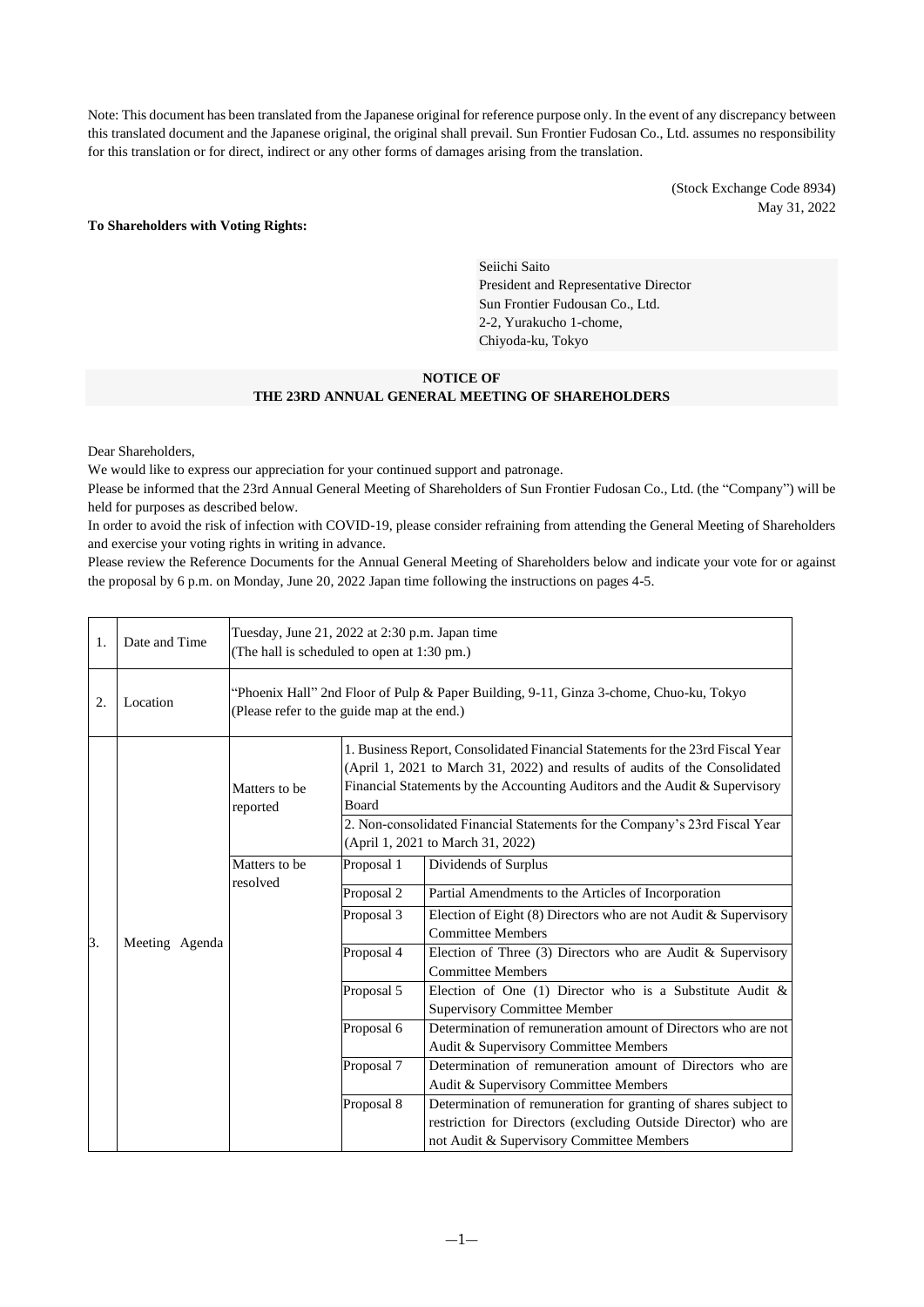# ■ Other Decisions Regarding the General Meeting of Shareholders

- When you attend the meeting, you are kindly requested to present the enclosed Voting Rights Exercise Form at the reception.
- If voting rights are exercised by proxy, only 1 person per 1 shareholder who has voting rights may attend the General Meeting of Shareholders as a proxy. In this case, please submit a document certifying the authority of representation such as a power of attorney to the Company. (Nonshareholders such as proxy and accompanying persons are not allowed to attend the General Meeting of Shareholders.)
- If you exercise your voting rights both on the Voting Rights Exercise Form and via the internet, the vote exercised via the internet will be deemed valid.
- If you exercise your voting rights multiple times via the internet, the last vote exercised will be treated as valid.
- The Company has decided to cancel the souvenirs that were distributed at the Annual General Meeting of Shareholders. We appreciate your understanding.
- After the General Meeting of Shareholders, the Company planned to hold a meeting with shareholders. However, due to the spread of COVID-19, the meeting will be discontinued.
- Regarding Measures to Prevent COVID-19 Infection
- (1) Officers and operating staff attending the General Meeting of Shareholders will wear face masks.
- (2) Attendees will be asked to disinfect their hands with alcohol-based sanitizer at the reception.
- (3) Please make sure that all attendees wear a face mask to prevent infection.
- (4) Please note that attendees must undergo the temperature check on the day of the event, and if they are found to be in poor physical condition, such as having a fever, we will refuse admission.
- (5) The General Meeting of Shareholders venue is scheduled to have more seats spaced to prevent infection, and the number of seats will be less than usual.
	- Therefore, please note in advance that we may refuse admission if the seats are full.
- (6) In particular, those who are elderly, have underlying diseases, or are pregnant, please consider refraining from your attendance.
- (7) The proceedings of the General Meeting of Shareholders are scheduled to be conducted smoothly and efficiently in a shorter time than usual. We thank you in advance for your understanding and cooperation in this regard.
- (8) If the venue facilities cannot be used on the day due to unavoidable circumstances, the General Meeting of Shareholders may be held at a different venue. In that case, we will let you know on our website and at the entrance of the venue on the day.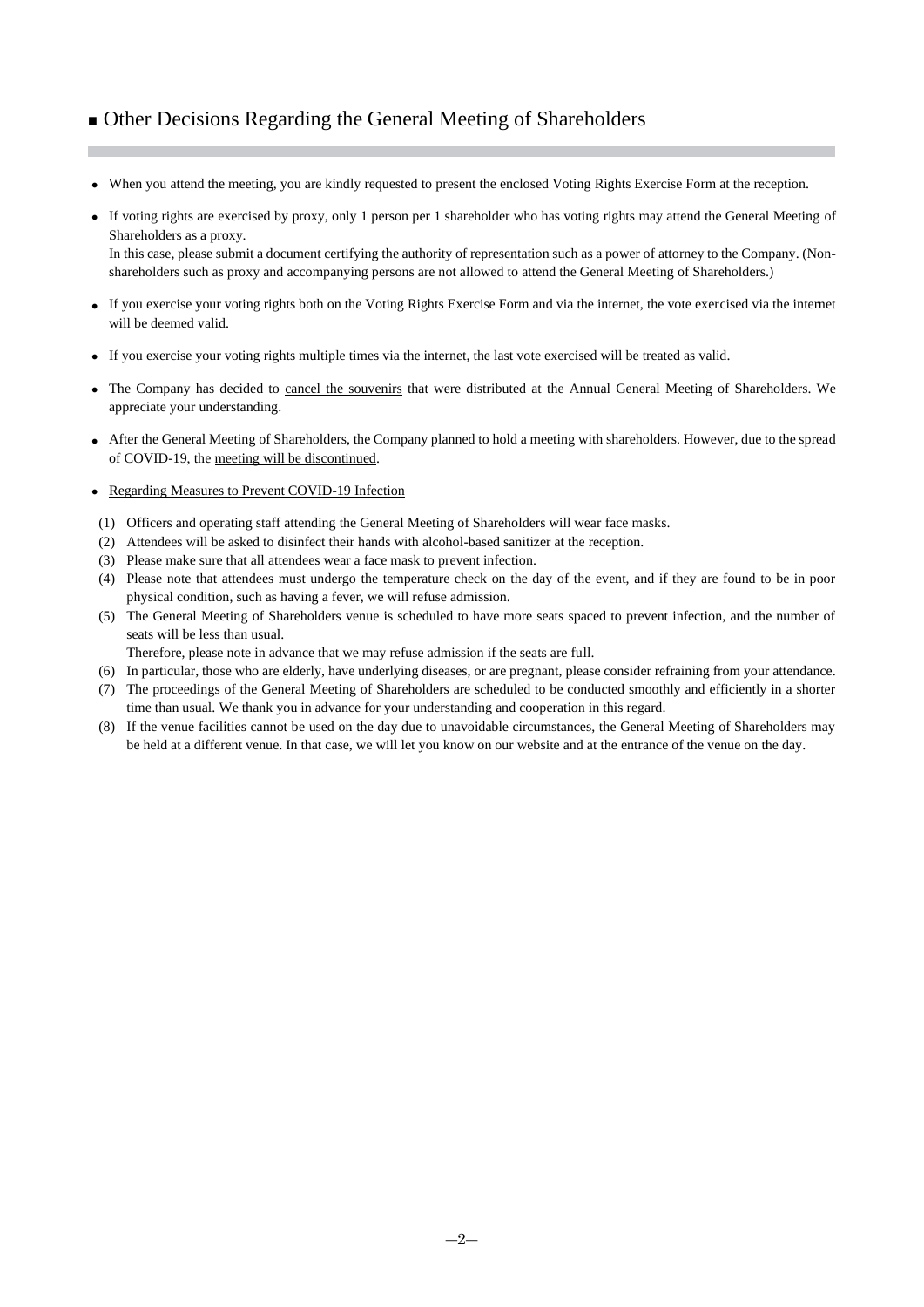# ■ Information Posted on the Website

- Any changes in the management of the Annual General Meeting of Shareholders, or updates to the Reference Documents, the Business Report, the Consolidated Financial Statements and the Non-consolidated Financial Statements, etc. for the Annual General Meeting of Shareholders will be posted on the Company's website at the following UR[L:https://www.sunfrt.co.jp.](https://www.sunfrt.co.jp/)
- As the following information is posted on the Company's website [\(https://www.sunfrt.co.jp\)](https://www.sunfrt.co.jp/) pursuant to the provisions of relevant laws and regulations and Article 16 of the Articles of Incorporation of the Company, it is not included in this Notice of Convocation or attached documents.
	- Business Report: "System for Ensuring Proper Business Operations and Overview of Operation Status"
	- Consolidated Financial Statements: "Consolidated Statement of Changes in Equity" and "Notes to Consolidated Financial Statements"
	- Non-Consolidated Financial Statements: "Non-Consolidated Statement of Changes in Equity" and "Notes to Non-Consolidated Financial Statements"

The Business Report, Consolidated Financial Statements and Non-consolidated Financial Statements audited by the Audit & Supervisory Board Members in preparing the Audit Report and the Consolidated Financial Statements and Non-consolidated Financial Statements audited by the Accounting Auditor are posted on the Company's website.

### ■ Information on Preliminary Questions

To Shareholders who want to ask questions

You can ask questions in advance in one of the following ways:

Of the questions we received, those that we believe are of high interest to our shareholders will be covered in the General Meeting of Shareholders.



Use the URL or QR code to access the exclusive question website and enter the "Question form".

URL https://q.srdb.jp/8934/ QR code



| Deadline for accepting | Thursday, June 16, 2022, 6:00 p.m. |
|------------------------|------------------------------------|
| questions:             |                                    |

● Please note that we will not be able to answer the questions you asked in advance individually.

● Questions that did not come up in the General Meeting of Shareholders will be used for future reference.

● Costs incurred in accessing the exclusive question website (internet connection fees, communication fees, etc.) shall be borne by shareholders.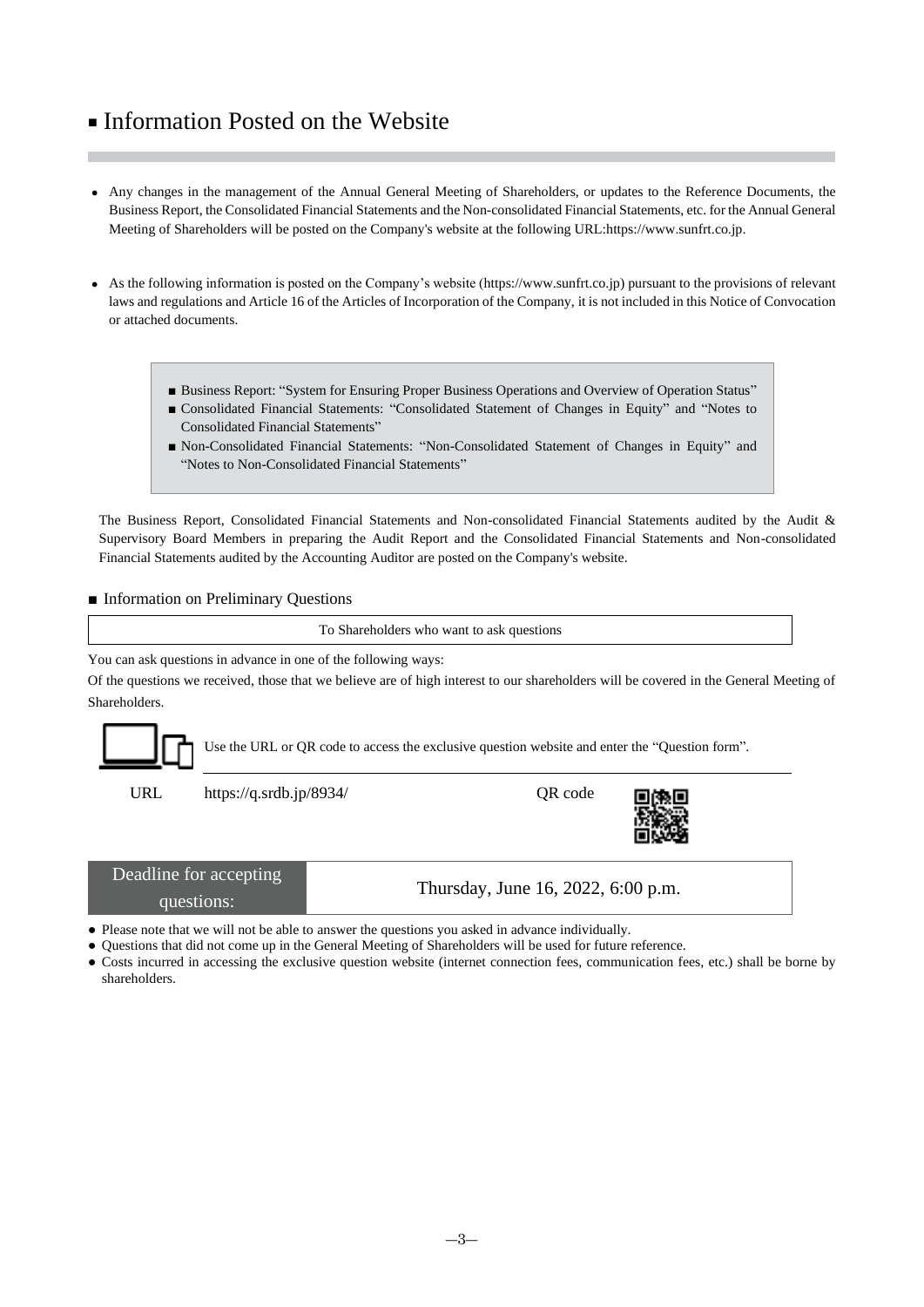# Exercise of Voting Rights

There are three ways to exercise your voting rights.

Please review the Reference Documents below and exercise your voting rights.

| Recommended                                                                                                                          |                                                                                                                                                                                                               |                                                                                                                                        |  |  |
|--------------------------------------------------------------------------------------------------------------------------------------|---------------------------------------------------------------------------------------------------------------------------------------------------------------------------------------------------------------|----------------------------------------------------------------------------------------------------------------------------------------|--|--|
| Exercise of<br>1日<br>voting rights in<br>writing                                                                                     | 2 Exercise of voting<br>rights via the<br>internet, etc.                                                                                                                                                      | Exercise of voting<br>rights by attending<br>on the day                                                                                |  |  |
| Please indicate your approval or disapproval<br>of the proposals in the enclosed Voting Rights<br>Exercise Form and return it to us. | Please review the information on page 5 of this<br>Notice, access the website for exercising<br>voting rights from a smartphone or a<br>computer, and enter your approval or<br>disapproval of the proposals. | When attending the meeting, please bring this<br>booklet and submit the enclosed Voting Rights<br>Exercise Form at the reception desk. |  |  |
| <b>Expiration</b> date                                                                                                               | <b>Expiration</b> date                                                                                                                                                                                        | Date and time                                                                                                                          |  |  |
| Monday, June 20, 2022                                                                                                                | Monday, June 20, 2022                                                                                                                                                                                         | Tuesday, June 21, 2022                                                                                                                 |  |  |
| By 6:00 p.m.                                                                                                                         | By $6$ p.m.                                                                                                                                                                                                   | $2:30$ p.m.                                                                                                                            |  |  |
|                                                                                                                                      | * If you exercise your voting rights by proxy, you                                                                                                                                                            |                                                                                                                                        |  |  |

may delegate them to one other shareholder who holds voting rights of the Company pursuant to the provisions of Article 18 of the Company's Articles of Incorporation. However, you need to submit a document certifying the authority of representation.

|                                                      | Exercise of voting rights in writing                                                                                          |                                                                                |                            |                                                                                         |
|------------------------------------------------------|-------------------------------------------------------------------------------------------------------------------------------|--------------------------------------------------------------------------------|----------------------------|-----------------------------------------------------------------------------------------|
| 議決権行使書<br>OOOO株式会社 are<br><b>COONOSCO ISBRAGES</b>   | RISU 123456789<br>議決権行使辞数<br>[통시] GISS 통기<br>중통하운 (201                                                                        | 10 <sup>th</sup><br>朝 1-<br>おたるごとにいたがき                                         | Proposal 1, 2 and 5-8      | Please indicate your approval or disapproval of the proposals here                      |
| 61 EMPGERCOS, ES (BARCKE<br>ており)のとおり温泉最も引線します。       | <b>MO GRADE EXHIBITION</b>                                                                                                    | 2012/02/20 02:08 11:1                                                          | For<br>m                   | Circle in the "Approval"<br>section                                                     |
| 外国語シット性                                              | OOO04 Cff ft<br>ø                                                                                                             | 新設は、第月のボールペンピュリ、                                                               | 中<br>Against               | Circle in the "Disapproval"<br>section                                                  |
| Keylishe k.h.<br>St. 40062, 19<br>成り返しいるい<br>たものとして取 | 103-8670<br>饕<br>千代田区八面洞1丁目                                                                                                   | はっきりえ口印をご記入ください。<br>インターリョトでお投される場合、<br>コードをスマートフォン CHA&<br>防風送観のり 。アサイトにアクセス  | Proposal 3 and 4           |                                                                                         |
| り取ります。<br>0000                                       | $2 - 1$<br>みずは 花子                                                                                                             | <b>X PICHICK STYLET BEX X 32</b><br>トウヒごも除ください。この場の、湯込む<br>2002年9月3日にもの間はありません | ۰<br>Approve everyone      | Circle in the "Approval"<br>section                                                     |
|                                                      |                                                                                                                               | スマートフォン田<br>属决理行徒<br>ウェブサイト                                                    | Disapprove everyone<br>囐   | Circle in the "Disapproval"<br>section                                                  |
|                                                      | 03000300030000000000 K1Y-00000001#<br>インターテットと表面的方式認知時が聞きれた場合は、インターテットを有効とします。<br>株主新会にご内容の数は、この情報の在岸を切り継ぎすにそのまま会場受付にご案内ください。 | DZ4'J OE<br>0000株式会社                                                           | Against some<br>candidates | Circle in the "Approval"<br>section and write the number<br>of the candidate you oppose |

| For institutional |  |
|-------------------|--|
| mvestors          |  |

You can exercise your voting rights by electromagnetic means from the "Electronic Voting Rights Exercise Platform" operated by ICJ, Inc.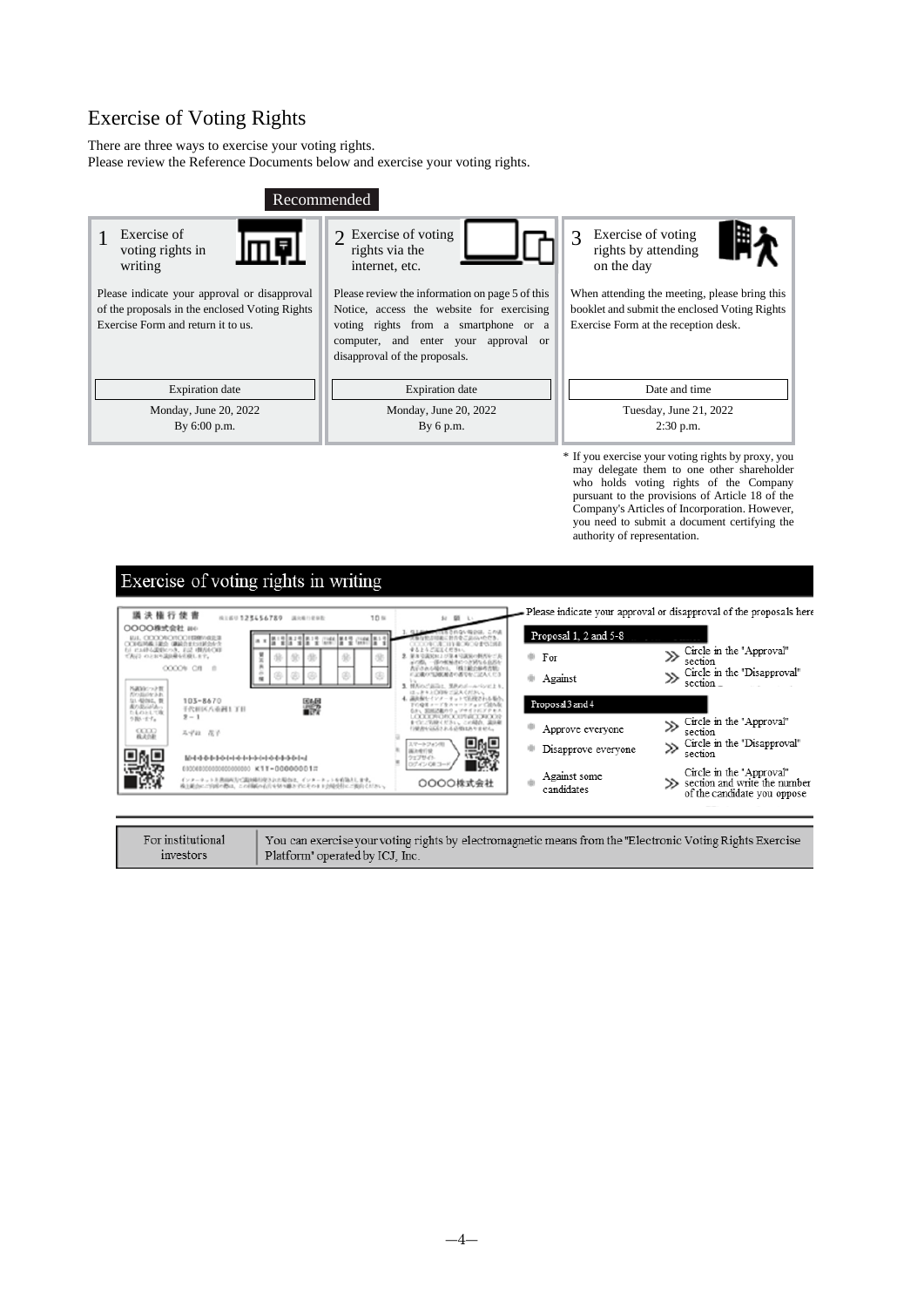Guide to Exercising Voting Rights via the Internet, etc.

following address



 $-5-$ 

(Hours: 9:00 AM to 9:00 PM, except for the New Year holidays)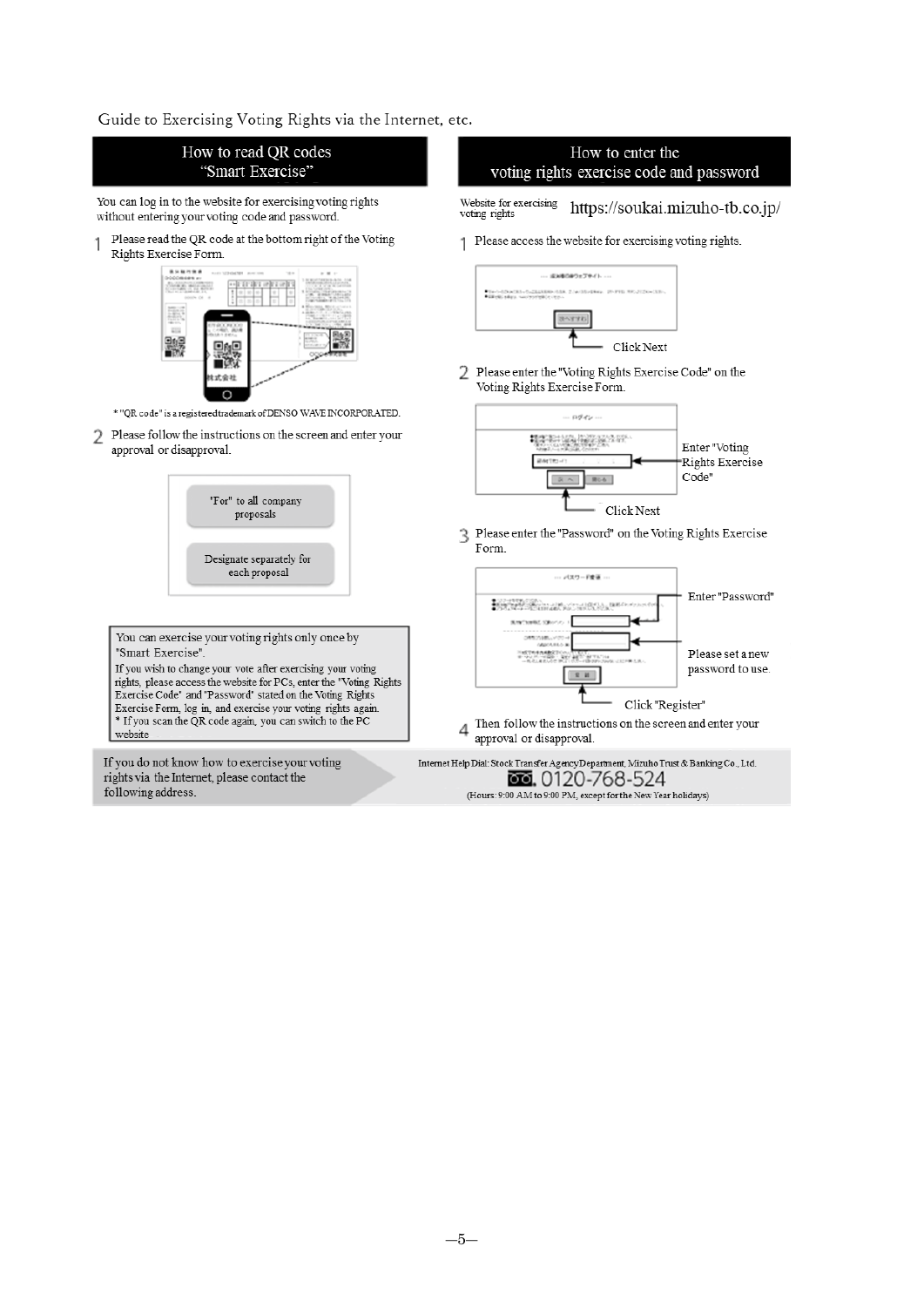## Proposal 1 Dividends of Surplus

The Company proposes the year-end dividend for the 23rd fiscal year as follows, taking into consideration the business performance for the fiscal year under review and future business development.

- 1. Type of dividend property: Cash
- 2. Allotment of dividends to shareholders and total amount: 23 yen per share of the Company's common share, for total amount of 1,121,373,188 yen
- 3. Effective date of dividends of surplus: June 22, 2022

### Reference

Basic policy concerning profit sharing

The Company's basic policy is to contribute to the interests of shareholders in a comprehensive manner, taking into account (1) strive providing long-term and stable profit returns to shareholders, (2) securing investment that aggressively challenge Office Building Business and Overseas Business for future growth, and (3) strengthening financial stability.

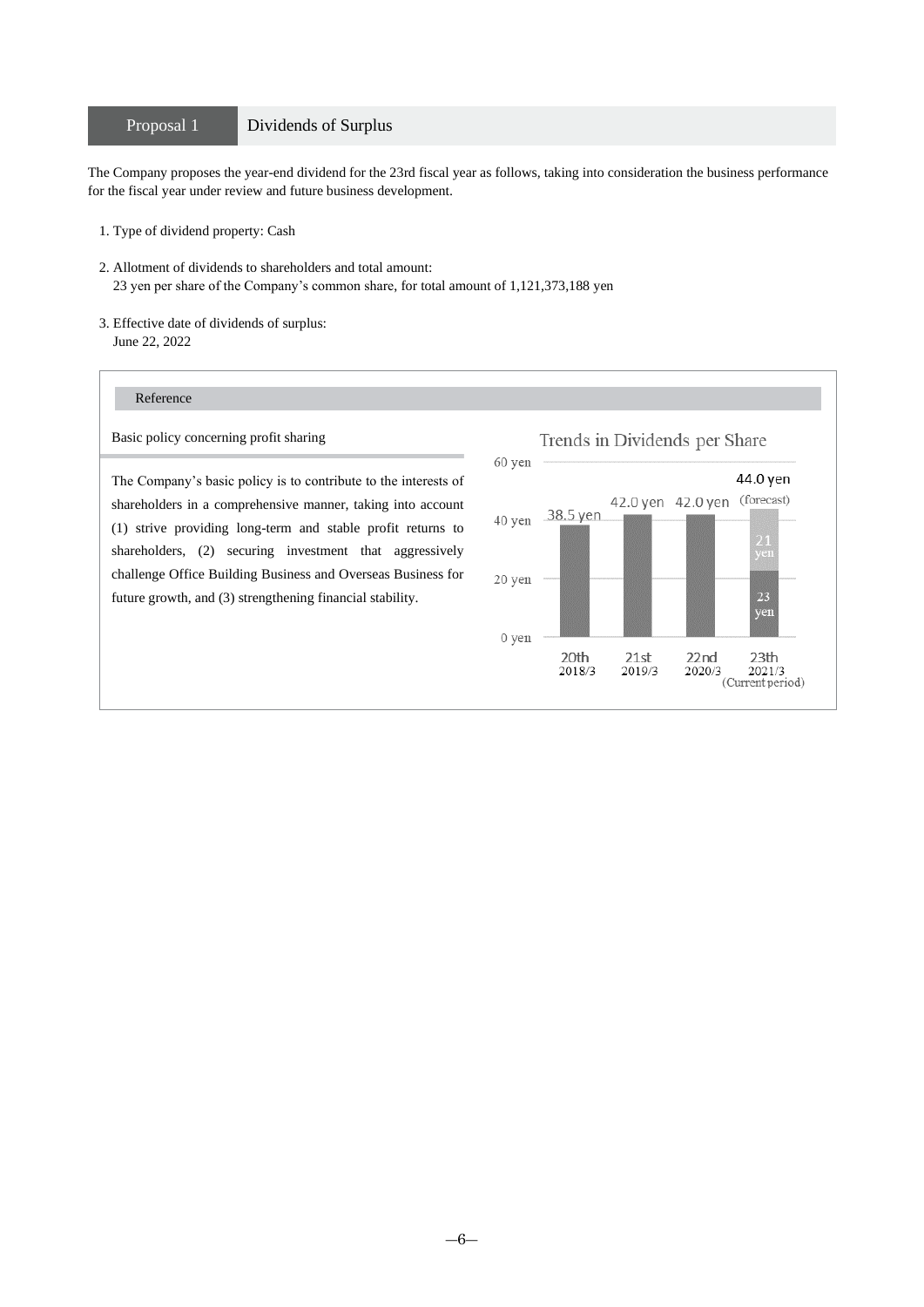## Proposal 2 Partial Amendments to the Articles of Incorporation

#### 1. Reason for the Proposal

- (1) The Company intends to make a transition to a company with an Audit & Supervisory Committee, and will newly establish provisions concerning the Audit & Supervisory Committee and Audit & Supervisory Committee Member as well as delete provisions concerning the Audit & Supervisory Board and the Audit & Supervisory Board Member to further strengthen audit and supervisory functions in the Board of Directors, reinforce governance, enhance discussions on medium and long-term management strategies in the Board of Directors, and delegate authority for swift decision-making and business execution. Thereby enhance the fairness, transparency and efficiency of management.
- (2) In order to facilitate the flexible implementation of capital and dividend policies, a new provision will be established to the effect that dividends of surplus, etc. can also be implemented by the Board of Directors resolution. (Company's Articles of Incorporation Article 36)
- (3) In line with the fact that the effective date of the electronic provision of documents of the General Meeting of Shareholders in the proviso of Article 1 of the Supplementary Provisions of the Act for Partial Revision of The Companies Act of Japan (Act No. 70 of 2019) is set to be September 1, 2022, the Company has decided to implement electronic provision measures for the information contained in the Reference Documents, etc. and has decided to limit the scope of matters to be stated in documents to be delivered to shareholders who have made a request for delivery of documents.

In addition, since the current provisions regarding the Reference Documents' internet disclosure and deemed provision are no longer necessary, the Company intends to delete them and establish supplementary provisions regarding effective date, etc. resulting from these changes. (Company's Articles of Incorporation Article 16 and Supplementary Provisions)

(4) Moreover, necessary changes such as revision of wording associated with each of the above changes will be made.

#### 2. Details of the Change

#### The details of the change are as follows.

Amendments to the Articles of Incorporation in this proposal shall take effect at the conclusion of this General Meeting of Shareholders.

|                                                                                                                                                                                                                                                                                                                        | (Underlines indicate changes)                                                                                                                                                                                                                                                                                                                                                                    |  |
|------------------------------------------------------------------------------------------------------------------------------------------------------------------------------------------------------------------------------------------------------------------------------------------------------------------------|--------------------------------------------------------------------------------------------------------------------------------------------------------------------------------------------------------------------------------------------------------------------------------------------------------------------------------------------------------------------------------------------------|--|
| Current Article of Incorporation                                                                                                                                                                                                                                                                                       | Proposed Change                                                                                                                                                                                                                                                                                                                                                                                  |  |
| Chapter 1 General Provisions                                                                                                                                                                                                                                                                                           | <b>Chapter 1 General Provisions</b>                                                                                                                                                                                                                                                                                                                                                              |  |
| Articles 1 to 3 (Omitted)                                                                                                                                                                                                                                                                                              | Articles 1 to 3 (Unchanged)                                                                                                                                                                                                                                                                                                                                                                      |  |
| (Organization)<br>Article 4 In addition to the General Meeting of Shareholders<br>and Directors, the Company will establish the<br>following organizations.<br>1. Board of Directors<br>2. Audit & Supervisory Board Member<br>3. Audit & Supervisory Board<br>4. Accounting Auditor                                   | (Organization)<br>Article 4 In addition to the General Meeting of Shareholders<br>and Directors, the Company will establish the<br>following organizations.<br>1. Board of Directors<br>2. Audit & Supervisory Committee<br>(Deleted)<br>3. Accounting Auditor                                                                                                                                   |  |
| Article 5 (Omitted)                                                                                                                                                                                                                                                                                                    | Article 5 (Unchanged)                                                                                                                                                                                                                                                                                                                                                                            |  |
| Chapter 2 Shares                                                                                                                                                                                                                                                                                                       | Chapter 2 Shares                                                                                                                                                                                                                                                                                                                                                                                 |  |
| Articles 6 to 10 (Omitted)                                                                                                                                                                                                                                                                                             | Article 6 to 10 (Unchanged)                                                                                                                                                                                                                                                                                                                                                                      |  |
| (Administrator of Shareholder Registry)<br>Article 11 The Company shall have a shareholder registry<br>administrator.<br>2. The shareholder registry administrator and<br>administrative handling location is determined a by<br>the resolution of the Board of Directors and public<br>notice thereof shall be given. | (Administrator of Shareholder Registry)<br>Article 11 The Company shall have a shareholder registry<br>administrator.<br>2. The shareholder registry administrator and<br>administrative handling location is determined by<br>the resolution of the Board of Directors or by the<br>Director delegated by the resolution of the Board of<br>Directors and public notice thereof shall be given. |  |
| (Rules for Handling Shares)<br>Article 12 The exercise of rights, handling of shares and share<br>acquisition rights, and fees for the Company's<br>shareholders shall be governed by the laws and                                                                                                                     | (Rules for Handling Shares)<br>Article 12 The exercise of rights, handling of shares and share<br>acquisition rights, and fees for the Company's<br>shareholders shall be governed by the laws and<br>regulations, the Company's Articles of Incorporation                                                                                                                                       |  |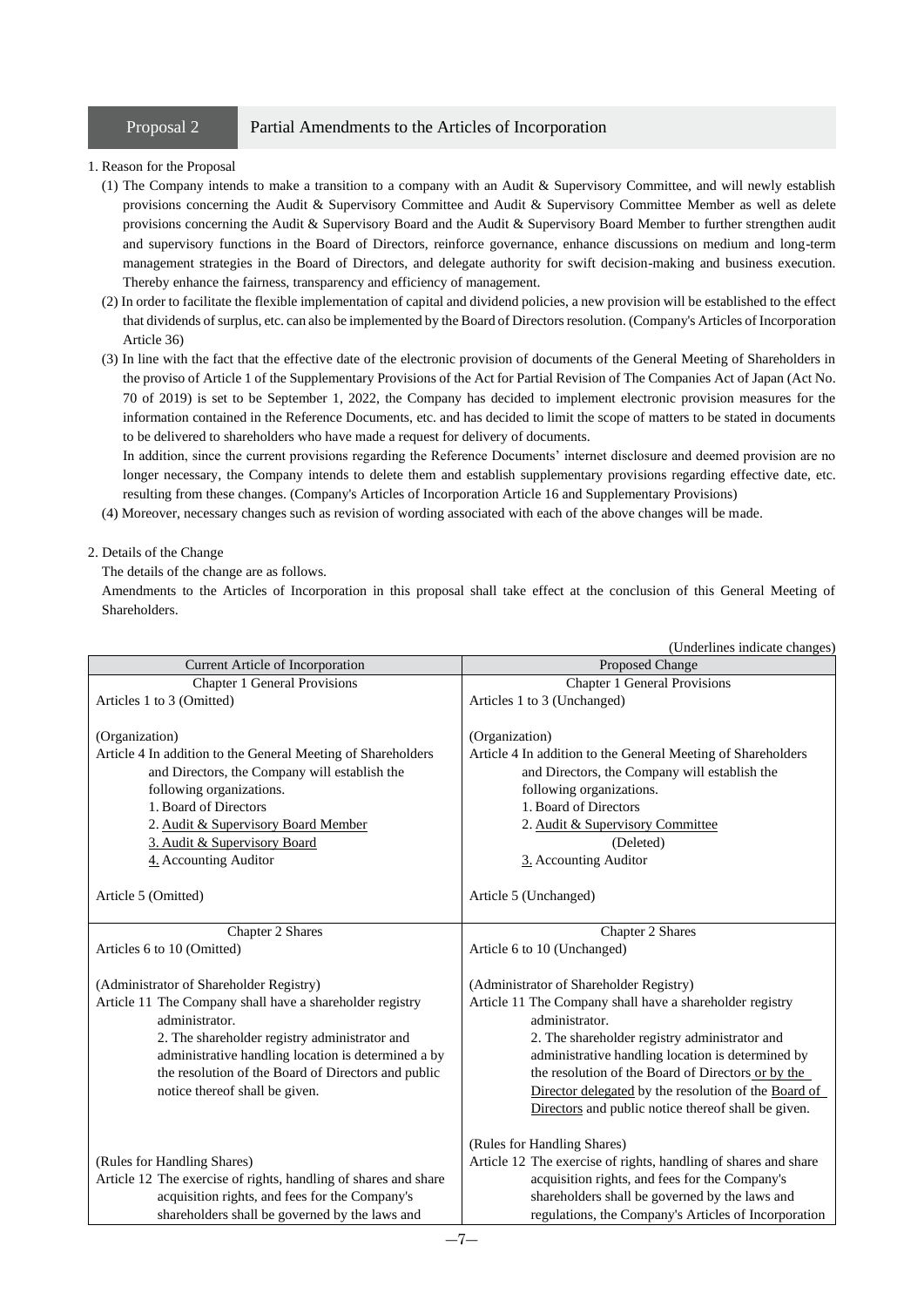regulations, the Company's Articles of Incorporation and the Share Handling Regulations established in the Board of Directors.

and the Share Handling Regulations established in the Board of Directors or by the Director delegated by the resolution of the Board of Directors.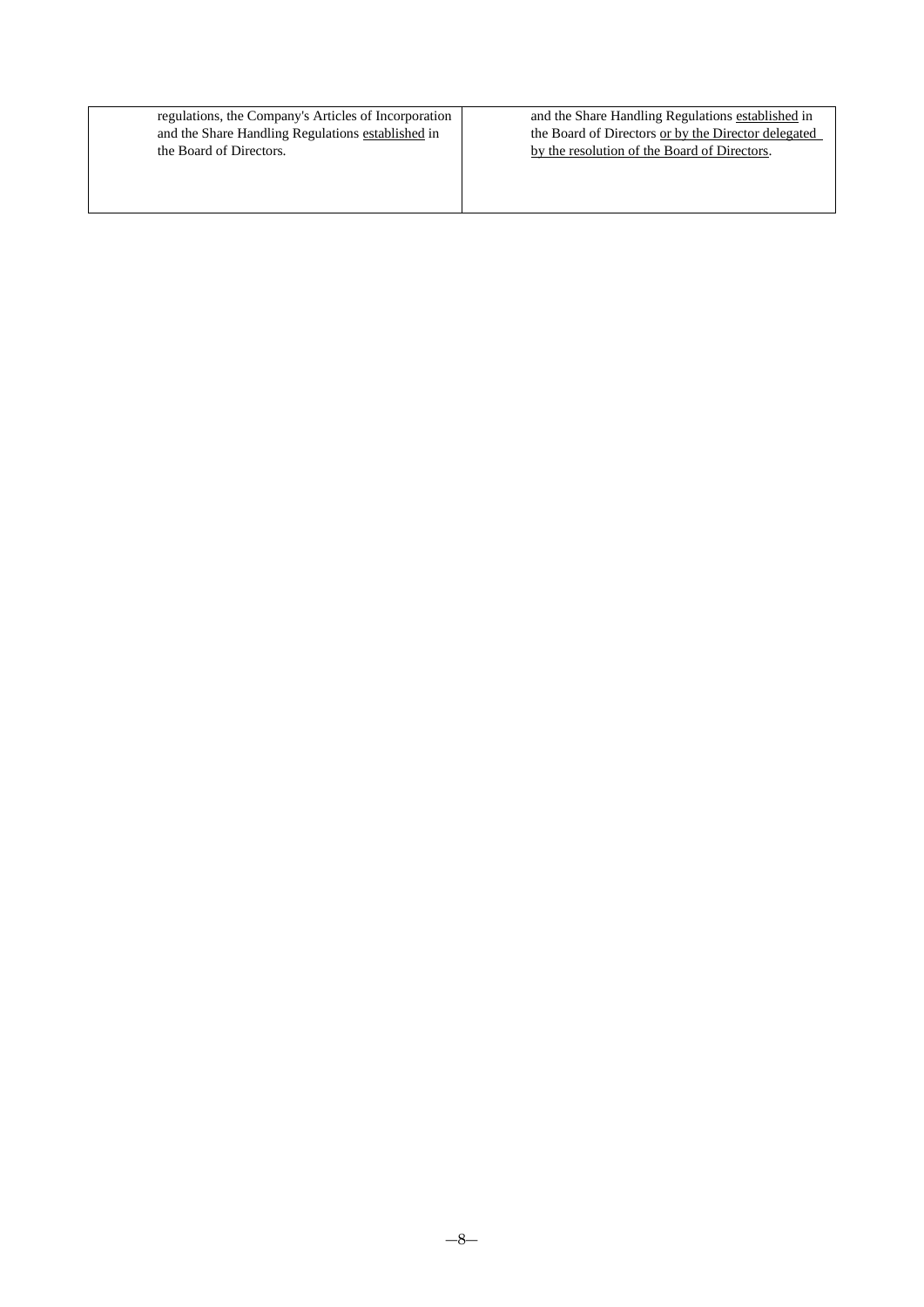| Current Article of Incorporation                                                                                                                                                                                                                                                                                                                                                                                                                                                                                                                                                                                       | Proposed Change                                                                                                                                                                                                                                                                                                                                                                                                                                                                                                                                                                           |
|------------------------------------------------------------------------------------------------------------------------------------------------------------------------------------------------------------------------------------------------------------------------------------------------------------------------------------------------------------------------------------------------------------------------------------------------------------------------------------------------------------------------------------------------------------------------------------------------------------------------|-------------------------------------------------------------------------------------------------------------------------------------------------------------------------------------------------------------------------------------------------------------------------------------------------------------------------------------------------------------------------------------------------------------------------------------------------------------------------------------------------------------------------------------------------------------------------------------------|
| Chapter 3 General Meeting of Shareholders                                                                                                                                                                                                                                                                                                                                                                                                                                                                                                                                                                              | Chapter 3 General Meeting of Shareholders                                                                                                                                                                                                                                                                                                                                                                                                                                                                                                                                                 |
| Articles 13 to 15 (Omitted)                                                                                                                                                                                                                                                                                                                                                                                                                                                                                                                                                                                            | Articles 13 to 15 (Unchanged)                                                                                                                                                                                                                                                                                                                                                                                                                                                                                                                                                             |
| (Internet Disclosure and Deemed Provision by Reference)<br>Documents)<br>Article 16 Upon the convocation of the General Meeting of<br>Shareholders, the Company may deem that it has<br>provided the shareholders with information<br>pertaining to matters to be stated or indicated in the<br>Reference Documents, Business Report, Non-<br>consolidated Financial Statements and Consolidated<br>Financial Statements (including financial audit<br>report related to the said Consolidated Financial<br>Statements as well as audit reports) by disclosing<br>such information via the internet in accordance with | (Deleted)                                                                                                                                                                                                                                                                                                                                                                                                                                                                                                                                                                                 |
| the provisions of the applicable Ordinance of the                                                                                                                                                                                                                                                                                                                                                                                                                                                                                                                                                                      |                                                                                                                                                                                                                                                                                                                                                                                                                                                                                                                                                                                           |
| Ministry of Justice.<br>(New)                                                                                                                                                                                                                                                                                                                                                                                                                                                                                                                                                                                          | (Electronic Provision Measures)<br>Article 16 Upon convocation of the General Meeting of<br>Shareholders, the Company shall provide the<br>information contained in the Reference Documents<br>electronically.<br>2. The Company may elect not to include in the<br>documents to be delivered to the shareholders who<br>request the delivery of the documents by the base<br>date of their voting rights all or part of the matters<br>specified by the applicable Ordinance of the<br>Ministry of Justice among the matters for which<br>electronic provision measures are to be taken. |
| Articles 17 to 19 (Omitted)                                                                                                                                                                                                                                                                                                                                                                                                                                                                                                                                                                                            | Articles 17 to 19 (Unchanged)                                                                                                                                                                                                                                                                                                                                                                                                                                                                                                                                                             |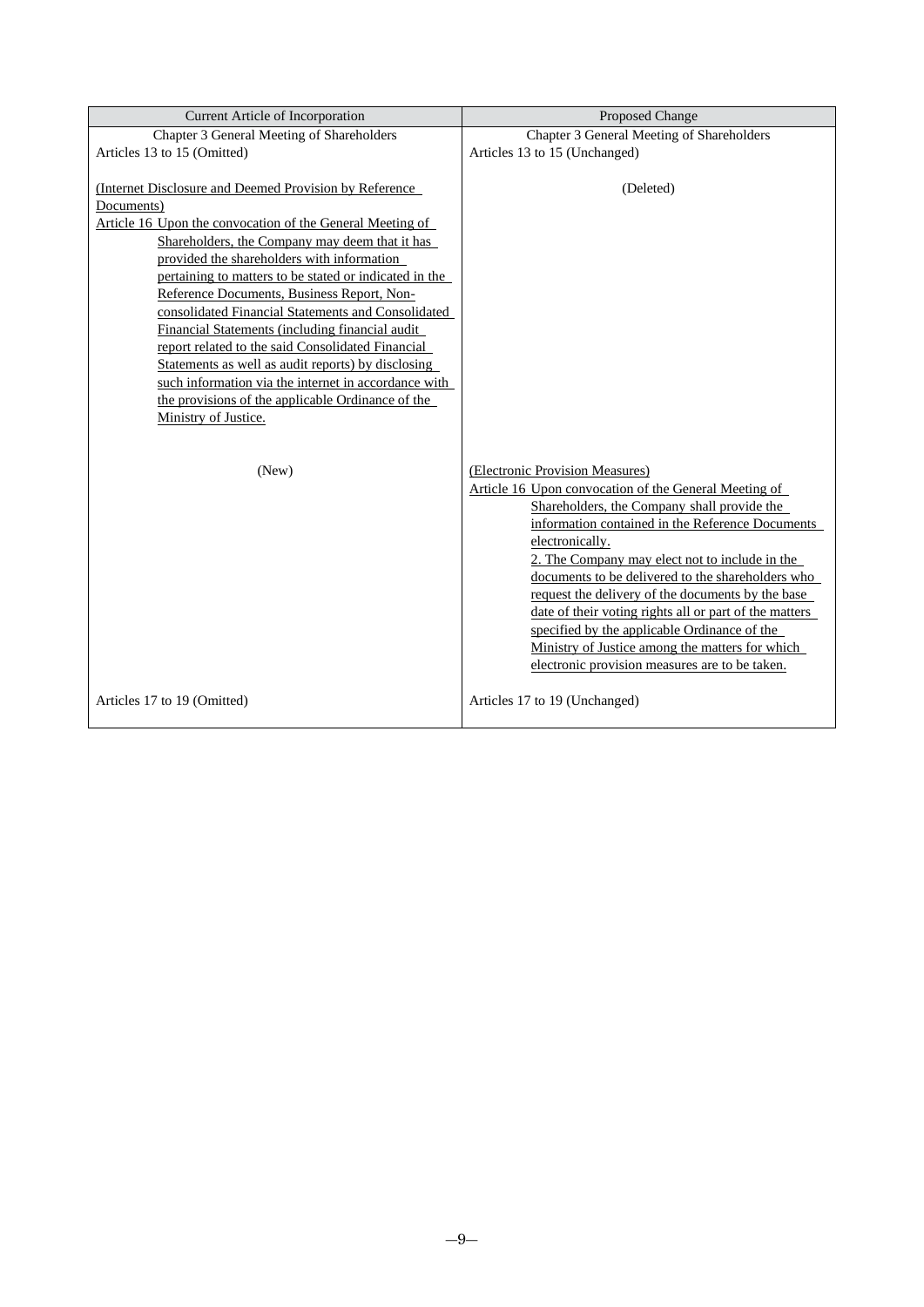| Current Article of Incorporation                                | Proposed Change                                                 |
|-----------------------------------------------------------------|-----------------------------------------------------------------|
| Chapter 4 Director and Board of Directors                       | Chapter 4 Director and Board of Directors                       |
| (Number of Members)                                             | (Number of Members)                                             |
| Article 20 The number of Directors of the Company shall not     | Article 20 The number of Directors who are not an Audit &       |
| exceed ten (10).                                                | <b>Supervisory Committee Member of the Company</b>              |
|                                                                 | shall not exceed ten (10) and the number of                     |
|                                                                 | Directors who are an Audit & Supervisory                        |
|                                                                 | Committee Member shall not exceed four (4).                     |
|                                                                 |                                                                 |
| (Method of Appointment)                                         | (Method of Appointment)                                         |
| Article 21 Directors are selected by resolution in the General  | Article 21 Directors are selected by resolution in the General  |
| Meeting of Shareholders.                                        | Meeting of Shareholders, distinguishing Directors               |
|                                                                 | who are an Audit & Supervisory Committee                        |
|                                                                 | Member from other Directors.                                    |
| 2. The resolution to elect Directors shall be held by a         | 2. The resolution to elect Directors shall be held by a         |
| majority of the voting rights of shareholders present           | majority of the voting rights of shareholders present           |
| at the meeting where shareholders holding one third             | at the meeting where shareholders holding one third             |
| or more of the voting rights of shareholders entitled           | or more of the voting rights of shareholders entitled           |
| to exercise their voting rights are present.                    | to exercise their voting rights are present.                    |
| 3. The resolution to elect Directors shall not be by            | 3. The resolution to elect Directors shall not be by            |
| cumulative voting.                                              | cumulative voting.                                              |
|                                                                 |                                                                 |
| (Term of Office)                                                | (Term of Office)                                                |
| Article 22 The term of office of a Director shall expire at the | Article 22 The term of office of a Director who is not an Audit |
| end of the Annual General Meeting of Shareholders               | & Supervisory Committee Member shall expire at                  |
| for the last business year ending within two years of           | the end of the Annual General Meeting of                        |
| his/her appointment.                                            | Shareholders for the last business year ending within           |
|                                                                 | one year after his / her appointment.                           |
| 2. The term of office of a Director who is appointed            | (Deleted)                                                       |
| as an additional number or a substitute shall be until          |                                                                 |
| the expiration of the term of office of the Director in         |                                                                 |
| office.                                                         |                                                                 |
| (New)                                                           | 2. The term of office of a Director who is an Audit             |
|                                                                 | & Supervisory Committee Member shall expire at                  |
|                                                                 | the end of the Annual General Meeting of                        |
|                                                                 | Shareholders for the last business year ending within           |
|                                                                 | two years after his / her appointment.                          |
| (New)                                                           | 3. The term of office of a Director who is an Audit             |
|                                                                 | & Supervisory Committee Member, who was                         |
|                                                                 | appointed as a substitute for a Director who was an             |
|                                                                 | <b>Audit &amp; Supervisory Committee Member who</b>             |
|                                                                 | retired before the expiration of his term of office.            |
|                                                                 | shall be until the expiration of the term of office of          |
|                                                                 | the Director who was an Audit & Supervisory                     |
|                                                                 | Committee Member who retired before the                         |
|                                                                 | expiration of his term of office.                               |
| (New)                                                           | 4. The effective period of the resolution of the                |
|                                                                 | election of a substitute Director who is an Audit &             |
|                                                                 | Supervisory Committee Member shall be until the                 |
|                                                                 | commencement of the Annual General Meeting of                   |
|                                                                 | Shareholders for the last business year ending within           |
|                                                                 | two years after the resolution, unless shortened by             |
|                                                                 | the said resolution.                                            |
|                                                                 |                                                                 |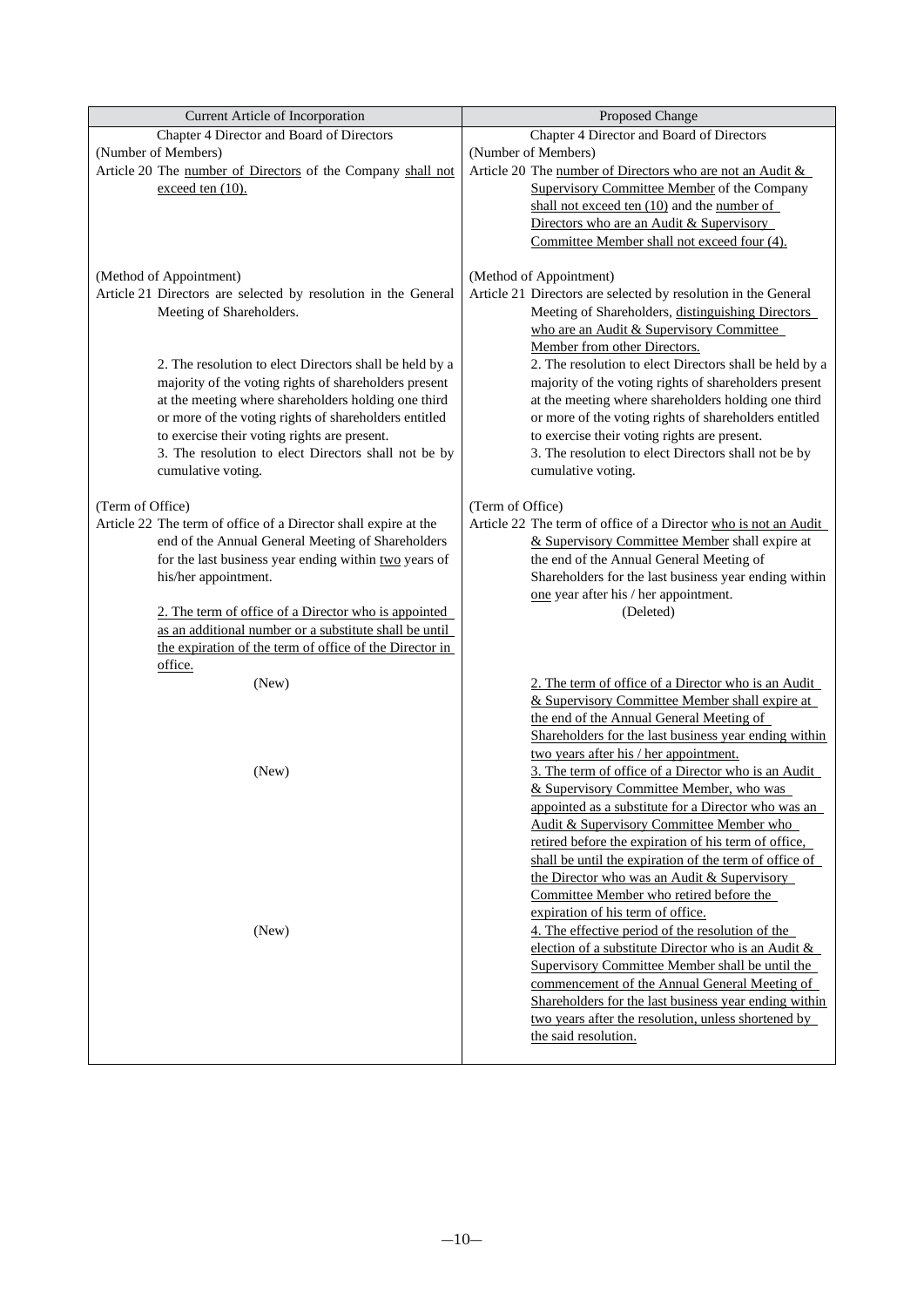| Current Article of Incorporation                                                                       | Proposed Change                                                                                                              |  |
|--------------------------------------------------------------------------------------------------------|------------------------------------------------------------------------------------------------------------------------------|--|
| (Representative Director and Directors with Special Titles)                                            | (Representative Director and Directors with Special Titles)                                                                  |  |
| Article 23 Representative Directors are selected by the                                                | Article 23 Representative Directors are selected from Directors                                                              |  |
| resolution of the Board of Directors.                                                                  | who are not Audit & Supervisory Committee                                                                                    |  |
|                                                                                                        | Members by the resolution of the Board of                                                                                    |  |
|                                                                                                        | Directors.                                                                                                                   |  |
| 2. Depending on the resolution of the Board of                                                         | 2. Depending on the resolution of the Board of                                                                               |  |
| Directors, a Chairman Representative Director and                                                      | Directors, a Chairman Representative Director and a                                                                          |  |
| a President Representative Director, and a certain                                                     | President Representative Director, and a certain                                                                             |  |
| number of Executive Vice Presidents, Senior                                                            | number of Executive Vice Presidents, Senior                                                                                  |  |
| Managing Directors and Managing Directors can be                                                       | Managing Directors and Managing Directors can be                                                                             |  |
| selected.                                                                                              | selected from Directors who are not Audit &<br><b>Supervisory Committee Members.</b>                                         |  |
|                                                                                                        |                                                                                                                              |  |
| Article 24 (Omitted)                                                                                   | Article 24 (Unchanged)                                                                                                       |  |
| (Notice of Convocation of a Meeting of the Board of Directors)                                         | (Notice of Convocation of a Meeting of the Board of Directors)                                                               |  |
| Article 25 A notice of convocation of a meeting of the Board of                                        | Article 25 A notice of convocation of a meeting of the Board of                                                              |  |
| Directors shall be sent to each Director and each                                                      | Directors shall be sent to each Director no later than                                                                       |  |
| Audit & Supervisory Board Member no later than                                                         | three days prior to the date of the meeting; provided,                                                                       |  |
| three days prior to the date of the meeting; provided,                                                 | however, that this period may be shortened in case                                                                           |  |
| however, that this period may be shortened in case                                                     | of emergency.                                                                                                                |  |
| of emergency.                                                                                          |                                                                                                                              |  |
| 2. With the consent of all members of Director and                                                     | 2. With the consent of all Directors, a meeting of the                                                                       |  |
| Audit & Supervisory Board Member, a meeting of                                                         | Board of Directors may be held without the                                                                                   |  |
| the Board of Directors may be held without the                                                         | convocation procedures.                                                                                                      |  |
| convocation procedures.                                                                                |                                                                                                                              |  |
| (New)                                                                                                  | (Delegation of Decisions on Important Business Execution)<br>Article 26 Pursuant to the provisions of Article 399, Paragraph |  |
|                                                                                                        | 13, Paragraph 6 of Companies Act of Japan, the                                                                               |  |
|                                                                                                        | Company may delegate all or part of decisions on                                                                             |  |
|                                                                                                        | important business execution (excluding matters                                                                              |  |
|                                                                                                        | listed in each item of Paragraph 5 of the same                                                                               |  |
|                                                                                                        | Article) to a Director by the resolution of the Board                                                                        |  |
|                                                                                                        | of Directors.                                                                                                                |  |
| Articles 26 to 27 (Omitted)                                                                            | Articles 27 to 28 (Unchanged)                                                                                                |  |
|                                                                                                        |                                                                                                                              |  |
| (Remuneration, etc.)                                                                                   | (Remuneration, etc.)                                                                                                         |  |
| Article 28 The remuneration of Directors, bonus and the                                                | Article 29 The remuneration of Directors, bonus and the                                                                      |  |
| proprietary benefits received from the Company as                                                      | proprietary benefits received from the Company as                                                                            |  |
| compensation for the execution of duties (hereinafter<br>referred to as "remuneration, etc.") shall be | compensation for the execution of duties (hereinafter<br>referred to as "remuneration, etc.") shall be                       |  |
| determined by the resolution of the General Meeting                                                    | determined by the resolution of the General Meeting                                                                          |  |
| of Shareholders.                                                                                       | of Shareholders distinguishing Directors who are                                                                             |  |
|                                                                                                        | Audit & Supervisory Committee Members and those                                                                              |  |
|                                                                                                        | who are not.                                                                                                                 |  |
|                                                                                                        |                                                                                                                              |  |
| Article 29 (Omitted)                                                                                   | Article 30 (Unchanged)                                                                                                       |  |
|                                                                                                        |                                                                                                                              |  |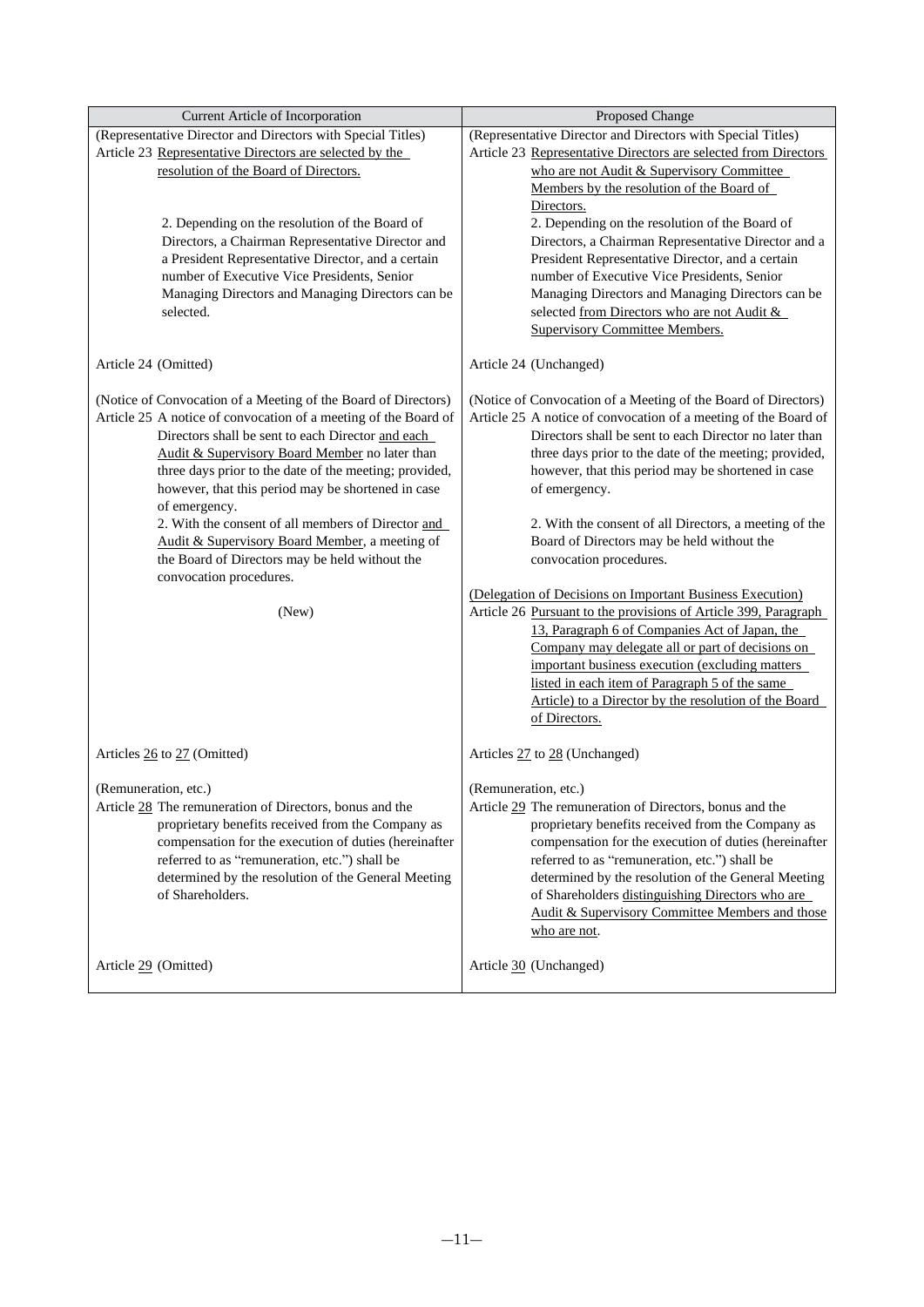| Current Article of Incorporation                                                                         | Proposed Change |
|----------------------------------------------------------------------------------------------------------|-----------------|
| Chapter 5 Audit & Supervisory Board Member and Audit &                                                   | (Deleted)       |
| <b>Supervisory Board</b>                                                                                 |                 |
| (Number of Members)                                                                                      | (Deleted)       |
| Article 30 The Company shall have no more than four (4)                                                  |                 |
| Audit & Supervisory Board Member.                                                                        |                 |
|                                                                                                          |                 |
| (Method of Appointment)                                                                                  | (Deleted)       |
| Article 31 Audit & Supervisory Board Member are selected by                                              |                 |
| resolution in the General Meeting of Shareholders.                                                       |                 |
| 2. The resolution to elect Audit & Supervisory                                                           |                 |
| Board Members shall be held by a majority of the<br>voting rights of shareholders present at the meeting |                 |
| where shareholders holding one third or more of the                                                      |                 |
| voting rights of shareholders entitled to exercise                                                       |                 |
| their voting rights are present.                                                                         |                 |
|                                                                                                          |                 |
| (Term of Office)                                                                                         | (Deleted)       |
| Article 32 The term of office of an Audit & Supervisory Board                                            |                 |
| Member shall expire at the end of the Annual                                                             |                 |
| General Meeting of Shareholders for the last                                                             |                 |
| business year ending within four years of his/her                                                        |                 |
| appointment.                                                                                             |                 |
| 2. The term of office of an Audit & Supervisory                                                          |                 |
| Board Member, who was appointed as a substitute                                                          |                 |
| for an Audit & Supervisory Board Member who                                                              |                 |
| retired before the expiration of his term of office,                                                     |                 |
| shall be until the expiration of the term of office of                                                   |                 |
| the Audit & Supervisory Board Member who retired                                                         |                 |
| before the expiration of his term of office.                                                             |                 |
| (Effect of Qualification for Substitute Audit & Supervisory                                              | (Deleted)       |
| Board Member)                                                                                            |                 |
| Article 33 The effective period of an Audit & Supervisory                                                |                 |
| Board Member pertaining to the election of a                                                             |                 |
| substitute resolution pursuant to Article 329,                                                           |                 |
| Paragraph 2 of Companies Act of Japan shall be                                                           |                 |
| until the commencement of the General Meeting of                                                         |                 |
| Shareholders pertaining to the last one of the                                                           |                 |
| business years ending within four years after the                                                        |                 |
| <b>Annual General Meeting of Shareholders for which</b>                                                  |                 |
| the election was made.                                                                                   |                 |
|                                                                                                          |                 |
| (Full-time Audit & Supervisory Board Member)                                                             | (Deleted)       |
| Article 34 The Audit & Supervisory Board shall select full-time                                          |                 |
| Audit & Supervisory Board Members from the Audit                                                         |                 |
| & Supervisory Board Members.                                                                             |                 |
|                                                                                                          |                 |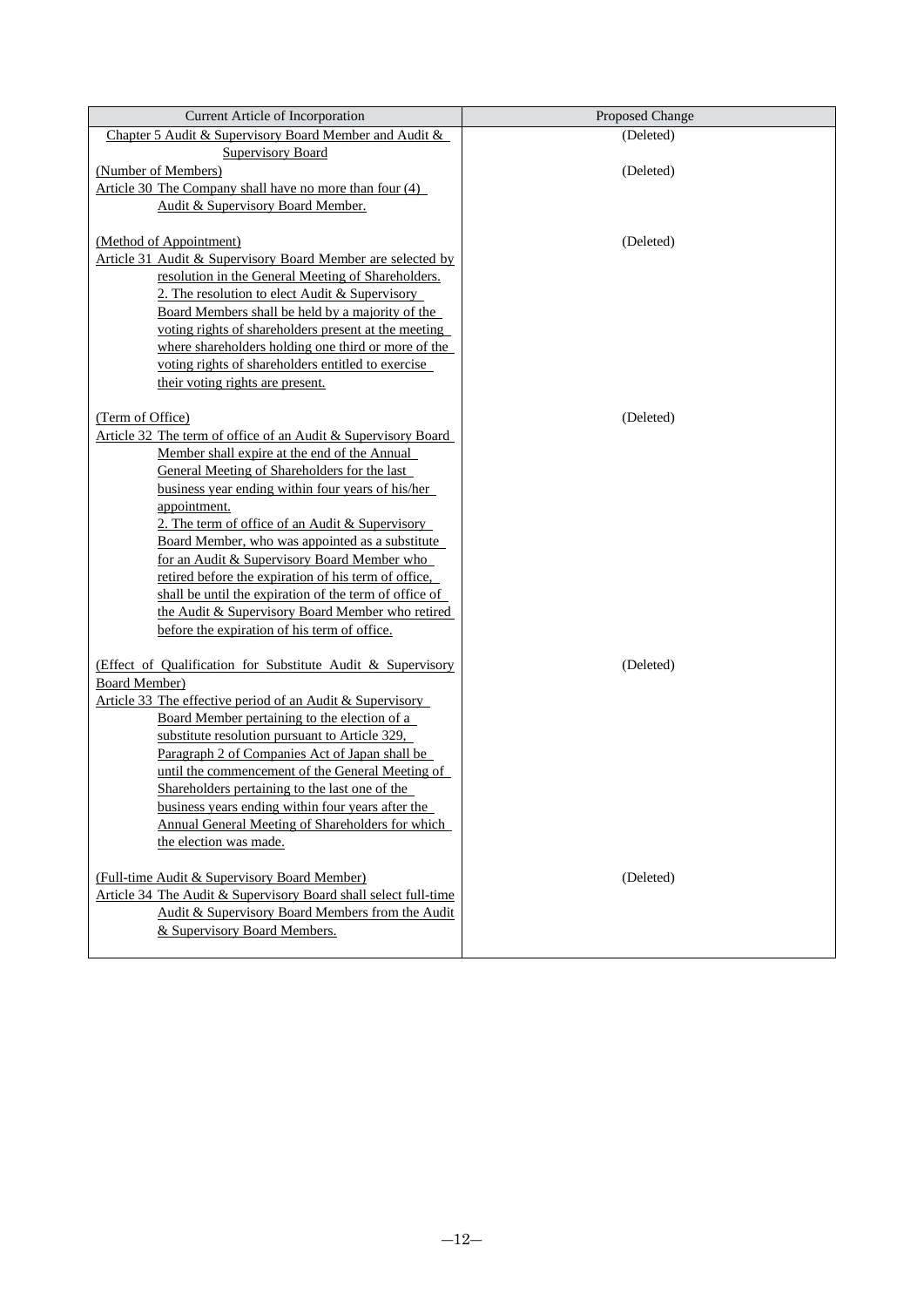| <b>Current Article of Incorporation</b>                                                                | Proposed Change |
|--------------------------------------------------------------------------------------------------------|-----------------|
| (Notice of Convocation of a Meeting of the Audit & Supervisory                                         | (Deleted)       |
| Board)                                                                                                 |                 |
| Article 35 A notice of convocation of a meeting of the Audit $\&$                                      |                 |
| Supervisory Board shall be sent to each Audit &                                                        |                 |
| Supervisory Board Member no later than three days                                                      |                 |
| prior to the date of the meeting; provided, however,                                                   |                 |
| that this period may be shortened in case of                                                           |                 |
| emergency.                                                                                             |                 |
| 2. With the consent of all Audit & Supervisory Board                                                   |                 |
| Members, a meeting of the Board of Directors may be                                                    |                 |
| held without the convocation procedures.                                                               |                 |
|                                                                                                        |                 |
| (Audit & Supervisory Board's Resolution Method)                                                        | (Deleted)       |
| Article 36 The resolution of Audit & Supervisory Board shall                                           |                 |
| be held by the majority of the Audit & Supervisory                                                     |                 |
| Board Member, unless otherwise provided for in                                                         |                 |
| laws and regulations                                                                                   |                 |
|                                                                                                        |                 |
| (Remuneration, etc.)                                                                                   | (Deleted)       |
| Article 37 Remuneration, etc. in Audit & Supervisory Board                                             |                 |
| Member shall be determined by resolution in the<br>General Meeting of Shareholders.                    |                 |
|                                                                                                        |                 |
| (Audit & Supervisory Board Member's Exemption from                                                     | (Deleted)       |
| Liability)                                                                                             |                 |
| Article 38 A Pursuant to the provisions of Article 426,                                                |                 |
| Paragraph 1 of Companies Act of Japan, the                                                             |                 |
| Company may exempt Audit & Supervisory Board                                                           |                 |
| Members (including those who were Audit $\&$                                                           |                 |
| <b>Supervisory Board Members) from the liability set</b>                                               |                 |
| forth in Article 423, Paragraph 1 of the same Act to                                                   |                 |
| the extent permitted by laws and regulations by the                                                    |                 |
| resolution of Board of Directors.                                                                      |                 |
| 2. The Company may enter into an agreement with                                                        |                 |
| an Outside Audit & Supervisory Board Member to                                                         |                 |
| the effect that the liability under Article 423,                                                       |                 |
| Paragraph 1 of the Companies Act of Japan of the                                                       |                 |
| Outside Audit & Supervisory Board Member shall                                                         |                 |
| be borne within the limit of the total amount set                                                      |                 |
| forth in the items of Article 425, Paragraph 1 of the                                                  |                 |
| <u>Act.</u>                                                                                            |                 |
|                                                                                                        |                 |
| (Audit & Supervisory Board Member Rules)                                                               | (Deleted)       |
| Article 39 Matters concerning Audit & Supervisory Board shall                                          |                 |
| be governed by the laws and regulations, the                                                           |                 |
| Company's Articles of Incorporation Code, and the<br>Audit & Supervisory Board Code established in the |                 |
| Audit & Supervisory Board.                                                                             |                 |
|                                                                                                        |                 |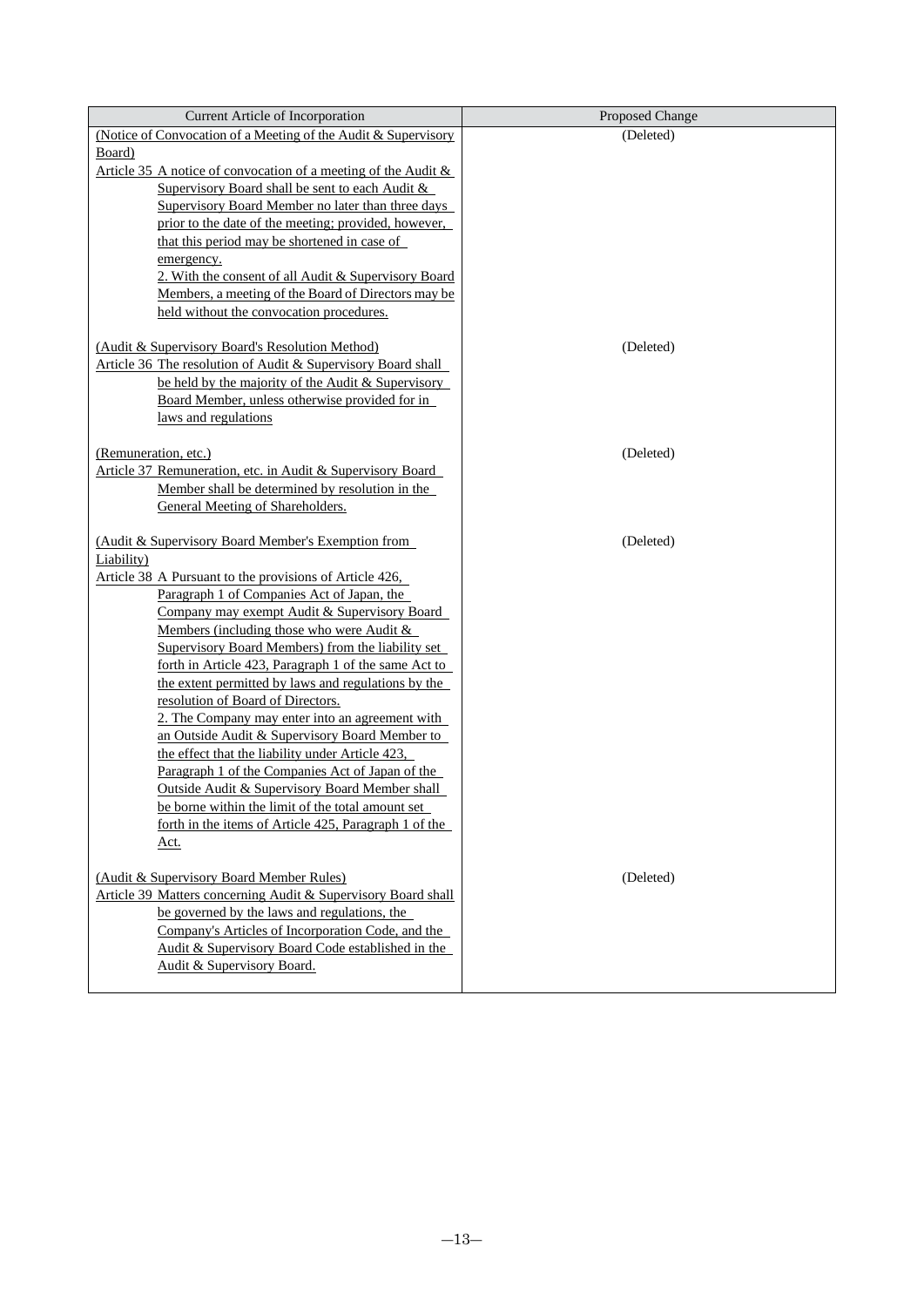| <b>Current Article of Incorporation</b> | Proposed Change                                                   |
|-----------------------------------------|-------------------------------------------------------------------|
| (New)                                   | Chapter 5 Audit & Supervisory Committee                           |
| (New)                                   | (Full-time Audit & Supervisory Committee Member)                  |
|                                         | Article 31 The Audit & Supervisory Committee can select a         |
|                                         | full-time Audit & Supervisory Committee Member                    |
|                                         | by resolution in the Audit $&$ Supervisory                        |
|                                         | Committee.                                                        |
| (New)                                   | (Notice of Convocation of a Meeting of the Audit & Supervisory    |
|                                         | Committee)                                                        |
|                                         | Article 32 A notice of convocation of a meeting of the Audit $\&$ |
|                                         | Supervisory Committee shall be sent to each Audit                 |
|                                         | & Supervisory Committee Member no later than                      |
|                                         | three days prior to the date of the meeting; provided,            |
|                                         | however, that this period may be shortened in case                |
|                                         | of emergency.                                                     |
|                                         | 2. With the consent of all Audit & Supervisory                    |
|                                         | Committee Members, a meeting of the Audit $\&$                    |
|                                         | Supervisory Committee may be held without the                     |
|                                         | convocation procedures.                                           |
| (New)                                   | (Audit & Supervisory Committee's Resolution Method)               |
|                                         | Article 33 The resolution of Audit & Supervisory Committee is     |
|                                         | held by a majority of the Audit & Supervisory                     |
|                                         | Committee Member who are present and can                          |
|                                         | participate in the vote.                                          |
|                                         | 2. An Audit & Supervisory Committee Member who                    |
|                                         | has a special interest in the resolution set forth in the         |
|                                         | preceding paragraph may not participate in the vote.              |
| (New)                                   | (Rules of the Audit & Supervisory Committee)                      |
|                                         | Article 34 Matters concerning the Audit & Supervisory             |
|                                         | Committee shall be governed by laws and the                       |
|                                         | Company's Articles of Incorporation as well as                    |
|                                         | Audit & Supervisory Committee Rules established                   |
|                                         | by the Audit & Supervisory Committee.                             |
|                                         |                                                                   |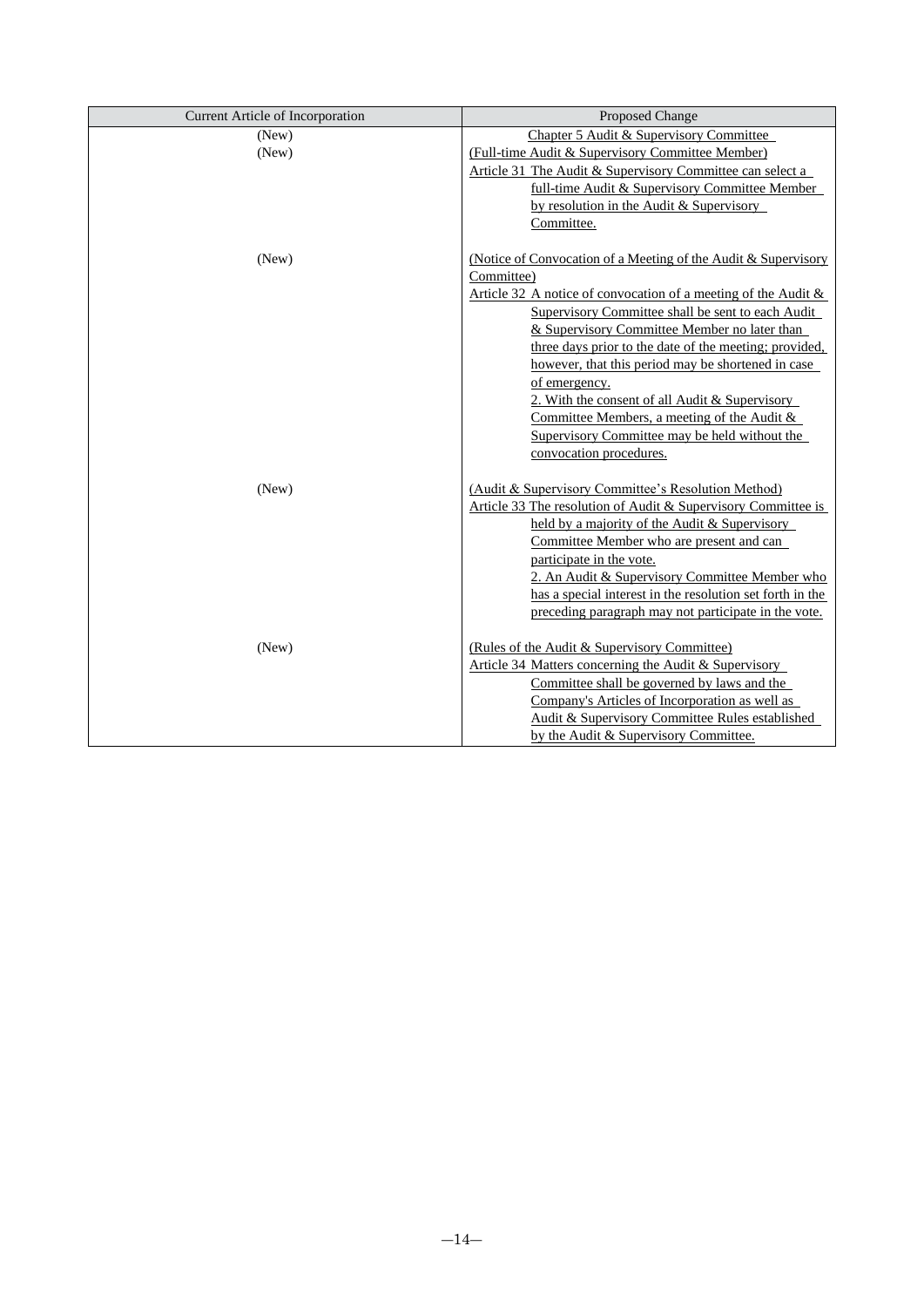| Current Article of Incorporation                                                                                                                                                                                                                                                                                                                       | Proposed change                                                                                                                                                                                                                                                                                                        |
|--------------------------------------------------------------------------------------------------------------------------------------------------------------------------------------------------------------------------------------------------------------------------------------------------------------------------------------------------------|------------------------------------------------------------------------------------------------------------------------------------------------------------------------------------------------------------------------------------------------------------------------------------------------------------------------|
| Chapter 6 Calculation                                                                                                                                                                                                                                                                                                                                  | Chapter 6 Calculation                                                                                                                                                                                                                                                                                                  |
| Article 40 (Omitted)                                                                                                                                                                                                                                                                                                                                   | Article 35 (Unchanged)                                                                                                                                                                                                                                                                                                 |
| (New)                                                                                                                                                                                                                                                                                                                                                  | (Decision-Making Body of Dividends of Surplus, etc.)<br>Article 36 The matters stipulated in each item of Article 459,<br>Paragraph 1 of dividends of surplus etc. of the<br>Companies Act of Japan may be stipulated by the<br>Board of Directors resolution, unless otherwise<br>stipulated in laws and regulations. |
| (Year-end Dividend)                                                                                                                                                                                                                                                                                                                                    | (Base date of Dividends of Surplus)                                                                                                                                                                                                                                                                                    |
| Article 41 The Company may distribute dividends of surplus to                                                                                                                                                                                                                                                                                          | Article 37 The base date for the year-end dividend of the                                                                                                                                                                                                                                                              |
| the shareholders or registered pledgees of shares                                                                                                                                                                                                                                                                                                      | Company shall be March 31 every year.                                                                                                                                                                                                                                                                                  |
| listed or recorded in the final register of shareholders                                                                                                                                                                                                                                                                                               | 2. The base date of the interim dividend of the                                                                                                                                                                                                                                                                        |
| as of March 31 of each year.                                                                                                                                                                                                                                                                                                                           | Company shall be September 30 every year.                                                                                                                                                                                                                                                                              |
|                                                                                                                                                                                                                                                                                                                                                        | 3. In addition to the preceding two paragraphs, the                                                                                                                                                                                                                                                                    |
|                                                                                                                                                                                                                                                                                                                                                        | base date can be decided and dividends of surplus                                                                                                                                                                                                                                                                      |
|                                                                                                                                                                                                                                                                                                                                                        | may be distributed.                                                                                                                                                                                                                                                                                                    |
| (Interim Dividend)<br>Article 42 The Company may distribute interim dividends as<br>set forth in Article 454, Paragraph 5 of Companies<br>Act of Japan to the shareholders or registered<br>pledgees of shares listed or recorded in the final<br>register of shareholders as of September 30 of each<br>year by resolution of the Board of Directors. | (Deleted)                                                                                                                                                                                                                                                                                                              |
| Article 43 (Omitted)                                                                                                                                                                                                                                                                                                                                   | Article 38 (Unchanged)                                                                                                                                                                                                                                                                                                 |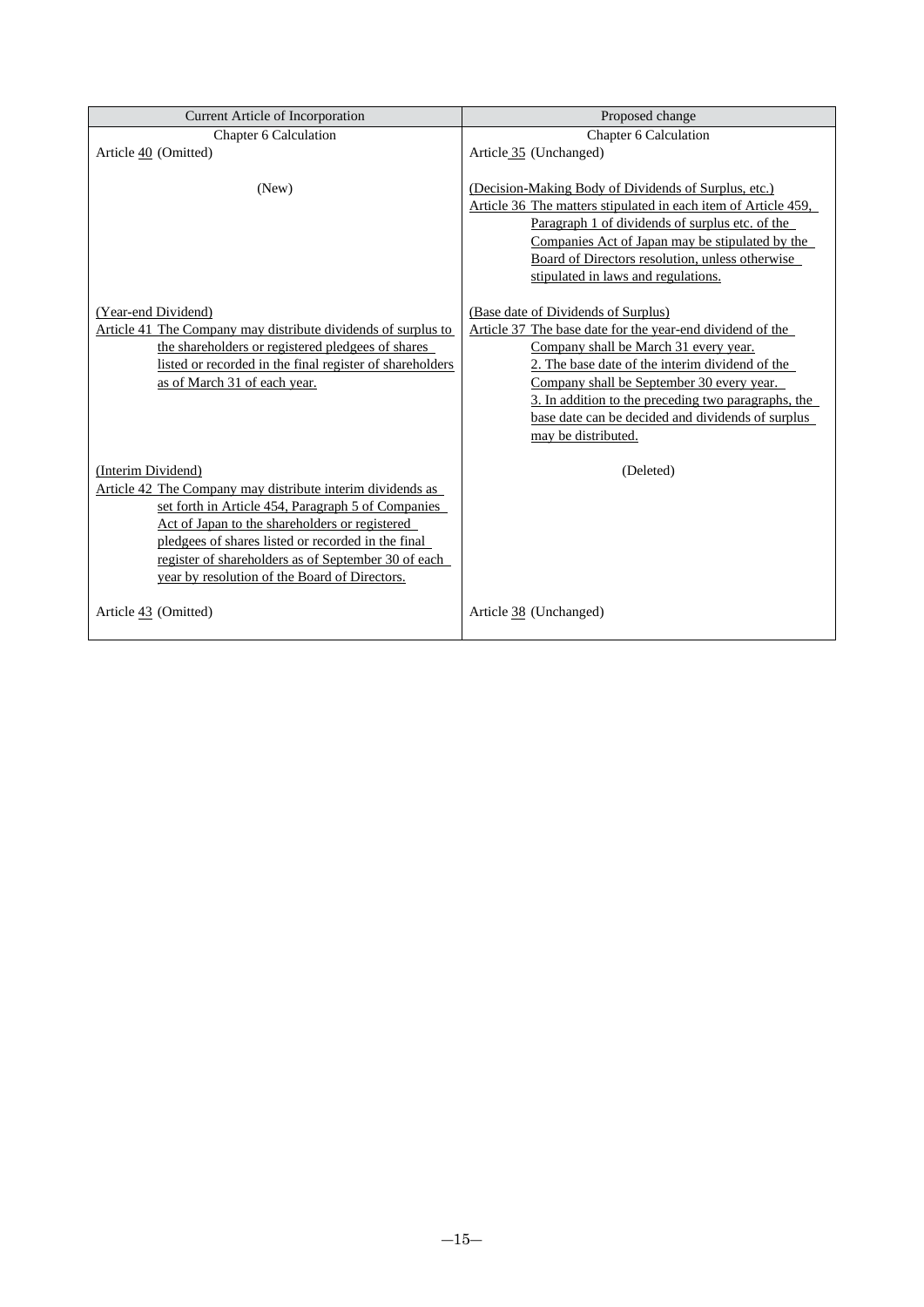| Current Article of Incorporation | Proposed change                                                                                                                                                                                                                                                                                                                                                                                                                                                                                                                                                                                                                                                                                                                                                                                                                                                                                                                                                                                                                                                                                                                                                                             |
|----------------------------------|---------------------------------------------------------------------------------------------------------------------------------------------------------------------------------------------------------------------------------------------------------------------------------------------------------------------------------------------------------------------------------------------------------------------------------------------------------------------------------------------------------------------------------------------------------------------------------------------------------------------------------------------------------------------------------------------------------------------------------------------------------------------------------------------------------------------------------------------------------------------------------------------------------------------------------------------------------------------------------------------------------------------------------------------------------------------------------------------------------------------------------------------------------------------------------------------|
| (New)                            | <b>Supplementary Provisions</b>                                                                                                                                                                                                                                                                                                                                                                                                                                                                                                                                                                                                                                                                                                                                                                                                                                                                                                                                                                                                                                                                                                                                                             |
| (New)<br>(New)                   | (Transitional Measures for Exemption from Liability of Audit<br>& Supervisory Board Member prior to Transition to Audit &<br><b>Supervisory Committee)</b><br>Article 1 Exemption from liability of Audit & Supervisory<br>Board Member (including those who were formerly<br>Audit & Supervisory Board Member) for acts set<br>forth in Article 423, Paragraph 1 of the Companies<br>Act of Japan prior to the conclusion of the 23rd<br>Annual General Meeting of Shareholders held in<br>June 2022 and liability limitation agreement<br>concluded with Audit & Supervisory Board Member<br>shall be subject to the provisions of Article 38 of the<br>Company's Articles of Incorporation prior to the<br>change by the resolution of the Annual General                                                                                                                                                                                                                                                                                                                                                                                                                                |
|                                  | Meeting of Shareholders.<br><b>(Transitional Measures Concerning Electronic Provision)</b><br><b>Measures by Reference Documents)</b><br>Article 2 The deletion of Article 16 of the Company's Articles<br>of Incorporation prior to the change (Internet<br>Disclosure and Deemed Provision of Reference<br>Documents) and the establishment of Article 16 of<br>the changed Company's Articles of Incorporation<br>(Electronic Provision Measures, etc.) by the 23rd<br><b>Annual General Meeting of Shareholders resolution</b><br>held in June 2022 shall become effective from<br>September 1, 2022.<br>2. Notwithstanding the provisions of the preceding<br>paragraph, Article 16 (Deemed Disclosure on the<br>Internet and Deemed Provision by General Meeting<br>of Shareholders) of the Company's Articles of<br>Incorporation prior to the change shall remain in<br>force in General Meeting of Shareholders held up to<br>the last day of February 2023.<br>3. Article 2 of the Supplementary Provisions is<br>deleted after March 1, 2023 or 3 months after the<br>date of the General Meeting of Shareholders referred<br>to in the preceding paragraph, whichever is later. |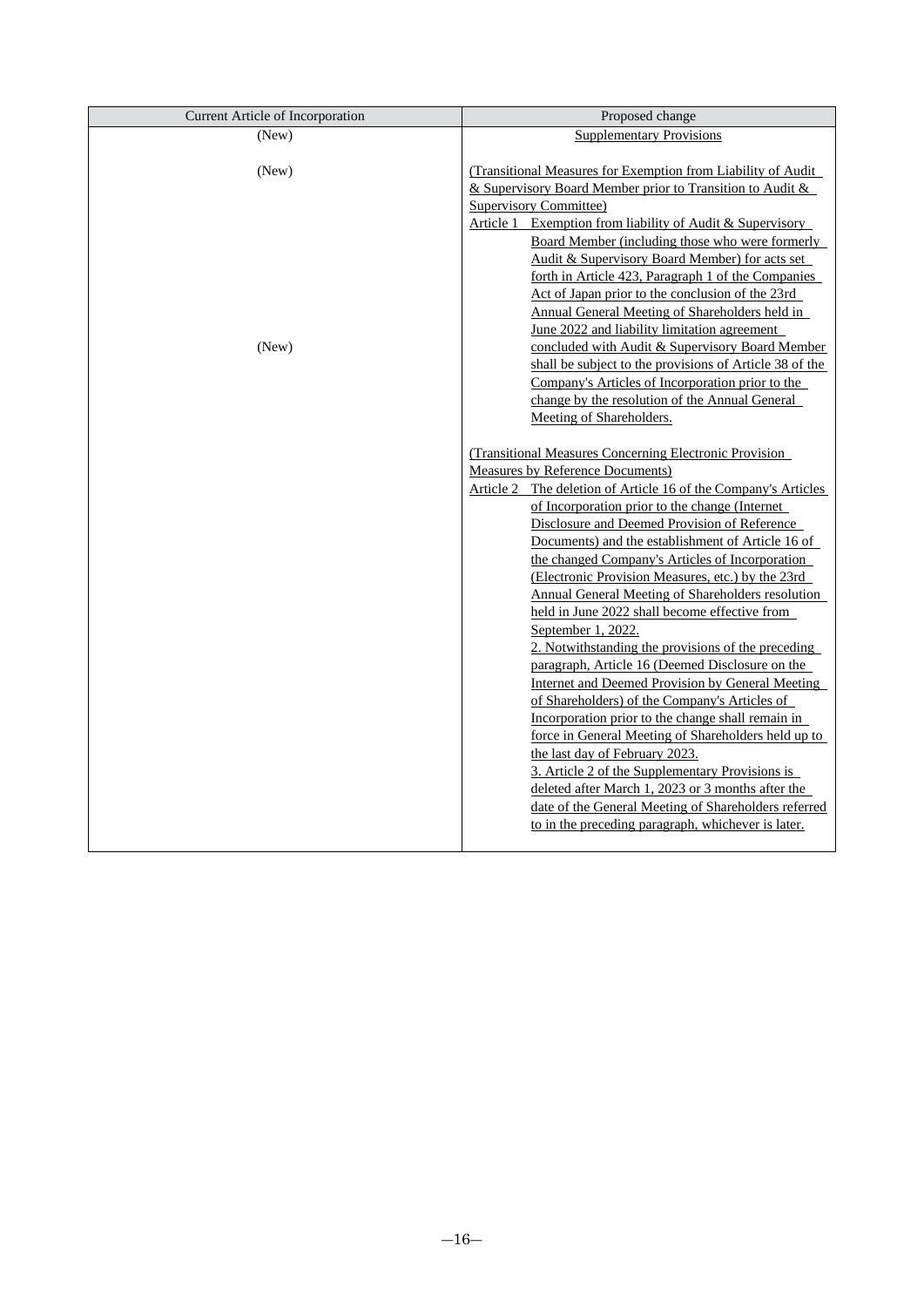## Proposal 3 Election of Eight (8) Directors who are not Audit & Supervisory Committee Members

If Proposal 2 "Partial Amendments to the Articles of Incorporation" is approved as proposed, the Company will transition to a company with an Audit & Supervisory Committee. The terms of office of all eight (8) Directors will expire at the conclusion of this general meeting of shareholders. Accordingly, the election of eight (8) Directors who are not Audit & Supervisory Committee Member is proposed.

The resolution relating to this proposal shall become effective subject to the effectuation of the Company's Articles of Incorporation change in Proposal 2 "Partial Amendments to the Articles of Incorporation."

| The candidates for Directors who are not Audit & Supervisory Board Member are as follows. |  |
|-------------------------------------------------------------------------------------------|--|
|-------------------------------------------------------------------------------------------|--|

| Candidate<br>No. | Name               | Current positions and responsibilities at<br>the Company                                                                        | Candidate Attributes                         |
|------------------|--------------------|---------------------------------------------------------------------------------------------------------------------------------|----------------------------------------------|
| $\overline{1}$   | Tomoaki Horiguchi  | Chairman Representative Director                                                                                                | Reappointment                                |
| $\overline{c}$   | Seiichi Saito      | President Executive Officer<br>President Representative Director                                                                | Reappointment                                |
| 3                | Izumi Nakamura     | Vice President Executive Officer<br>Vice President Director<br>General Manager of Entrusted Asset<br><b>Management Division</b> | Reappointment                                |
| $\overline{4}$   | Yasushi Yamada     | Senior Managing Executive Officer<br>Senior Managing Director<br>General Manager of Business<br>Development Division            | Reappointment                                |
| 5                | Mitsuhiro Ninomiya | Director Executive Officer<br>General Manager of Administration<br>Division and General Affairs Division                        | Reappointment                                |
| 6                | Kenji Honda        | Director Executive Officer<br>General Manager of Asset<br><b>Management Division</b>                                            | Reappointment                                |
| 7                | Kazutaka Okubo     | <b>Outside Director</b>                                                                                                         | Independent<br>Reappointment<br>Outside      |
| 8                | Keiichi Asai       |                                                                                                                                 | Newly<br>Outside<br>Independent<br>Appointed |

(Note) 1. There are no special interests between each candidate and the Company.

2. Mr. Kazutaka Okubo and Mr. Keiichi Asai are candidates for Outside Directors.

- 3. The term of office of Mr. Kazutaka Okubo as Outside Director of the Company will be three years at the conclusion of this general meeting of shareholders.
- 4. The Company has entered into a liability limitation agreement with Mr. Kazutaka Okubo pursuant to the provisions of Article 427 Paragraph 1 of Companies Act of Japan and the provisions of the Company's Articles of Incorporation so that the he may fully perform his expected role as an Outside Director. The maximum amount of liability for damages under the agreement is the amount stipulated by laws and regulations. If he is elected as Director the Company plans to continue the agreement.
- 5. The Company has designated Mr. Kazutaka Okubo as an independent officer under the provisions of the Tokyo Stock Exchange, Inc. and has notified the Tokyo Stock Exchange of the designation. If he is elected as Director the Company plans to make him an independent officer.
- 6. The Company intends to conclude a liability limitation agreement with Mr. Keiichi Asai, if he is elected as Director, based on the provisions of Article 427 Paragraph 1 of the Companies Act of Japan and the provisions of the Company's Articles of Incorporation so that the he may fully perform his expected role as an Outside Director. The maximum amount of liability for damages under the agreement is the amount stipulated by laws and regulations.

7. If Mr. Keiichi Asai is elected as an Outside Director, the Company plans to designate him as an independent officer pursuant to the provisions of the Tokyo Stock Exchange, Inc. and notify the Tokyo Stock Exchange.

8. The Company has entered into an Officers' Liability Insurance Contract with all of the Director as insured persons, and any damage that may arise from the fact that the Director as insured person is responsible for the performance of his / her duties or from receiving a claim for pursuing such responsibility will be compensated. If each candidate is reappointed to Director, he / she will become an insured person under the policy and will be renewed with the same content during his / her term of office. The outline of the agreement is as stated on page 47 of the Business Report.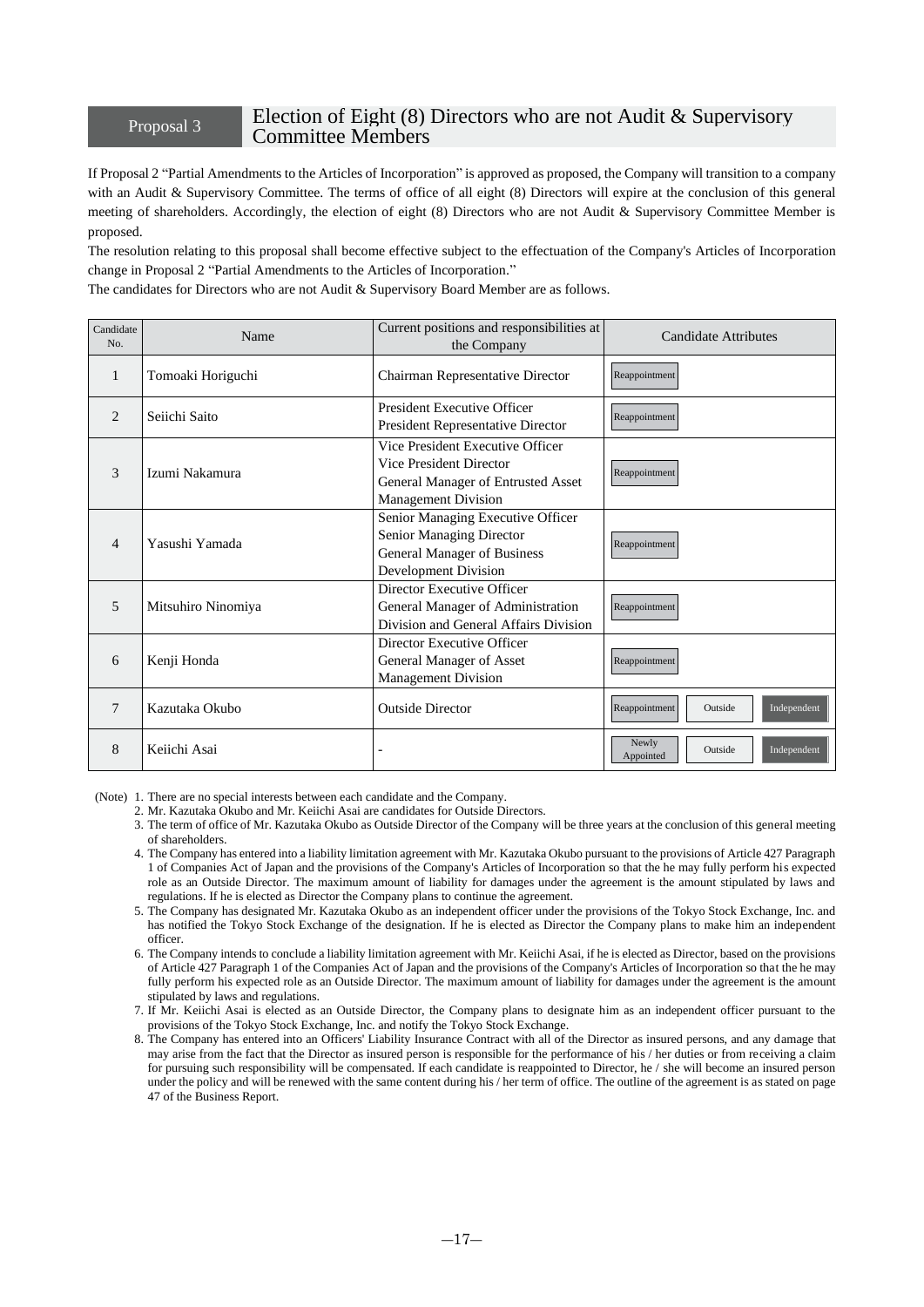| No.                                                                                                | Tomoaki Horiguchi<br>(Born April 21, 1958)                                                                                                                                                                                                                                                                                                | Number of shares of the Company held<br>3,016,100 shares                                                                                                                                                                                                                                             |
|----------------------------------------------------------------------------------------------------|-------------------------------------------------------------------------------------------------------------------------------------------------------------------------------------------------------------------------------------------------------------------------------------------------------------------------------------------|------------------------------------------------------------------------------------------------------------------------------------------------------------------------------------------------------------------------------------------------------------------------------------------------------|
| Reappointment<br>Attendance at<br>Board of<br><b>Directors</b><br>meetings<br>18/18<br>$(100.0\%)$ | Past experience, positions and responsibilities at the Company<br>March 1990<br>Sun Frontier Co., Ltd. (merged company)<br>President and Representative Director<br>April 1999<br>Establishment of the Company President and<br>Representative Director<br>Chairman and Representative Director of the<br>April 2020<br>Company (present) | <b>Significant Concurrent Positions</b><br>Representative Director of Sun<br>Frontier Hotel Management Inc.<br>Representative Director of Sun<br>Frontier Sado Co., Ltd.<br>Representative Director of Sun<br>Frontier Okinawa Co., Ltd.<br>Representative Director of Okesa<br>Kanko Taxi Co., Ltd. |

#### ■Reasons for selection as a candidate for Director

Mr. Tomoaki Horiguchi is the founder of the Company and has strong centripetal force as President and Representative Director and abundant experience in corporate management and has led the growth of the Company for many years. On April 1, 2020, he changed from the President of the Company to the Chairman and Representative Director of the Company. As the Chairman and Representative Director he is making efforts to improve initiatives and long-term sustainable corporate value by fostering human resources who will lead the next generation and further strengthening the management foundation. The Company judges that his wealth of experience, achievements and high level of insight are indispensable for the management of the Company and requests his continued election as Director.

| $\overline{2}$<br>No.                                                                             | Seiichi Saito                                                                | (Dorn June 9, 1960)                                                                                                                                                                                                                                                                                                                                                                                                                                                                                                                                                                                                                                                                                                                                                                                                                                                                          | Number of shares of the Company held<br>64,800 shares                                                                                           |
|---------------------------------------------------------------------------------------------------|------------------------------------------------------------------------------|----------------------------------------------------------------------------------------------------------------------------------------------------------------------------------------------------------------------------------------------------------------------------------------------------------------------------------------------------------------------------------------------------------------------------------------------------------------------------------------------------------------------------------------------------------------------------------------------------------------------------------------------------------------------------------------------------------------------------------------------------------------------------------------------------------------------------------------------------------------------------------------------|-------------------------------------------------------------------------------------------------------------------------------------------------|
| Reappointment<br>Attendance at<br>Board of<br><b>Directors</b><br>meetings<br>17/18<br>$(94.4\%)$ | June 2006<br>June 2008<br>June 2012<br>June 2014<br>April 2015<br>April 2020 | Past experience, positions and responsibilities at the Company<br>September 2005 Joined the Company<br>November 2005 General Manager of Administration Division<br>of the Company<br>Director and General Manager of<br>Administration Division of the Company<br>Senior Managing Director and General<br>Manager of Administration Division of the<br>Company<br>Executive Vice President, Vice President<br>Executive Officer and General Manager of<br>Administration Division of the Company<br>Representative Executive Vice President, Vice<br>President Executive Officer and General<br>Manager of Administration Division of the<br>Company<br>Representative Executive Vice President, Vice<br>President Executive Officer and General<br>Manager of Asset Management Division of the<br>Company<br>President Representative Director and<br>President Executive Officer (present) | <b>Significant Concurrent Positions</b><br>Chairman of Tokyo Yoko Real<br>Estate Co., Ltd.<br>Representative Director of SF<br>Engineering Inc. |

■ Reasons for selection as a candidate for Director

Mr. Seiichi Saito has a wealth of experience and achievements including the management of the Company as a President Representative Director and President Executive Officer. In addition, in the Board of Directors, as Chairman, has managed important management issues and enhanced the management supervisory functions in the Board of Directors. Even after taking over the position of President from Mr. Tomoaki Horiguchi in 2020, he is making effort to fulfill his role in further growth and development of the Company and connecting it to the future of the next generation. The Company has judged that he is suitable for realizing the Management Principle of the Company and increasing its corporate value and requests his continued election as Director.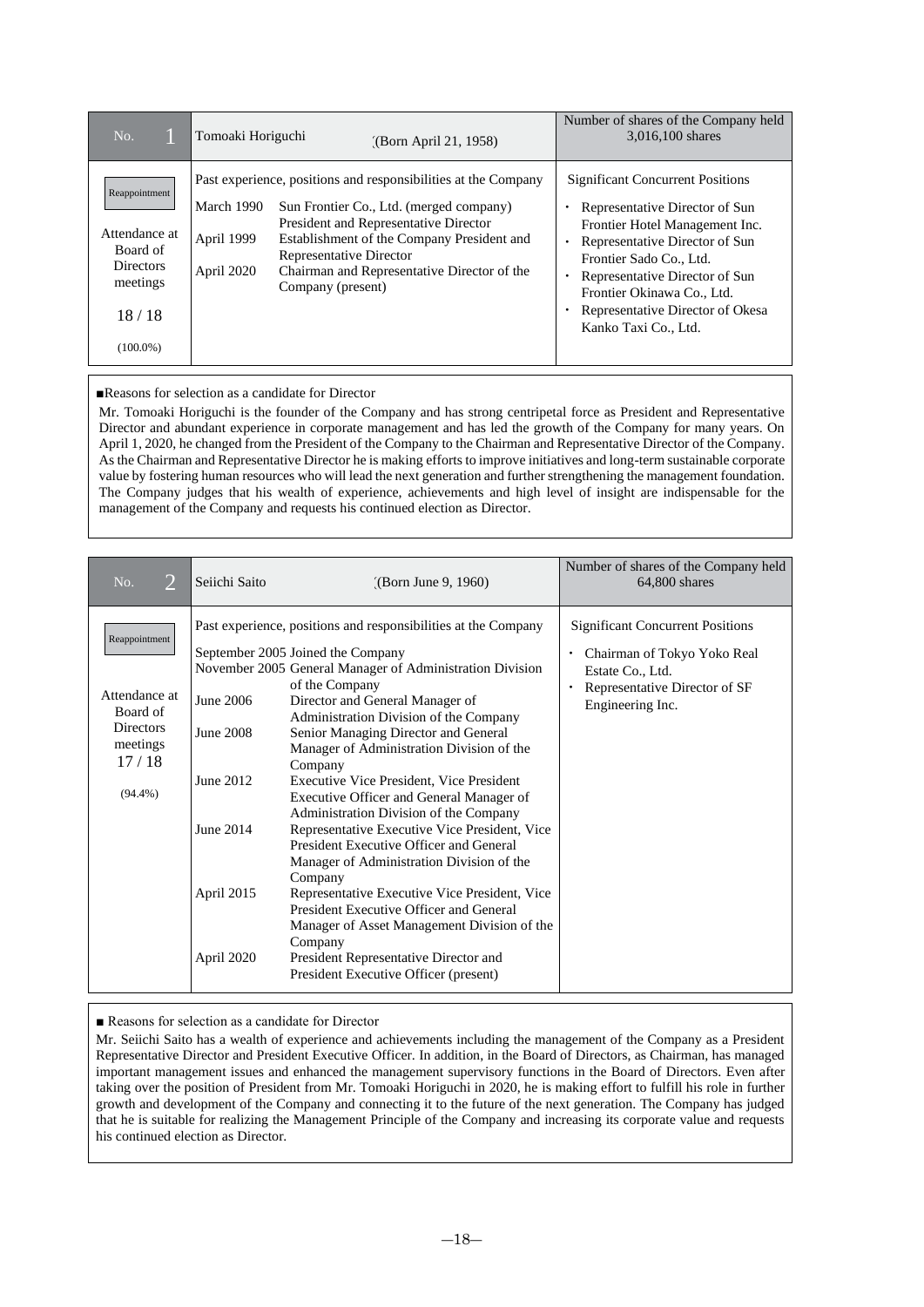| 3<br>No.                                                                                           | Izumi Nakamura                                    | (Born March 16, 1952)                                                                                                                                                                                                                                                                                                                                                                                                                                                                                                                                                                                                                                                                                                    | Number of shares of the Company held<br>$50,900$ shares                                                                                                                                                                                     |
|----------------------------------------------------------------------------------------------------|---------------------------------------------------|--------------------------------------------------------------------------------------------------------------------------------------------------------------------------------------------------------------------------------------------------------------------------------------------------------------------------------------------------------------------------------------------------------------------------------------------------------------------------------------------------------------------------------------------------------------------------------------------------------------------------------------------------------------------------------------------------------------------------|---------------------------------------------------------------------------------------------------------------------------------------------------------------------------------------------------------------------------------------------|
| Reappointment<br>Attendance at<br>Board of<br><b>Directors</b><br>meetings<br>18/18<br>$(100.0\%)$ | June 2008<br>June 2012<br>June 2016<br>April 2020 | Past experience, positions and responsibilities at the Company<br>September 2006 Joined the Company<br>Head of Sales Administration Entrusted Asset<br><b>Management Division</b><br>Director and General Manager of Entrusted<br>Asset Management Division of the Company<br>Managing Director, Managing Executive<br>Officer and General Manager of Entrusted<br>Asset Management Division of the Company<br>Senior Managing Director, Senior Managing<br>Executive Officer and General Manager of<br>Entrusted Asset Management Division of the<br>Company<br>Executive Vice President, Vice President<br>Executive Officer and General Manager of<br>Entrusted Asset Management Division of the<br>Company (present) | <b>Significant Concurrent Positions</b><br>Representative Director of SF<br>Building Support Inc.<br>Representative Director of SF<br>Building Maintenance Inc.<br>Representative Director of Sun<br>Frontier Space Management Co.,<br>Ltd. |

■ Reasons for selection as a candidate for Director

Mr. Izumi Nakamura has led the management of Real Estate Service Business such as leasing, property management and rent guarantee with strong leadership as the Executive Vice President, Vice President Executive Officer and General Manager of Entrusted Asset Management Division, and has made many achievements. In addition, he has assisted the President and making efforts to realize Management Principle and increase corporate value. The Company has determined that he is suitable for realizing the Company's business strategy for growth and supervising business divisions due to his wealth of business experience and knowledge regarding entrusted asset management, and proposes his continued election as Director.

| No.<br>4                                                                                           | Yasushi Yamada                                                                 | (Born December 23, 1965)                                                                                                                                                                                                                                                                                                                                                                                                                                                                                                                                                                                                                                                          | Number of shares of the Company held<br>13,300 shares                                                                                                                                                                                                                                                                        |
|----------------------------------------------------------------------------------------------------|--------------------------------------------------------------------------------|-----------------------------------------------------------------------------------------------------------------------------------------------------------------------------------------------------------------------------------------------------------------------------------------------------------------------------------------------------------------------------------------------------------------------------------------------------------------------------------------------------------------------------------------------------------------------------------------------------------------------------------------------------------------------------------|------------------------------------------------------------------------------------------------------------------------------------------------------------------------------------------------------------------------------------------------------------------------------------------------------------------------------|
| Reappointment<br>Attendance at<br>Board of<br><b>Directors</b><br>meetings<br>18/18<br>$(100.0\%)$ | August 2010<br>June 2012<br>April 2015<br>June 2015<br>June 2016<br>April 2020 | Past experience, positions and responsibilities at the Company<br>Joined the Company General Manager of<br>Corporate Planning Division<br>Executive Officer and General Manager of<br>Corporate Planning Division of the Company<br>Executive Officer and General Manager of<br>Administration Division of the Company<br>Director, Executive Officer, General Manager<br>of Administration Headquarters<br>Managing Director, Managing Executive<br>Officer and General Manager of Administration<br>Division of the Company<br>Senior Managing Director, Senior Managing<br>Executive Officer and General Manager of<br>Business Promotion Division of the Company<br>(present) | <b>Significant Concurrent Positions</b><br>Representative Director of PT. SUN<br>FRONTIER PROPERTY ONE<br>Representative Director of PT. SUN<br><b>FRONTIER INDONESIA</b><br>Chairman of Board of Directors of<br>SUN FRONTIER VIETNAM CO.,<br>LTD.<br>Chairman of Board of Directors of<br>SUN FRONTIER DANANG CO.,<br>LTD. |

■ Reasons for selection as a candidate for Director

Mr. Yasushi Yamada has led new business areas in Hotel Business, Overseas Business and M&A as the Senior Managing Director, Senior Managing Executive Officer, and General Manager of Business Promotion Division, and has made efforts for business growth through his diverse knowledge and leadership. The Company has judged that he is an appropriate person to realize sustainable improvement of corporate value in response to changes in business environment and requests his continued election as Director.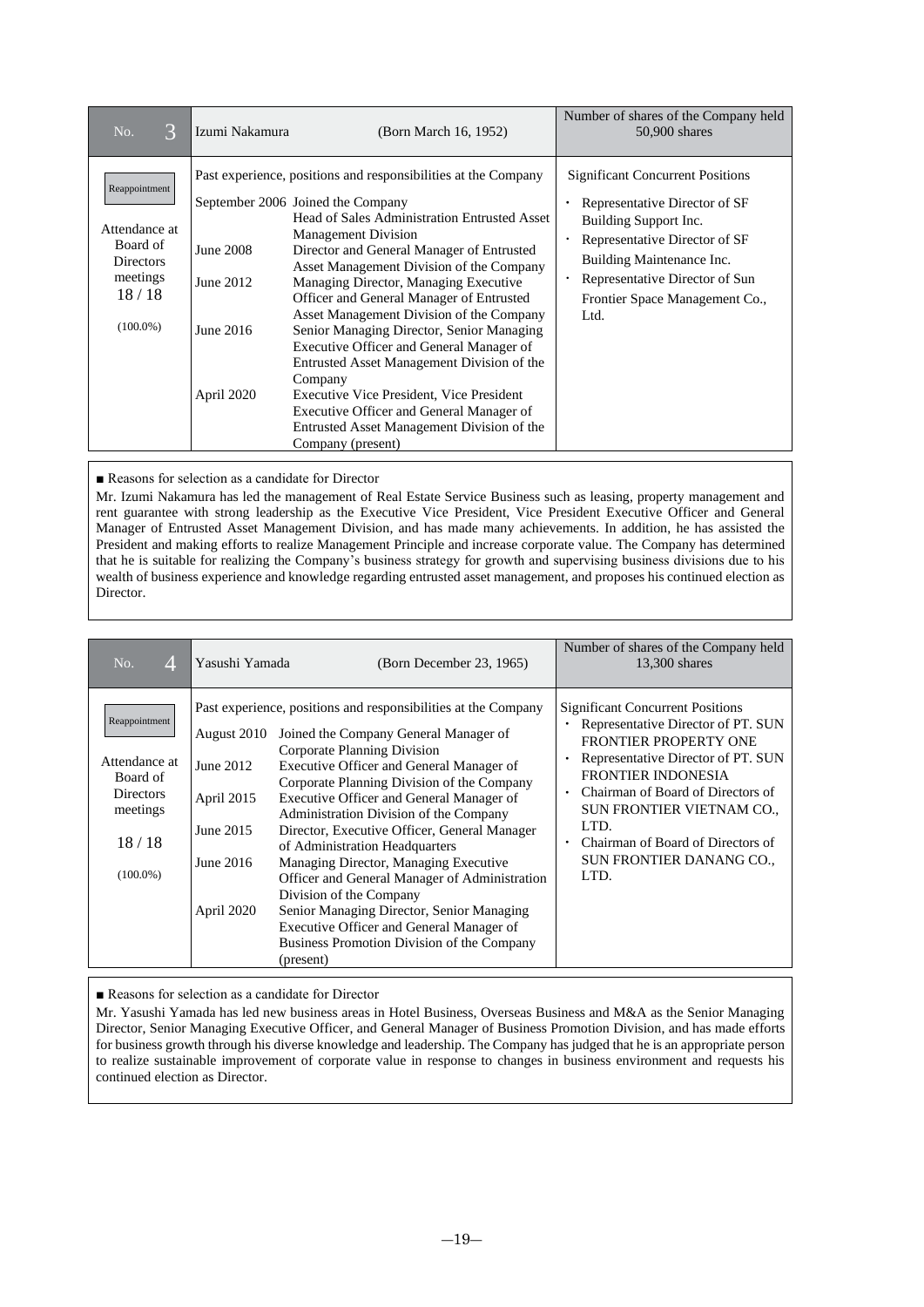| 5<br>No.                                                                                           | Mitsuhiro Ninomiya                                                                      | (Born March 1, 1969)                                                                                                                                                                                                                                                                                                                                                                                                                                                                                                                                                                                                                                                                                                                                      | Number of shares of the Company held<br>31,800 shares |
|----------------------------------------------------------------------------------------------------|-----------------------------------------------------------------------------------------|-----------------------------------------------------------------------------------------------------------------------------------------------------------------------------------------------------------------------------------------------------------------------------------------------------------------------------------------------------------------------------------------------------------------------------------------------------------------------------------------------------------------------------------------------------------------------------------------------------------------------------------------------------------------------------------------------------------------------------------------------------------|-------------------------------------------------------|
| Reappointment<br>Attendance at<br>Board of<br><b>Directors</b><br>meetings<br>18/18<br>$(100.0\%)$ | March 2006<br>October 2010<br>June 2014<br>April 2018<br>April 2019<br><b>July 2019</b> | Past experience, positions and responsibilities at the Company<br>September 2003 Joined the Company in Leasing Business<br>Division<br>General Manager of Property Management<br>Business Division of the Company<br>General Manager of Human Resources<br>General Affairs Division of the Company<br>Executive Officer of the Company (present)<br>Deputy General Manager of Administration<br>Division and General Manager of Corporate<br>Planning Division of the Company<br>Deputy General Manager of Administration<br>Division, General Manager of Corporate<br>Planning Division and General Manager of<br>Information System Division of the Company<br>Deputy General Manager of Administration<br>Division, General Manager of General Affairs | <b>Significant Concurrent Positions</b><br>None       |
|                                                                                                    | April 2020<br>June 2020                                                                 | Division (present) and General Manager of<br>Information System Division of the Company<br>General Manager of Administration Division<br>of the Company (present)<br>Director of the Company (present)                                                                                                                                                                                                                                                                                                                                                                                                                                                                                                                                                    |                                                       |

■ Reasons for selection as a candidate for Director

Mr. Mitsuhiro Ninomiya has led the Administration Division as the Director, Executive Officer, and General Manager of Administration Division and worked to resolve management issues. Mr. Ninomiya has also contributed to the creation of a corporate culture by leading the development of human resources such as penetration and retention of Management Principle, which is our most important asset. Based on his wealth of knowledge and business experience, the Company has judged that he is an appropriate person who can support the development and growth of the Company's business from the perspective of management and contribute to the realization of sustainable enhancement of corporate value, and proposes his continued election as Director.

| No.<br>6                                                                                           | Kenji Honda                                                      | (Born March 5, 1967)                                                                                                                                                                                                                                                                                                                                                                                                                                                                                                                                                                                                                            | Number of shares of the Company held<br>$4,100$ shares                                                  |
|----------------------------------------------------------------------------------------------------|------------------------------------------------------------------|-------------------------------------------------------------------------------------------------------------------------------------------------------------------------------------------------------------------------------------------------------------------------------------------------------------------------------------------------------------------------------------------------------------------------------------------------------------------------------------------------------------------------------------------------------------------------------------------------------------------------------------------------|---------------------------------------------------------------------------------------------------------|
| Reappointment<br>Attendance at<br>Board of<br><b>Directors</b><br>meetings<br>18/18<br>$(100.0\%)$ | April 2006<br>June 2014<br>April 2018<br>April 2020<br>June 2020 | Past experience, positions and responsibilities at the Company<br>Joined the Company in Entrusted Asset<br>Management Division Corporate Sales Section<br>October 2010 General Manager of Property Management<br>Business Division of the Company<br>Executive Officer (present) and General<br>Manager of Property Management Business<br>Department of the Company<br>Deputy General Manager of Entrusted Asset<br>Management Division and General Manager of<br>Property Management Business 1st Division of<br>the Company<br>General Manager of Asset Management<br>Division of the Company (present)<br>Director of the Company (present) | <b>Significant Concurrent Positions</b><br>Representative Director of<br>Communication Development Inc. |

■ Reasons for selection as a candidate for Director

Mr. Kenji Honda has led the core businesses of the Company, such as Real Estate Revitalization Business and specified joint real estate ventures, and has contributed to the growth of the Company's business division as Director, Executive Officer, and General Manager of Asset Management Division. Accordingly, the Company has judged that he is an appropriate person who can contribute to the development and growth of the Company's business and the realization of sustainable enhancement of corporate value by utilizing his wealth of knowledge and business experience, and requests his continued election as Director.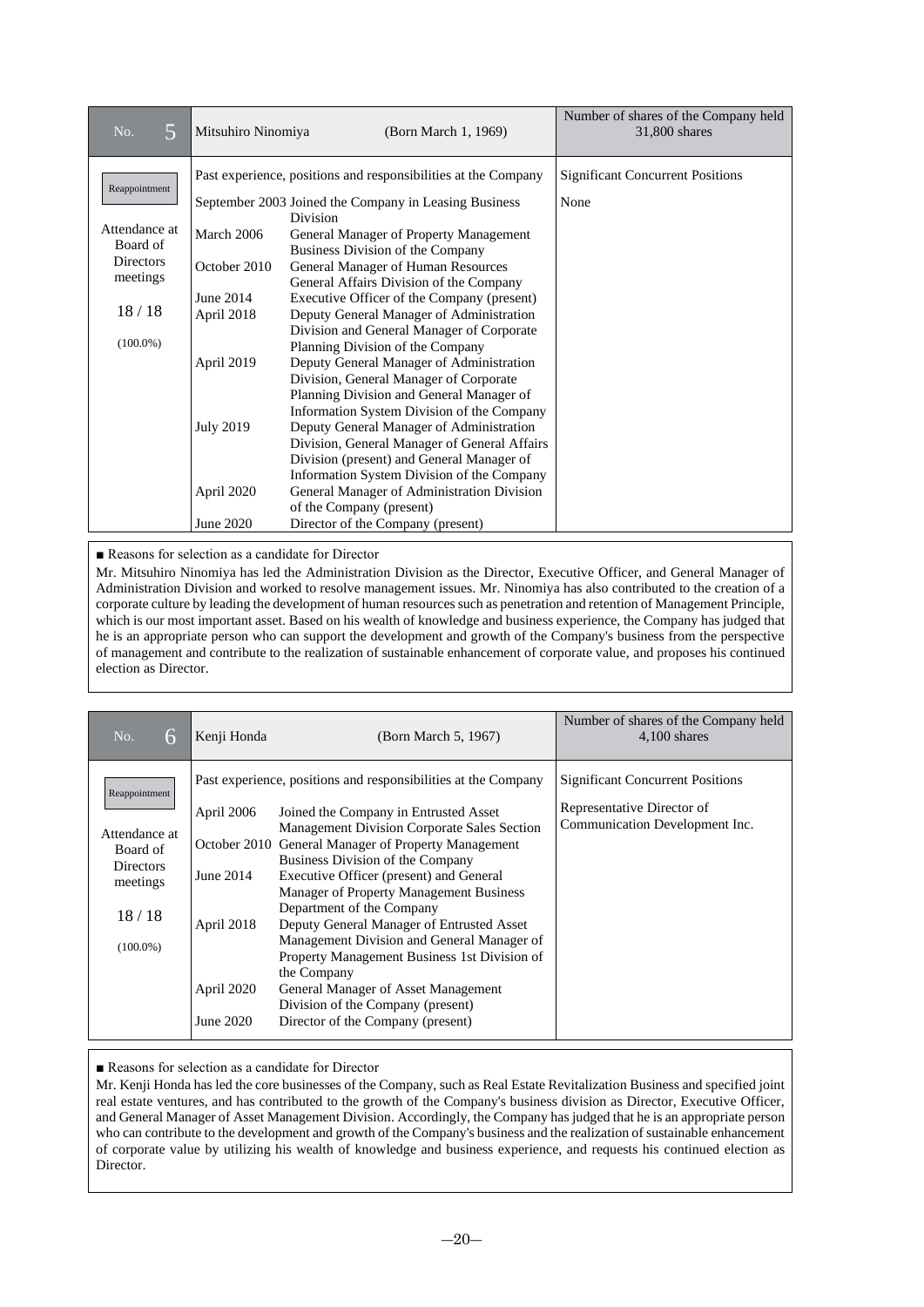| 7<br>No.                                                                                                                     | Kazutaka Okubo                                                                                                                                 | (Born March 22, 1973)                                                                                                                                                                                                                                                                                                                                                                                                                                                                                                                                                                                                                                                                                                                                                                                                                                                                                                                                                                                                                                                                                       | Number of shares of the Company held<br>$2,000$ shares                                                                                                                                                                                                                                                                                                                                                                                                                                             |
|------------------------------------------------------------------------------------------------------------------------------|------------------------------------------------------------------------------------------------------------------------------------------------|-------------------------------------------------------------------------------------------------------------------------------------------------------------------------------------------------------------------------------------------------------------------------------------------------------------------------------------------------------------------------------------------------------------------------------------------------------------------------------------------------------------------------------------------------------------------------------------------------------------------------------------------------------------------------------------------------------------------------------------------------------------------------------------------------------------------------------------------------------------------------------------------------------------------------------------------------------------------------------------------------------------------------------------------------------------------------------------------------------------|----------------------------------------------------------------------------------------------------------------------------------------------------------------------------------------------------------------------------------------------------------------------------------------------------------------------------------------------------------------------------------------------------------------------------------------------------------------------------------------------------|
| Reappointment<br>Outside<br>Independent<br>Attendance at<br>Board of<br><b>Directors</b><br>meetings<br>18/18<br>$(100.0\%)$ | April 1999<br>June 2006<br><b>July 2012</b><br>February 2016<br>June 2019<br>June 2019<br>June 2019<br>February 2020<br>June 2020<br>June 2020 | Past experience, positions and responsibilities at the Company<br>November 1995 Joined Century Audit Corporation (currently<br>Ernst & Young ShinNihon LLC)<br>Registered as Certified Public Accountant<br>Partner of ShinNihon Audit Corporation<br>(currently Ernst & Young ShinNihon LLC)<br>Senior Partner of ShinNihon LLC (currently<br>Ernst & Young ShinNihon LLC)<br>Senior Managing Director and General<br>Manager of ERM of the same audit<br>corporation<br>President and Representative Director of<br>Okubo Associates Co., Ltd. (present)<br>Director of the Company (present)<br>Outside Audit & Supervisory Board Member<br>of SEGA SAMMY HOLDINGS INC.<br>(present)<br>December 2019 Outside Director of LIFULL Co., Ltd.<br>(present)<br>Outside Director of SALA Corp. (present)<br>Outside Director of The Shoko Chukin Bank.<br>Ltd. (present)<br><b>Outside Director of Musashi Seimitsu</b><br>Industry Co., Ltd. (present)<br>November 2020 President Representative Director of SS<br>Dnaform Co., Ltd. (present)<br>September 2021 Outside Director of BrainPad Inc. (present) | <b>Significant Concurrent Positions</b><br>President Representative Director of<br>Okubo Associates Co.<br>Outside Audit & Supervisory Board<br>Member of SEGA SAMMY<br>HOLDINGS Inc.<br>Outside Director of LIFULL Co.,<br>Ltd.<br>Outside Director of SALA Corp.<br><b>Outside Director of The Shoko</b><br>Chukin Bank, Ltd.<br>Outside Director of Musashi<br>Seimitsu Industry Co., Ltd.<br>President Representative Director of<br>SS Dnaform Co., Ltd.<br>Outside Director of BrainPad Inc. |

■ Reasons for selecting him as a candidate for Outside Director and an outline of his expected role

Mr. Kazutaka Okubo has not only audit experience at major audit corporations, but also served as a member of various experts at government offices and as an organizer of economic organizations. He has also been managing companies and has abundant knowledge and experience in a wide range of fields including corporate compliance and CSR. The Company requests his continued election as an Outside Director in order to receive valuable opinions and suggestions regarding the Company's management based on his extensive knowledge and to supervise the Company's management for the sustainable improvement of corporate value.

| 8<br>No.                                     | Keiichi Asai                                                      | (Born September 29, 1954)                                                                                                                                                                                                                                                                                                                                                                                                                                     | Number of shares of the Company held<br>0 shares                                                         |
|----------------------------------------------|-------------------------------------------------------------------|---------------------------------------------------------------------------------------------------------------------------------------------------------------------------------------------------------------------------------------------------------------------------------------------------------------------------------------------------------------------------------------------------------------------------------------------------------------|----------------------------------------------------------------------------------------------------------|
| Newly<br>Appointed<br>Outside<br>Independent | April 1978<br>April 2009<br>April 2013<br>April 2019<br>June 2021 | Past experience, positions and responsibilities at the Company<br>Joined Mitsubishi Corporation<br>Executive Officer, CEO of the Energy<br>Business Group, and Office Chief of the same<br>company<br>Vice President Director of Lithium Energy<br>Japan Co., Ltd.<br>September 2014 President Representative Director of KH<br>Neochem Co., Ltd.<br>Retired from the same company<br><b>Outside Director of Cosmo Energy Holdings</b><br>Co., Ltd. (present) | <b>Significant Concurrent Positions</b><br><b>Outside Director of Cosmo Energy</b><br>Holdings Co., Ltd. |

■ Reasons for selecting him as a candidate for Outside Director and an outline of his expected role

After joining Mitsubishi Corporation, Mr. Keiichi Asai has worked in various divisions of the oil business, including oil sales, supply and demand, and refining. He has been involved in international business in the energy sector for the most part, with assignments in the United States and India. Appointed Vice President Director of Lithium Energy Japan Co., Ltd. in 2013 and President Representative Director of KH Neochem Co.,Ltd. in 2014, engaged in corporate management in general, and has abundant knowledge and experience. From his wealth of knowledge and experience, the Company has determined that he can be expected to supervise the Company's management and appropriately perform his duties, and proposes that he is elected as Outside Director.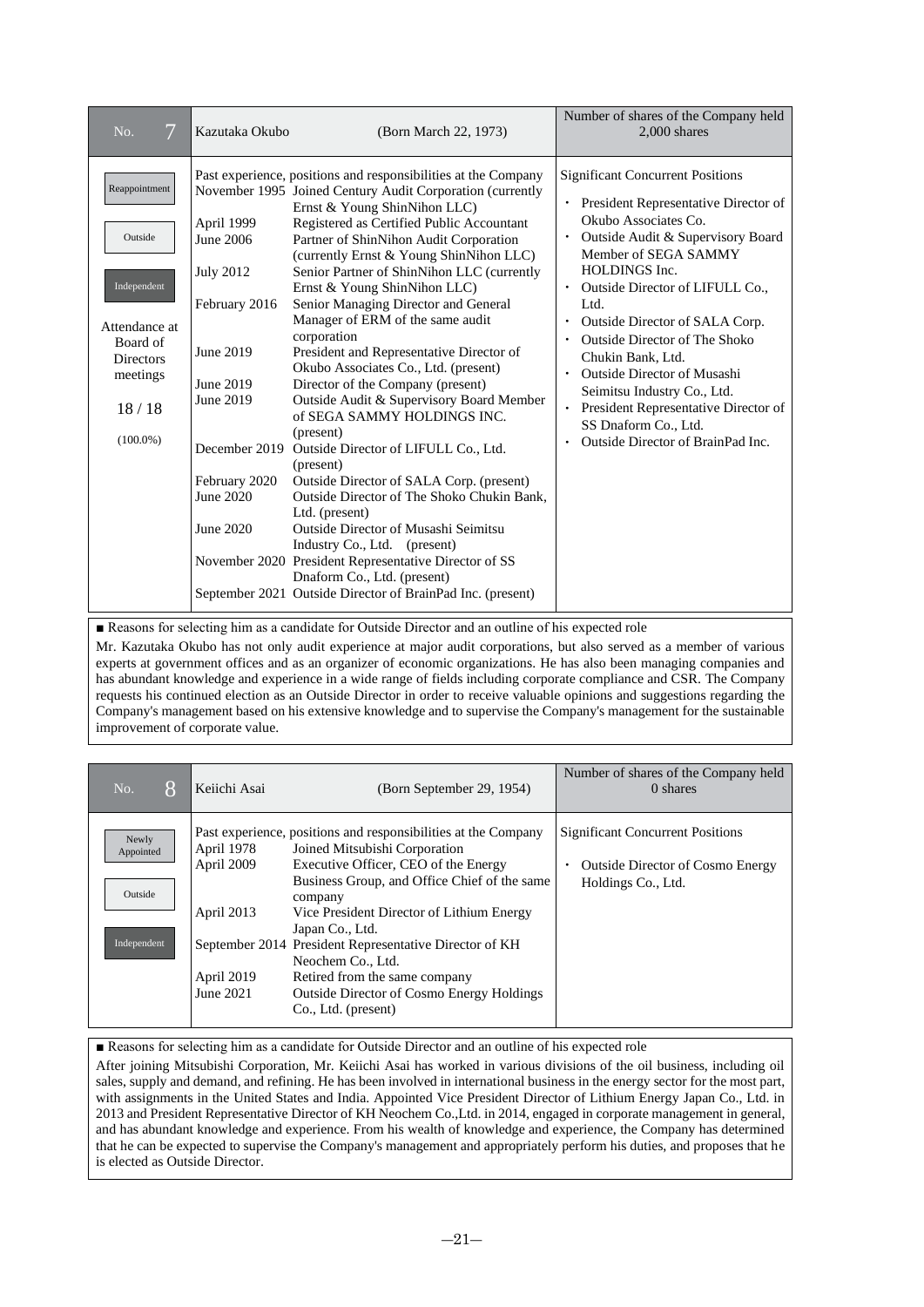## Proposal 4 Election of Three (3) Directors who are Audit & Supervisory Committee Members

If Proposal 2 "Partial Amendments to the Articles of Incorporation" is approved as proposed, the Company will transition to a company with an Audit & Supervisory Committee.

Accordingly, the election of three (3) Directors who are Audit & Supervisory Committee Members, is proposed. This proposal has also been approved by Audit & Supervisory Board.

Moreover, resolution relating to this proposal shall become effective subject to the effectuation of the Company's Articles of Incorporation change in Proposal 2 "Partial Amendments to the Articles of Incorporation."

The candidate for Directors who are Audit & Supervisory Committee Members is as follows.

| Candidate<br>No. | Name              | Current positions and responsibilities<br>at the Company | Candidate Attributes                         |
|------------------|-------------------|----------------------------------------------------------|----------------------------------------------|
|                  | Shinichi Tominaga | General Manager Corporate Planning<br>Division           | Newly<br>Appointed                           |
| $\bigcap$        | Hidetaka Tanaka   | Outside Audit & Supervisory Board<br>Member              | Newly<br>Independent<br>Outside<br>Appointed |
| 3                | Tsuneko Murata    |                                                          | Newly<br>Independent<br>Outside<br>Appointed |

(Note) 1. There are no special interests between the Company and each candidate for Director who are Audit & Supervisory Committee Member.

- 2. Mr. Hidetaka Tanaka and Ms. Tsuneko Murata are candidates for Outside Director who are Audit & Supervisory Committee Member. 3. Mr. Hidetaka Tanaka is currently an outside Audit & Supervisory Board Member of the Company, and his term of office as an outside Audit & Supervisory Board Member will be three years at the conclusion of this general meeting of shareholders.
- 4. The Company has entered into a liability limitation agreement with Mr. Hidetaka Tanaka pursuant to the provisions of Article 427 Paragraph 1 of Companies Act of Japan and the provisions of the Company's Articles of Incorporation so that he may fully perform his expected role as an Outside Audit & Supervisory Committee Member. The maximum amount of liability for damages under the agreement is the amount stipulated by laws and regulations. If he is elected as Director the Company plans to continue the agreement.
- 5. The Company has designated Mr. Hidetaka Tanaka as an independent officer under the provisions of the Tokyo Stock Exchange, Inc. and has notified the Tokyo Stock Exchange of the designation. If he is elected as Director the Company plans to continue his designation as an independent officer.
- 6. The Company intends to conclude a liability limitation agreement with Ms. Tsuneko Murata pursuant to the provisions of Article 427 Paragraph 1 of Companies Act of Japan and the provisions of the Company's Articles of Incorporation so that the she may fully perform her expected role as an Outside Director. The maximum amount of liability for damages under the agreement is the amount stipulated by laws and regulations.
- 7. In the event that Ms. Tsuneko Murata is elected as an Outside Director who is an Audit & Supervisory Committee Member, the Company plans to designate her as an independent officer pursuant to the provisions of the Tokyo Stock Exchange, Inc. and notify the Tokyo Stock Exchange thereof.
- 8. The Company has entered into an Officers' Liability Insurance Contract with all of the Director as insured persons, and any damage that may arise from the fact that the Director as insured person is responsible for the performance of his / her duties or from receiving a claim for pursuing such responsibility will be compensated. If each candidate is appointed to Director, he / she will become an insured person under the policy and will be renewed with the same content during his / her term of office. The outline of the agreement is as stated on page 47 of the Business Report.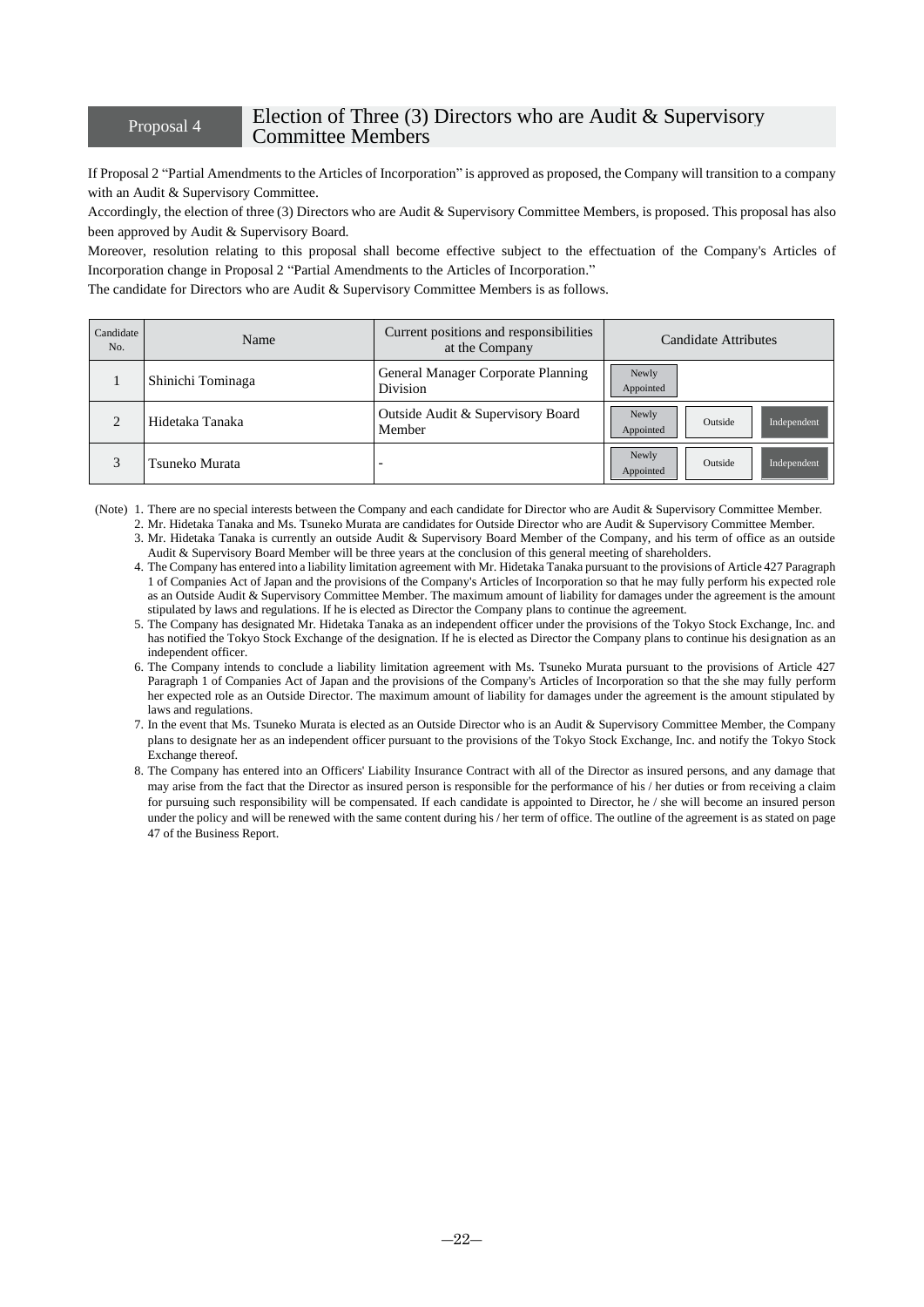| No.                | Shinichi Tominaga                                                                            | (Born June 13, 1957)                                                                                                                                                                                                                                                                                                                                                                                                                                                                                                                                                                                                                                                   | Number of shares of the Company held<br>532 shares |
|--------------------|----------------------------------------------------------------------------------------------|------------------------------------------------------------------------------------------------------------------------------------------------------------------------------------------------------------------------------------------------------------------------------------------------------------------------------------------------------------------------------------------------------------------------------------------------------------------------------------------------------------------------------------------------------------------------------------------------------------------------------------------------------------------------|----------------------------------------------------|
| Newly<br>Appointed | April 1981<br>March 2009<br><b>July 2017</b><br>April 2018<br>April 2019<br><b>July 2020</b> | Past experience, positions and responsibilities at the Company<br>Joined The Sumitomo Bank, Ltd. (currently<br>Sumitomo Mitsui Banking Corporation)<br>September 2007 Compliance Manager of Kenedix Advisors Inc.<br>Manager of Finance & Accounting Department<br>of Kenedix, Inc.<br>September 2010 General Manager of Operations of Kenedix,<br>Inc.<br>Joined the Company as Deputy General<br>Manager of Administration Division<br>General Manager in charge of Corporate<br>Governance, etc. of the Company<br>General Manager in charge of Accounting<br>Division of the Company<br>General Manager of Corporate Planning<br>Division of the Company (present) | <b>Significant Concurrent Positions</b><br>None    |

■ Reasons for selection as a candidate for Director

Mr. Shinichi Tominaga has knowledge in the financial and real estate industries and had abundant experience in compliance and risk management. In addition, he has served in positions such as Manager in charge of governance and Manager in charge of Accounting, Administration Division of the Company, and is well versed in the Company's business processes. Based on his wealth of knowledge and experience, the Company has determined that he can be expected to strengthen the governance of the Company and appropriately perform his duties, and proposes his election as Director.

| $\overline{2}$<br>No.                                                                                                                                                                                                     | Tanaka Hidetaka                                                                                                                                  | (Born January 25, 1953)                                                                                                                                                                                                                                                                                                                                                                                                                                                                                                                                                                                                                                                                                                                                                                                                                                                                                                                                                                        | Number of shares of the Company held<br>$0$ shares                                                                                                                        |
|---------------------------------------------------------------------------------------------------------------------------------------------------------------------------------------------------------------------------|--------------------------------------------------------------------------------------------------------------------------------------------------|------------------------------------------------------------------------------------------------------------------------------------------------------------------------------------------------------------------------------------------------------------------------------------------------------------------------------------------------------------------------------------------------------------------------------------------------------------------------------------------------------------------------------------------------------------------------------------------------------------------------------------------------------------------------------------------------------------------------------------------------------------------------------------------------------------------------------------------------------------------------------------------------------------------------------------------------------------------------------------------------|---------------------------------------------------------------------------------------------------------------------------------------------------------------------------|
| Newly<br>Appointed<br>Outside<br>Independent<br>Attendance at<br>Audit $\&$<br>Supervisory<br>Board meetings<br>14/14<br>$(100.0\%)$<br>Attendance at<br>Board of<br><b>Directors</b><br>meetings<br>18/18<br>$(100.0\%)$ | April 1975<br>May 1996<br>June 1999<br>May 2000<br>March 2002<br>March 2004<br>March 2006<br>March 2008<br>March 2013<br>March 2016<br>June 2019 | Past experience, positions and responsibilities at the Company<br>Joined The Industrial Bank of Japan, Ltd.<br>Deputy General Manager of the Singapore<br>Branch of the same bank and President and CEO<br>of IBJ Singapore<br>Chief of International Finance of the same bank<br>General Manager of International Finance of the<br>same bank<br>Joined Rating & Investment Information, Inc. as<br>Deputy General Manager of Rating Division and<br>Manager of Structured Finance<br>General Manager of Structured Finance Division<br>of the same company<br>Director and General Manager of Structured<br>Finance Division of the same company and<br>President Representative Director of Institute of<br>Financial Engineering<br>Managing Executive Officer of the same<br>company<br>Senior Managing Executive Officer of the same<br>company<br>Director and Senior Managing Executive Officer<br>of the same company<br>Audit & Supervisory Board Member of the<br>Company (present) | <b>Significant Concurrent Positions</b><br><b>Auditor of NPO JAPAN</b><br>$\bullet$<br><b>PLATFORM</b><br><b>Executive Director of Japan Credit</b><br>Rating Association |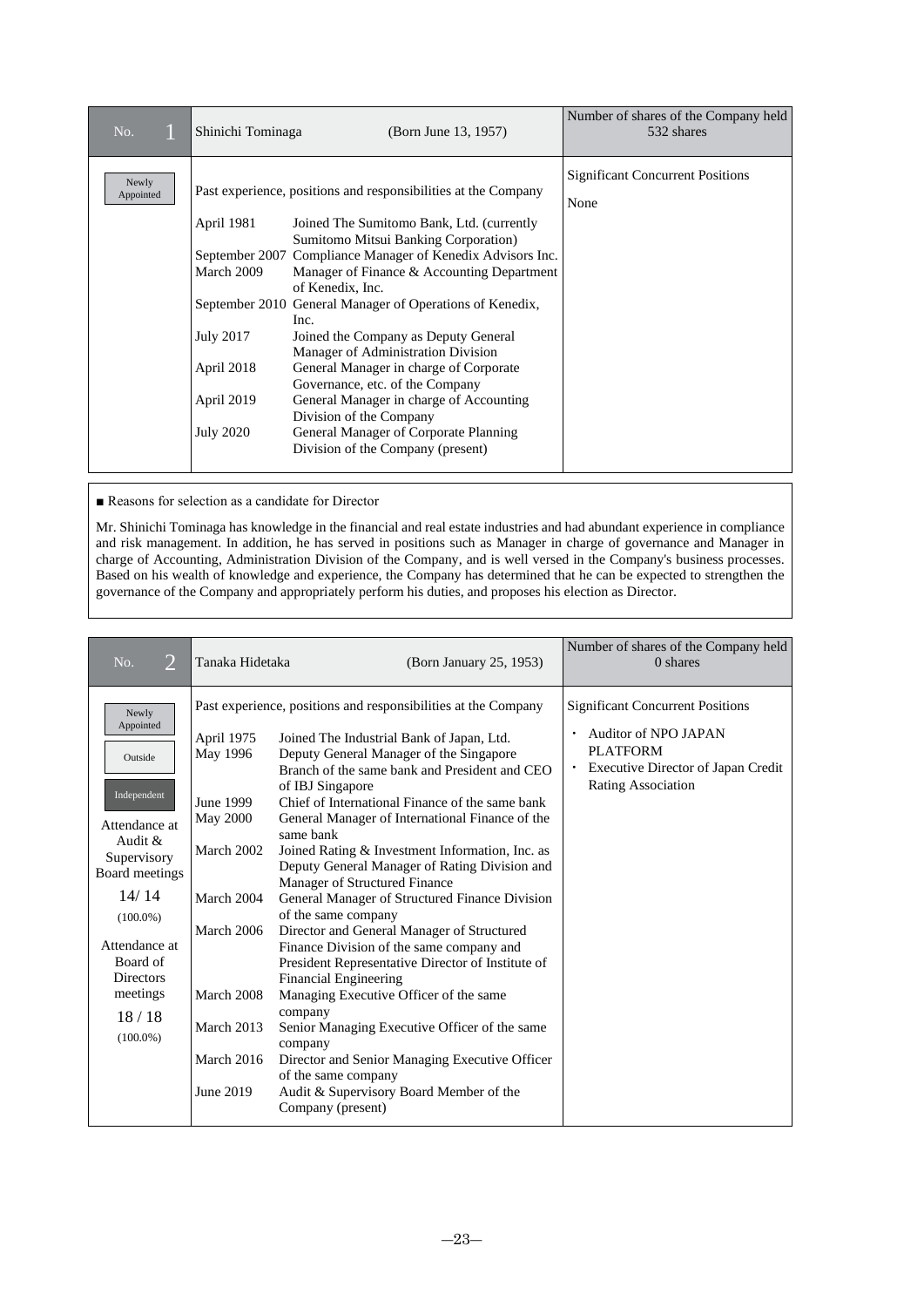#### ■ Reasons for selecting him as a candidate for Outside Director and an outline of his expected role

Mr. Hidetaka Tanaka is qualified as a Certified Public Accountant of the United States and has a wealth of experience as a corporate manager and has business experience overseas. He has a wide range of knowledge including a thorough knowledge of the financial industry and the field of sustainability. Based on his wealth of experience and knowledge, etc., the Company proposes his election as Outside Director so that he can audit and supervise the Company from an objective standpoint with regard to the overall management of the Company, including the promotion of sustainability.

| 3<br>No.                                     | Tsuneko Murata                                                                                                     | (Born September 27, 1958)                                                                                                                                                                                                                                                                                                                                                                                                                                                                                                                                                                                           | Number of shares of the Company held<br>$0$ shares                                                                                                                                                                                 |
|----------------------------------------------|--------------------------------------------------------------------------------------------------------------------|---------------------------------------------------------------------------------------------------------------------------------------------------------------------------------------------------------------------------------------------------------------------------------------------------------------------------------------------------------------------------------------------------------------------------------------------------------------------------------------------------------------------------------------------------------------------------------------------------------------------|------------------------------------------------------------------------------------------------------------------------------------------------------------------------------------------------------------------------------------|
| Newly<br>Appointed<br>Outside<br>Independent | April 1982<br>May 2003<br>April 2007<br><b>June 2008</b>                                                           | Past experience, positions and responsibilities at the Company<br>Joined Matsushita Electric Industrial Co., Ltd.<br>(currently Panasonic Corporation)<br>Manager of Legal Affairs of Panasonic System<br>Solutions Company of the same company<br>Director of Home Appliance Company and<br>Manager of Legal and CSR Division of the<br>same company<br>Director of Matsushita Facility Network Service<br>Co., Ltd. (currently Panasonic Appliance Safety<br>Service Co., Ltd.)<br>February 2010 Officer of Lifelong Learning Policy Bureau,<br>Ministry of Education, Culture, Sports, Science<br>and Technology | <b>Significant Concurrent Positions</b><br>Japan Finance Corporation<br>Outside Audit & Supervisory<br><b>Board Member</b><br>Milbon Outside Director Co., Ltd.<br>$\bullet$<br>Kakuyasu Group Co., Ltd<br><b>Outside Director</b> |
|                                              | <b>July 2013</b><br>January 2014<br>January 2016<br>June 2018<br>June 2018<br>June 2019<br>March 2021<br>June 2021 | Director of Legal Division Special Mission<br>Section of Panasonic Corporation<br>Director of Japan Pension Service<br>Auditor of the same service<br>Outside Audit & Supervisory Board Member of<br>Japan Finance Corporation (present)<br>Outside Director Audit & Supervisory<br>Committee Member of ADVANTEST<br><b>CORPORATION</b><br>Outside Director Audit & Supervisory<br>Committee Member of Fujikura Ltd.<br>Outside Director of Milbon Co., Ltd. (present)<br>Outside Director of Kakuyasu Group Co., Ltd.<br>(present)                                                                                 |                                                                                                                                                                                                                                    |

■ Reasons for selecting her as a candidate for Outside Director and an outline of her expected role

Ms. Tsuneko Murata has experience as a manager of the legal division of the Panasonic Group and as a board member and auditor of the Japan Pension Service, as well as a career in Outside Officer at a listed company. She has a wealth of knowledge related to legal affairs, management and audit. In addition, she has a wide range of knowledge in promoting the active participation of women. Based on this insight, the Company expects that she will make active proposals for strengthening corporate governance, deliberating important management matters in the Board of Directors, monitoring management, and promoting sustainability, and proposes her election as Outside Director.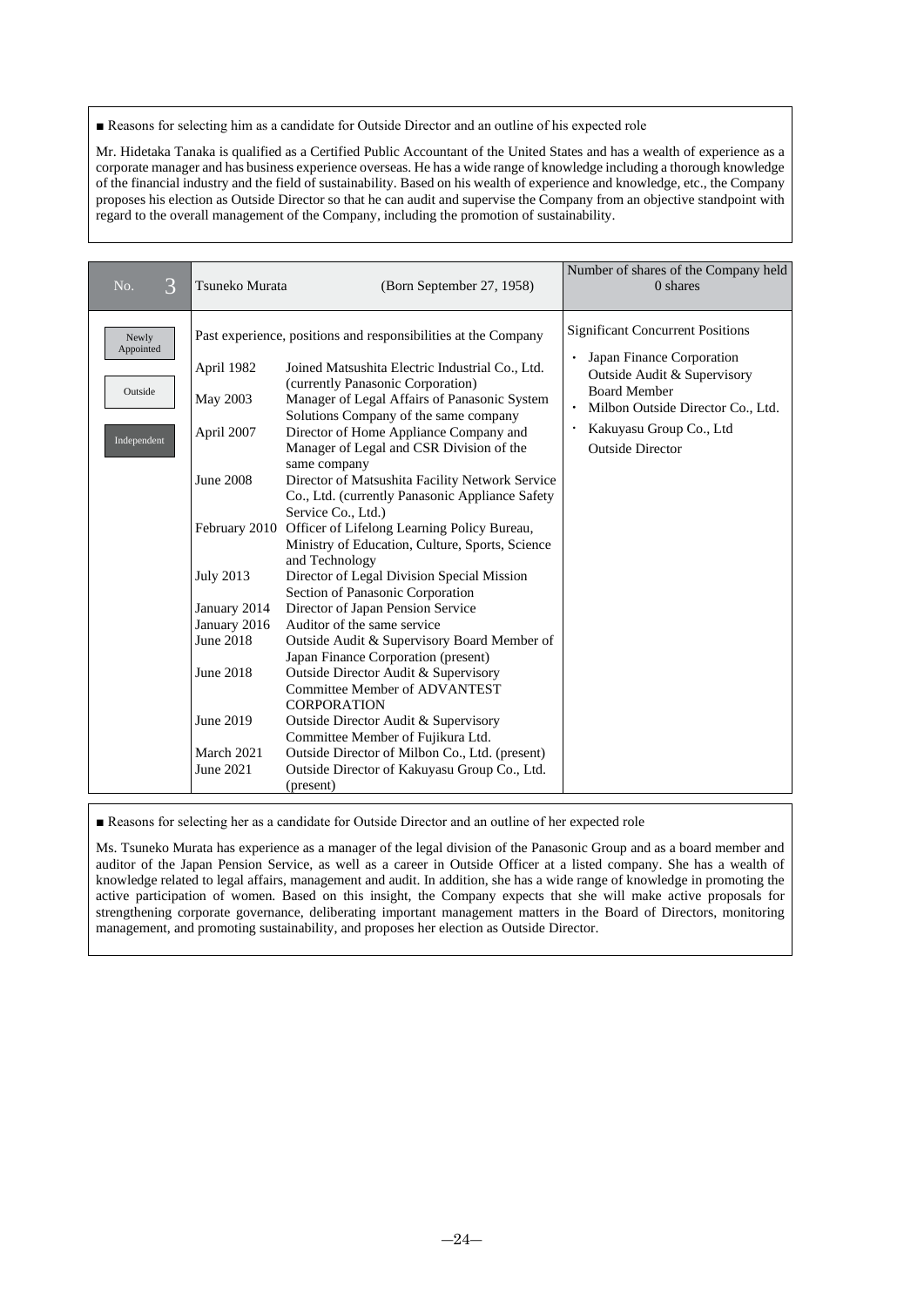## (Reference)

(Planned) Management System after Proposals No. 3 and No..4 are approved.

| Candidate      |                    | Expected expertise and experience (skill matrix)<br>* Up to 4 main items are listed. |                    |                        |                                     |                                     |                   |                            |     |                 |
|----------------|--------------------|--------------------------------------------------------------------------------------|--------------------|------------------------|-------------------------------------|-------------------------------------|-------------------|----------------------------|-----|-----------------|
| number         | Name               | Corporate<br>management                                                              | <b>Real estate</b> | Accounting/<br>Finance | Legal/Compli HR/Labor/<br>ance/Risk | <b>HR</b><br>Management Development | <b>IT/Digital</b> | CSR/ESG/<br>Sustainability | M&A | <b>Overseas</b> |
| 1              | Tomoaki Horiguchi  | $\bullet$                                                                            |                    |                        |                                     | ٠                                   |                   |                            |     |                 |
| $\overline{2}$ | Seiichi Saito      |                                                                                      |                    |                        |                                     |                                     |                   |                            |     |                 |
| 3              | Izumi Nakamura     | $\bullet$                                                                            | $\bullet$          |                        |                                     |                                     |                   |                            |     |                 |
| 4              | Yasushi Yamada     | $\epsilon$                                                                           |                    |                        |                                     |                                     |                   |                            |     |                 |
| 5              | Mitsuhiro Ninomiya |                                                                                      |                    |                        |                                     |                                     |                   |                            |     |                 |
| 6              | Kenji Honda        |                                                                                      |                    |                        |                                     |                                     |                   |                            |     |                 |
| 7              | Kazutaka Okubo     |                                                                                      |                    |                        |                                     |                                     |                   |                            |     |                 |
| 8              | Keiichi Asai       |                                                                                      |                    |                        |                                     |                                     |                   |                            |     |                 |

| Main expertise and experience we expect from Directors who are not an Audit & Supervisory Committee Member are as follows. |  |  |
|----------------------------------------------------------------------------------------------------------------------------|--|--|
|                                                                                                                            |  |  |
|                                                                                                                            |  |  |

Main expertise and experience we expect from Directors who are an Audit & Supervisory Committee Member are as follows.

| Candidate |                   | Expected expertise and experience (skill matrix)<br>* Up to 4 main items are listed. |                    |                               |                                     |                                     |                   |                            |     |                 |
|-----------|-------------------|--------------------------------------------------------------------------------------|--------------------|-------------------------------|-------------------------------------|-------------------------------------|-------------------|----------------------------|-----|-----------------|
| number    | Name              | Corporate<br>management                                                              | <b>Real estate</b> | Accounting/<br><b>Finance</b> | Legal/Compli HR/Labor/<br>ance/Risk | <b>HR</b><br>Management Development | <b>IT/Digital</b> | CSR/ESG/<br>Sustainability | M&A | <b>Overseas</b> |
|           | Shinichi Tominaga |                                                                                      |                    |                               |                                     |                                     |                   |                            |     |                 |
| 2         | Hidetaka Tanaka   |                                                                                      |                    |                               |                                     |                                     |                   |                            |     |                 |
| 3         | Tsuneko Murata    |                                                                                      |                    |                               |                                     |                                     |                   |                            |     |                 |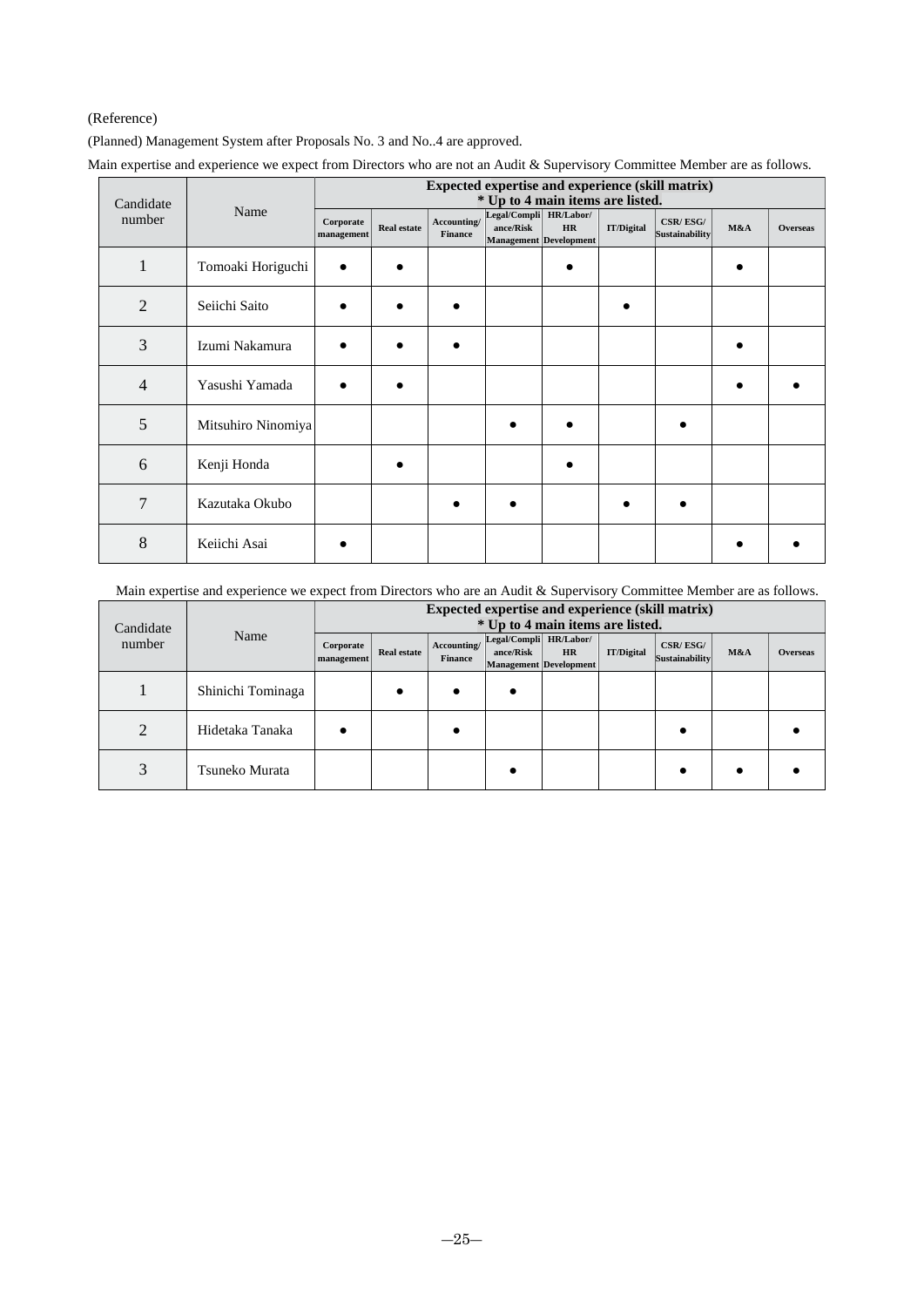## Proposal 5 Election of One (1) Director who is a Substitute Audit & Supervisory Committee Member

If Proposal 2 "Partial Amendments to the Articles of Incorporation" is approved as proposed, the Company will transition to a company with an Audit & Supervisory Committee. Accordingly, in preparation for the event that the number of Director, who is an Audit & Supervisory Committee Member, falls short of the number prescribed by laws and regulations, the election of one (1) substitute Director who is an Audit & Supervisory Committee Member is proposed.

The candidate for a substitute Director who is an Audit & Supervisory Committee Member is as follows, and the consent of Audit & Supervisory Board has been obtained for this proposal.

The resolution relating to this proposal shall become effective subject to the effectuation of the Company's Articles of Incorporation change in Proposal 2 "Partial Amendments to the Articles of Incorporation."

| Candidate | Fumio Tsuchiya           | (Born July 26, 1952)                                                                                                                                                                                    | Number of shares of the Company held<br>0 shares                                    |
|-----------|--------------------------|---------------------------------------------------------------------------------------------------------------------------------------------------------------------------------------------------------|-------------------------------------------------------------------------------------|
|           | April 1985<br>April 1989 | Past experience, positions and responsibilities at the Company<br>Registered as an attorney (The Second Tokyo<br>Bar Association)<br>Established Tsuchiya Law Office as the<br>Representative (present) | <b>Significant Concurrent Positions</b><br>Representative of Tsuchiya Law<br>Office |

■ Reasons for selecting him as a candidate for Outside Director and an outline of his expected role Mr. Fumio Tsuchiya is qualified as an attorney-at-law and has abundant experience and deep insight as an expert in corporate legal affairs. The Company proposes that he is elected as a substitute Outside Director so that he can utilize his insights gained through his experience and audit and supervise the Company's management from an objective standpoint.

(Note) 1. The Company has entered into a corporate lawyer agreement with Mr. Fumio Tsuchiya.

- 2. The Company intends to conclude a liability limitation agreement with Mr. Fumio Tsuchiya pursuant to the provisions of Article 427 Paragraph 1 of Companies Act of Japan and the provisions of the Company's Articles of Incorporation so that he may fully perform his expected role as Outside Director. The maximum amount of liability for damages under the agreement is the amount stipulated by laws and regulations.
- 3. If he is appointed as Outside Director, the Company plans to designate him as an independent officer under the provisions of the Tokyo Stock Exchange, Inc. and notify the Tokyo Stock Exchange to that effect.
- 4. Although he has never been involved in the management of a company (including foreign companies) in the past, the Company has determined that he will be able to perform his duties appropriately based on his legal knowledge accumulated over many years as an attorney at law. Therefore, the Company proposes that he be elected as a substitute Outside Director who is an Audit & Supervisory Committee Member.
- 5. The Company has entered into an Officers' Liability Insurance Contract with all of the Director as insured persons, and any damage that may arise from the fact that the Director as insured person is responsible for the performance of his / her duties or from receiving a claim for pursuing such responsibility will be compensated. If Mr. Fumio Tsuchiya is appointed to Outside Director who is an Audit & Supervisory Committee Member, he will become an insured person under the policy. The outline of the agreement is as stated on page 47 of the Business Report.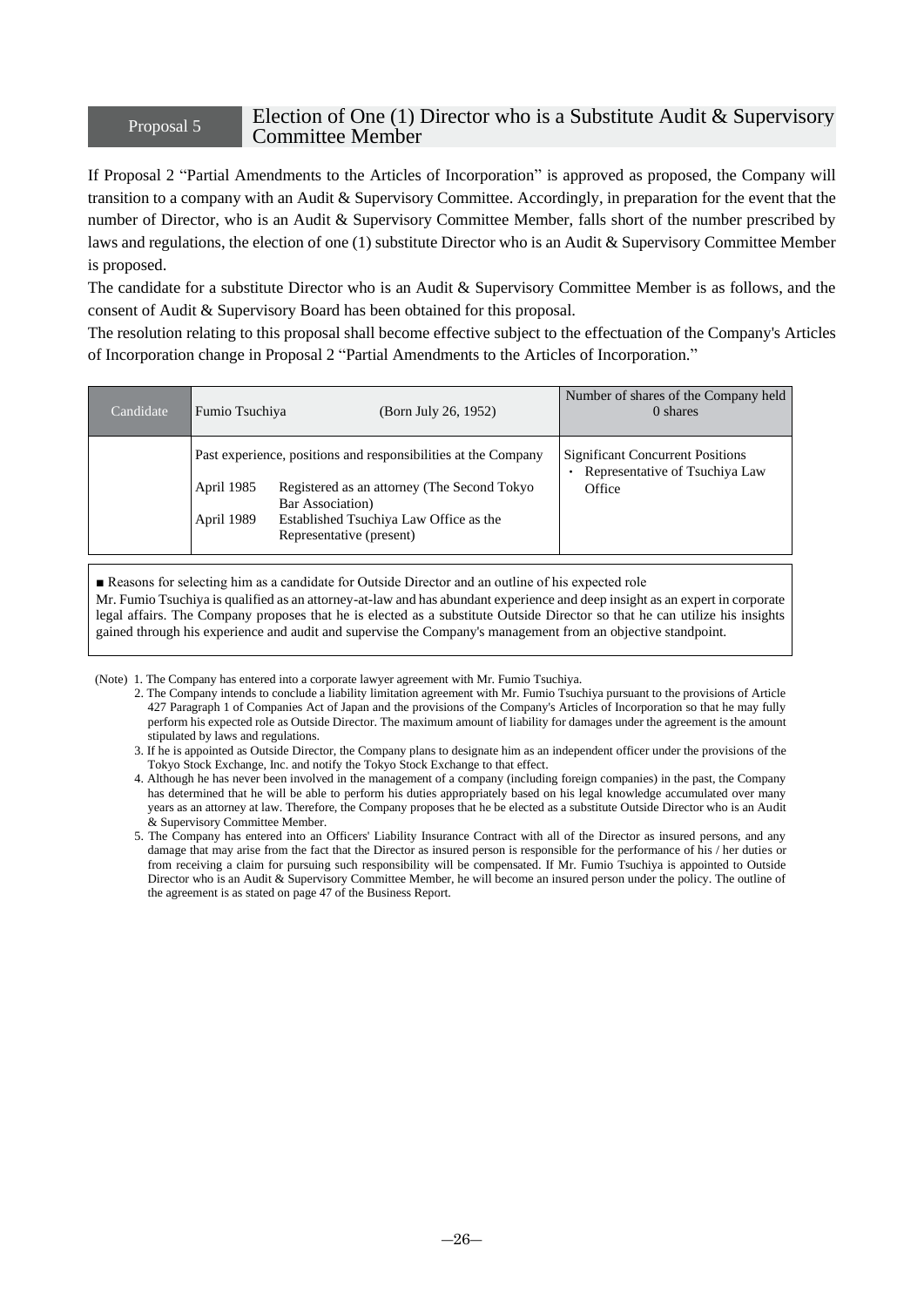## Proposal 6

## Determination of remuneration, etc. of Directors who are not Audit & Supervisory Committee Members

At the 18th Annual General Meeting of Shareholders held on June 23, 2017, the current limit of the total amount of remuneration, etc. (fixed remuneration and performance-linked remuneration) by cash to Directors is within 360 million yen per year (of which within 36 million yen is for Outside Directors). However, it does not include salaries for employees of Director who also serve as employees. However, if Proposal No. 2 "Partial Amendments to Articles of Incorporation" is approved as proposed, the Company will make a transition to a company with an Audit & Supervisory Committee. Accordingly, the Company proposes to abolish the regulation regarding the limit of the total amount of remuneration, etc. of Directors and propose the amount of remuneration, etc. of Directors who are not Audit & Supervisory Committee Member as stated in this proposal.

Therefore, in consideration of various circumstances such as the amount of remuneration, etc. of Directors to date and the economic situation, etc., the total amount of remuneration, etc. for Directors who are not Audit & Supervisory Board Member shall be no more than 360 million yen per year (of which within 36 million yen is for Outside Director. However, it does not include salaries for Director who also serve as employees.)

The current number of members in Board of Directors is eight (including two Outside Directors). If Proposal No. 2 "Partial Amendments to the Articles of Incorporation" and Proposal No. 3 "Election of Eight (8) Directors who are not Audit & Supervisory Committee Members" are approved as originally proposed, the number of members in Directors who are not Audit & Supervisory Board Member will be eight (including two in Outside Director).

At the meeting held in Board of Directors on February 16, 2021, the Company established a policy for determining the content of individual remuneration in Directors. This policy is described on pages 47 to 48 of the Business Report. However, even after the transition to an Audit & Supervisory Board Committee, the Company plans to establish a similar policy for remuneration by cash at Board of Directors. This proposal takes into account various circumstances such as the amount of remuneration, etc. in Director and the economic situation at the Company up to now, and is also in line with the above decision policy, and the Company has determined that this proposal is appropriate.

The resolution relating to this proposal shall become effective subject to the effectuation of the Company's Articles of Incorporation change in Proposal 2 "Partial Amendments to the Articles of Incorporation."

(Note) Remuneration refers to Director remuneration, as defined in the Companies Act of Japan, as well as the proprietary benefits received from the Company as a reward for execution of duties, such as a bonus.

## Proposal 7

## Determination of remuneration amount of Directors who are Audit & Supervisory Committee Members

If Proposal 2 "Partial Amendments to the Articles of Incorporation" is approved as proposed, the Company will transition to a company with an Audit & Supervisory Committee. Accordingly, the Company proposes that the remuneration amount for Directors who are Audit & Supervisory Committee Members, be no more than 36 million yen per year, which is the same amount as the remuneration amount for Audit & Supervisory Board Member approved at the 7th Annual General Meeting of Shareholders meeting held on June 22, 2006.

This proposal has been decided based on the advice of the Nomination and Remuneration Committee and comprehensively taking into account the Company's business size, the officers remuneration system and its payment level, the current number of officers, and future trends, etc., and the Company has determined that this proposal is appropriate.

If Proposal No. 2 "Partial Amendments to the Articles of Incorporation" and Proposal No. 4 "Election of Three (3) Directors who are Audit & Supervisory Committee Members" are approved as originally proposed, the number of candidates for Directors who are Audit & Supervisory Committee Members for this Proposal will be three (3) candidates (including two (2) candidates for Outside Director).

Moreover, the resolution relating to this proposal shall become effective subject to the effectuation of the Company's Articles of Incorporation change in Proposal 2 "Partial Amendments to the Articles of Incorporation."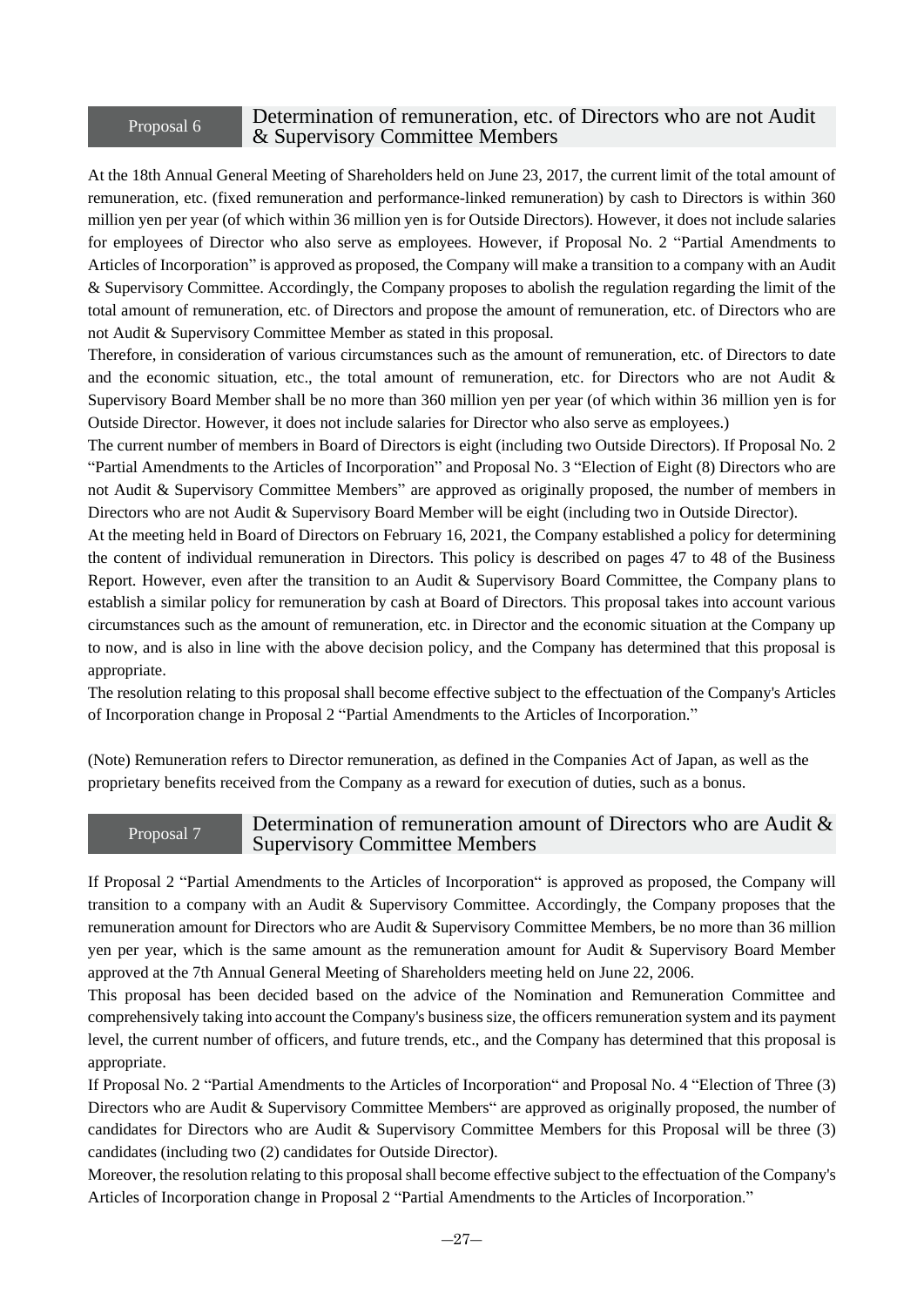## Proposal 8

## Determination of remuneration for granting of shares subject to restriction for Directors (excluding Outside Director) who are not Audit & Supervisory Committee Members

At the 17th Annual General Meeting of Shareholders held on June 23, 2017, the amount of the Company's remuneration of Directors, shall be no more than 360 million yen per year (including no more than 36 million yen for Outside Directors) (however, this does not include employee salaries for Directors concurrently serving as employees). At the 22nd Annual General Meeting of Shareholders meeting held on June 22, 2021, it was approved that share acquisition rights as stock remuneration type stock options to be exercised upon retirement be allocated to Directors (excluding Outside Director) within the range of 36 million yen per year.

If Proposal 2 "Partial Amendments to the Articles of Incorporation" is approved as proposed, the Company will transition to a company with an Audit & Supervisory Committee.

For the purpose of providing an incentive to Directors who are not Audit & Supervisory Committee Members of the Company (hereinafter referred to as the "Target Director" excluding Outside Director) to continuously increase the corporate value of the Company and promoting further sharing of value with shareholders, the Company requests approval for the provision of a new remuneration for the grant of Restricted Shares or the grant of Restricted Shares as a remuneration, etc. to the Target Director separately from the remuneration, etc. frame pertaining to Proposal 6 "Determination of remuneration amount of Directors who are not Audit & Supervisory Committee Members."

The grant of Restricted Shares based on this proposal shall be made based on resolution of the Board of Directors by any of the following methods.

- (i) Issuance or disposition of the Company's common shares as a remuneration, etc. of the Target Director without requiring payment in cash or delivery of properties contributed in kind.
- (ii) Issuance or disposition of the Company's Director by issuing cash remuneration claims as remuneration, etc. to the Target Director and delivering all of the relevant cash remuneration bond rights as properties contributed in kind to the target common shares (hereinafter referred to as "in-kind contribution").

The total number of the Company's Director to be issued or disposed of to the target common shares based on this proposal shall be no more than 50,000 shares per year, and the total amount of such remuneration shall be no more than 36 million yen per year as an amount considered to be reasonable based on the above purpose. However, the total number of issued shares of the Company may be reduced by consolidation of shares or stock split (including allotment of shares without contribution). In such case, the above maximum number of shares shall be adjusted in accordance with such ratio.

The amount to be paid in per share in the case of delivery of in-kind contribution shall be determined by the Board of Directors based on the closing price of the Company's common shares on the Tokyo Stock Exchange on the business day preceding the day of each Board of Directors resolution (or the closing price on the immediately preceding trading day if there is no transaction on the same day) within a range not particularly advantageous to Target Director.

The specific timing of the payment and the allocation to each applicable Director will be determined at the Nomination and Remuneration Committee after deliberation by the Board of Directors, respecting the opinions of the Committee.

If Proposal No. 2 "Partial Amendments to the Articles of Incorporation" and Proposal No. 3 "Election of Eight (8) Directors who are not Audit & Supervisory Committee Members" are approved as originally proposed, there will be six (6) Target Directors.

In addition, with regard to the granting of Restricted Shares based on this proposal, the Company and the Director will enter into an agreement for the allotment of Restricted Shares (hereinafter referred to as the "Allotment Agreement"), which will include the following details.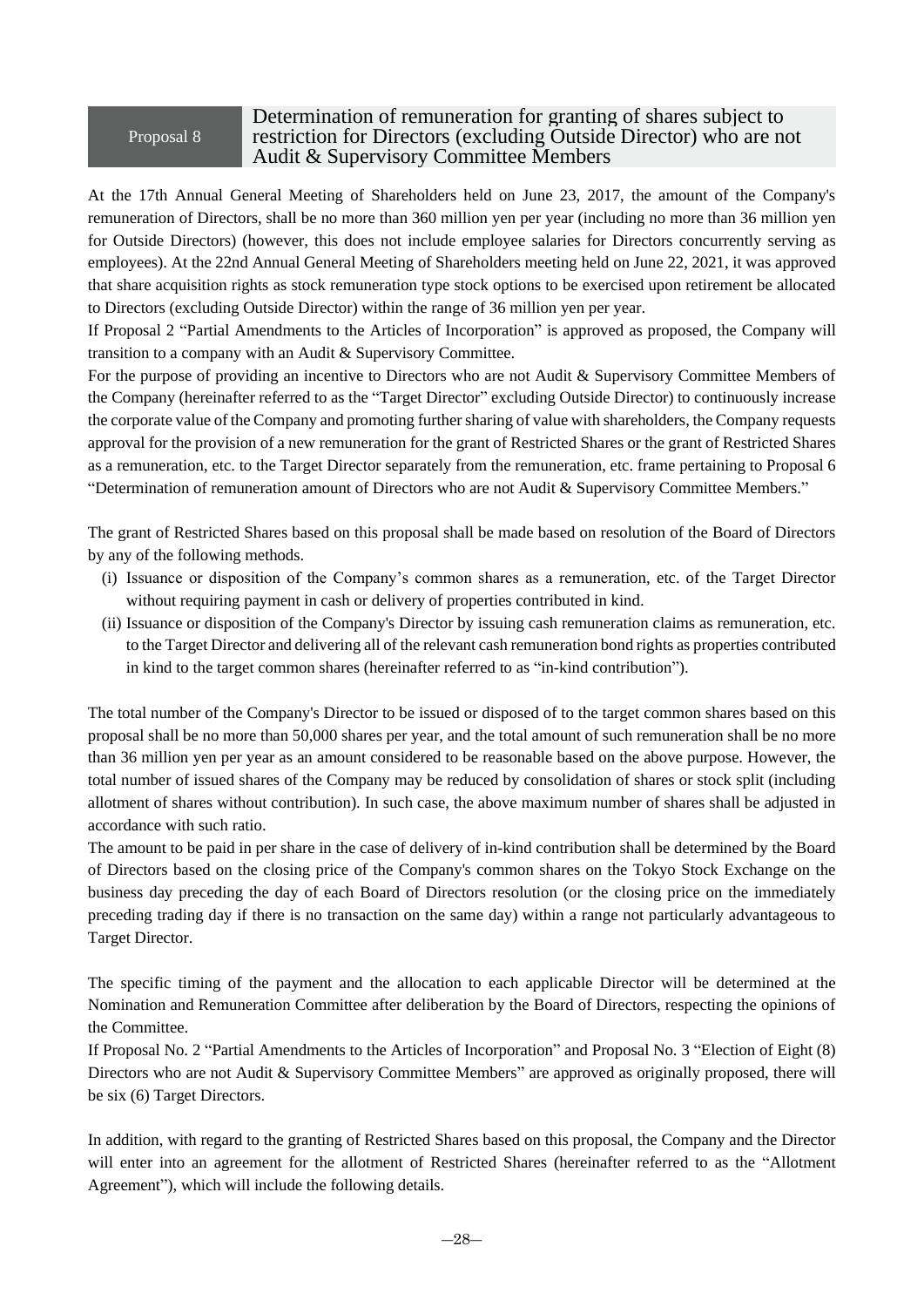- (1) The Target Director shall not transfer, create a security interest on, or otherwise dispose of the common shares of the Company allotted under the Allotment Agreement (hereinafter referred to as the "Allotted Shares") during the period from the date of delivery of the Allotted Shares to the date on which the Target Director retires or retires from the position of the Director of the Company or any other position specified by the Board of Directors of the Company (provided, however, that if the Target Director retires or retires within three months after the end of the business year to which the date of delivery of the Allotted Shares belongs and the date specified separately by the Board of Directors of the Company within six months after the end of the business year, such date shall apply. Hereinafter referred to as "Transfer Restrictions".)
- (2) In the event that the Target Director retires or retires from the position stipulated in (1) above before the expiration of the period specified by the Company's Board of Directors (hereinafter referred to as the "Service Provision Period"), the Company shall automatically acquire the Allotted Shares free of charge, unless there is a reason deemed valid by the Company's Board of Directors.
- (3) The Company shall lift the Transfer Restrictions on all of the Allotted Shares upon the expiration of the Transfer Restriction period, on the condition that the Target Director has held the position set forth in (1) above continuously during the service provision period. However, if the Target Director retires or retires from the position stipulated in (1) above before the expiration of the service provision period for reasons deemed valid by the Company's Board of Directors stipulated in (2) above, the number of the Allotted Shares for which the transfer restrictions are to be lifted shall be reasonably adjusted as necessary.
- (4) The Company shall automatically acquire without contribution the Allotted Shares for which the Transfer Restrictions have not been lifted pursuant to the provisions of (3) above at the time of expiration of the Transfer Restriction period.
- (5) The Company shall automatically acquire the Allotted Shares free of charge if, during the Transfer Restriction period, the Target Director violates laws and regulations, internal rules, or the Allotment Agreement, or falls under any other reason specified by the Company's Board of Directors as a reason why it is appropriate to acquire the Allotted Shares free of charge.
- (6) Notwithstanding the provisions of (1) above, if, during the Transfer Restriction period, a merger agreement under which the Company will be dissolved, a share exchange agreement or share transfer plan under which the Company will become a wholly-owned subsidiary, or any other matters related to reorganization, etc. are approved by the General Meeting of Shareholders of the Company (or by the General Meeting of Shareholders of the Company if approval by the Board of Directors of the Company is not required for such reorganization, etc.), the Company shall lift the Transfer Restriction for the number of Allotted Shares reasonably determined by the resolution of the Board of Directors of the Company prior to the effective date of such reorganization, etc.
- (7) In the case prescribed in (6) above, the Company shall automatically acquire without contribution the Allotted Shares for which the Transfer Restrictions have not been lifted at the time immediately after the lifting of the Transfer Restrictions pursuant to the provisions of (6) above.

This Proposal provides incentives for the Target Director to continuously increase the corporate value of the Company, and aims to further share value with shareholders. For this purpose, the Company will grant the Target Director Restricted Shares as remuneration, etc., or provide remuneration for the grant of Restricted Shares.

In the Board of Directors after the transition to a company with an Audit & Supervisory Committee, the Company plans to establish a policy regarding decisions on individual remuneration of Directors (excluding Directors who are Audit & Supervisory Board Members). However, the granting of Restricted Shares based on this proposal is necessary and reasonable in line with the policy and granting of Restricted Shares is intended to be an individual remuneration. In addition, the maximum number of shares to be issued or disposed per year based on this proposal accounts for approximately 0.1% of the total number of issued shares (as of May 13, 2022), and the dilution ratio is immaterial.

Accordingly, the Company judges that the content of this proposal is substantial.

Moreover, the resolution relating to this proposal shall become effective subject to the effectuation of the Company's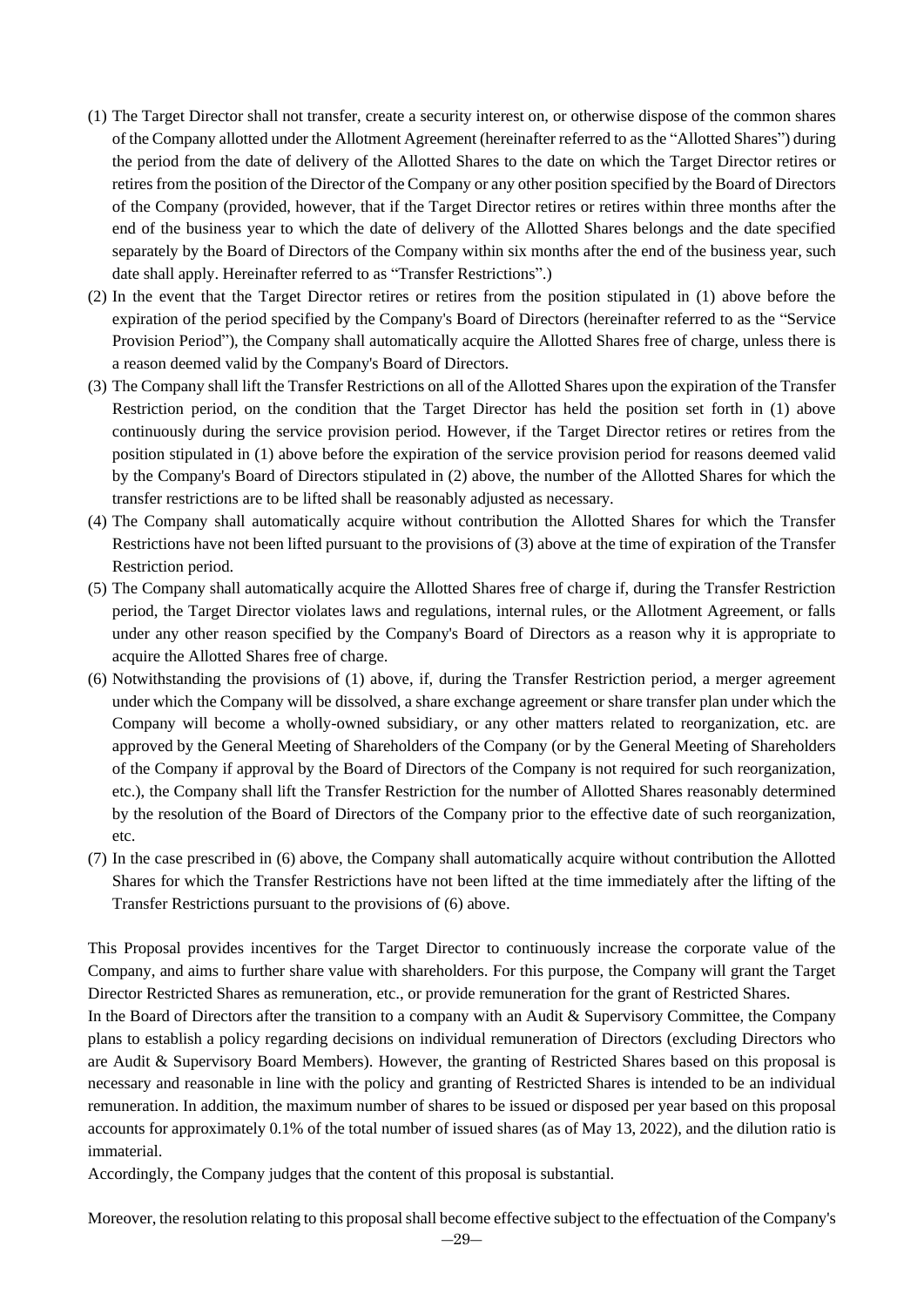Articles of Incorporation change in Proposal 2 "Partial Amendments to the Articles of Incorporation." In addition, after the effective date, the stock option system for Directors will be abolished except for those already granted, and no new issuance of share acquisition rights as stock options for Directors will be made in the future.

## (Reference)

The Company will also grant restricted shares to its Executive Officer and certain employees.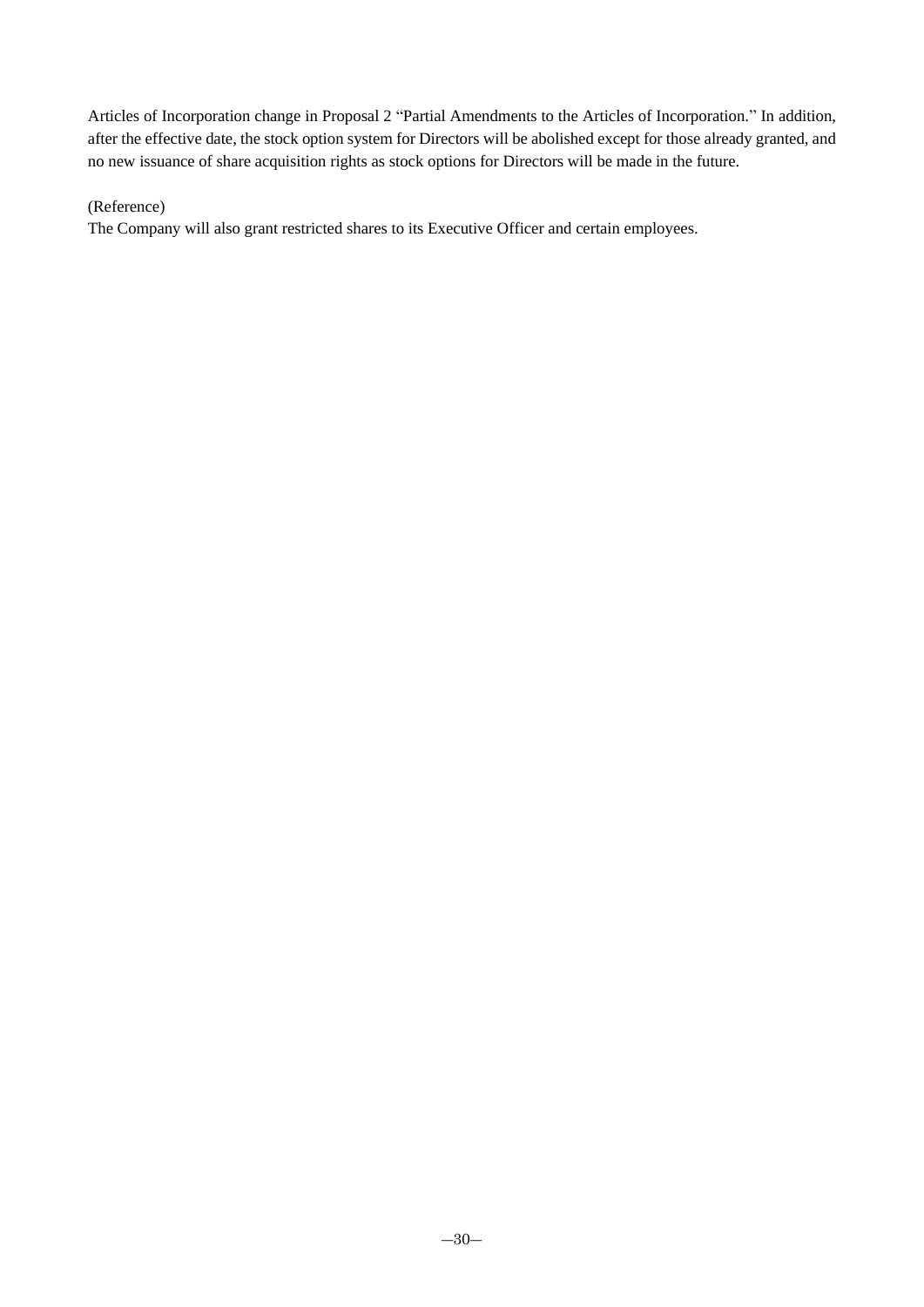## 1. Status of the Corporate Group

## (1) Progress and Results of Operations

Although the Japanese economy showed signs of recovery after the state of emergency was lifted at the end of September 2021, the number of people infected with COVID-19 expanded toward the end of the current consolidated fiscal year due to the impact of the COVID-19 variant. As a result, the business environment surrounding corporate earnings continued to be severe, particularly in the accommodation and tourism industries. In the global economy, while the impact of this new variant continues, the rise in raw material prices due to the invasion of Ukraine by Russia and other factors has spurred a rise in consumer prices. Consequently, there has been increasing contraction and tightening of monetary easing in various countries. It is necessary to pay attention to fluctuations in financial and capital markets going forward.

Even though the deterioration in the average vacancy rate in the Tokyo business district (5 Wards of the Central Tokyo: Chiyoda, Chuo, Minato, Shinjuku, and Shibuya), where the Company operates Office Building Business, seems to have bottomed out in December 2021, it has been fluctuating since January (according to a survey by a private research institution). In addition, the average rent was 20,366 yen (unit price per tsubo), falling for the 20th consecutive month (total 2,648 yen / approximately 11.5%). The overall office market remained weak. In the real estate investment market, although institutional investors' demand remains strong, the outlook remains unpredictable due to the global monetary tightening phase.

Under these business environments the Company is steadily expanding its business based on the medium-term management plan announced in May 2021. During the consolidated fiscal year under review, even in the pandemic of COVID-19, the Company's core business, Real Estate Revitalization Business, is resulting in steady sales of real estate due to the progression of commercialization with high-margin and high-quality. Moreover, business performance expanded steadily in the Real Estate Service Business. On the other hand, in Hotel Operation Business, losses were recorded in the current consolidated fiscal year due to the impact of the declaration of a state of emergency and start-up expenses of newly opened hotels.

As a result, net sales amounted to 71,251 million yen (up 19.5% YoY), operating profit amounted to 12,127 million yen (up 53.3% YoY), ordinary profit amounted to 12,215 million yen (up 62.3% YoY), and profit attributable to owners of parent amounted to 7,415 million yen (up 73.5% YoY).

| Business segment                           | Net Sales for this fiscal year<br>(million yen) | Year-on-year $(\%)$ |
|--------------------------------------------|-------------------------------------------------|---------------------|
| <b>Real Estate Revitalization Business</b> | 55,958                                          | 54.2                |
| <b>Real Estate Service Business</b>        | 7,154                                           | 15.7                |
| <b>Hotel and Tourism Business</b>          | 6,911                                           | (48.5)              |
| Other                                      | 1,695                                           | (59.8)              |
| Adjustment amount                          | (467)                                           |                     |
| Total                                      | 71.251                                          |                     |

Net sales by business segment for the fiscal year ended March 31,2022 (reference)

Note. "Adjustment amount" is an elimination of intersegment transactions.

## (2) Capital Expenditures

The Company's capital investment in the fiscal year ended March 31, 2022 was 8,533 million yen, mainly for the acquisition of rental office buildings (4,568 million yen) and hotel facilities (3,842 million yen).

#### (3) Financing Activities

During the fiscal year ended March 31, 2022, the Company has not made any noteworthy fund procurement.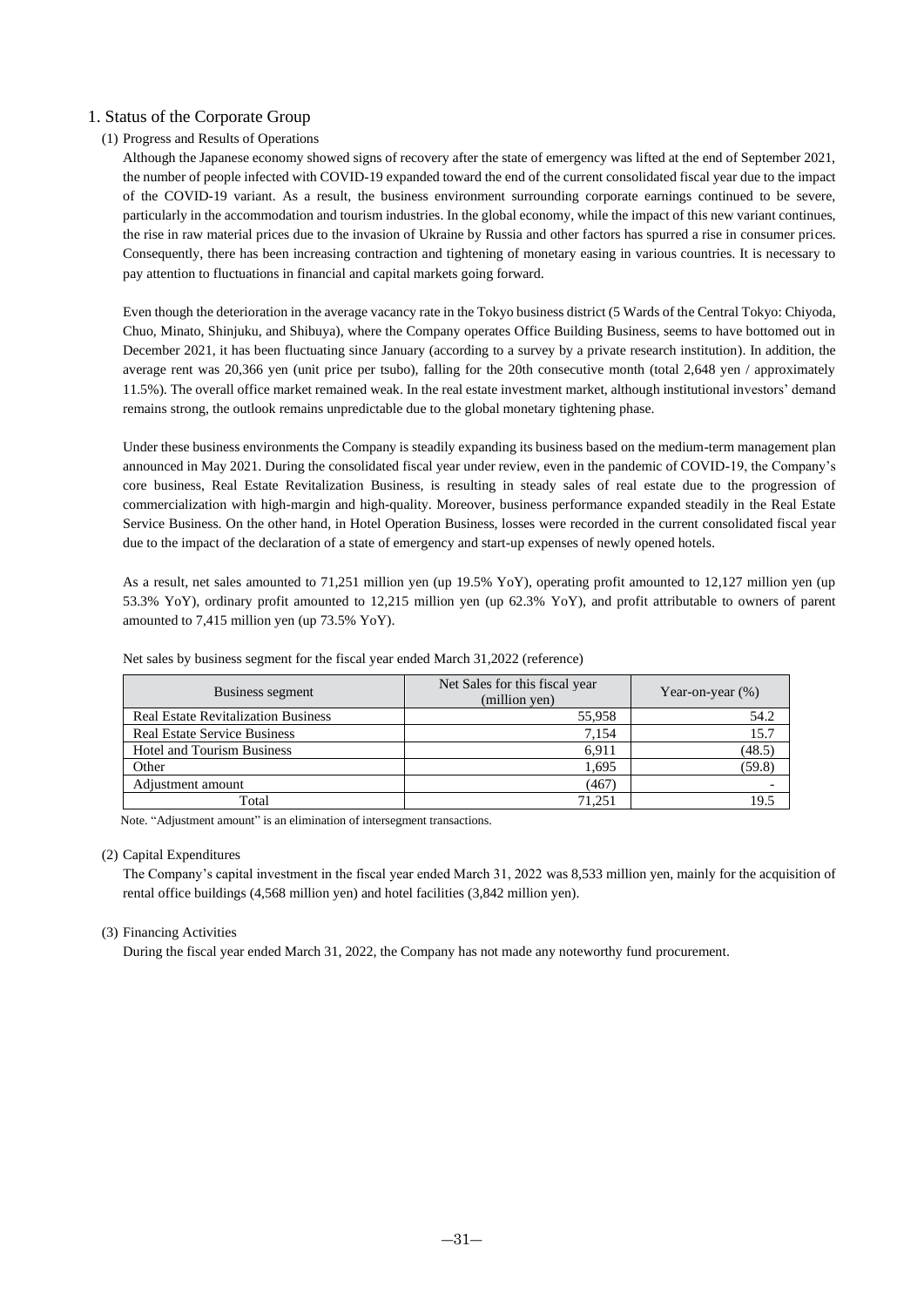#### (4) Trends in Assets and Income

(i) Consolidated Assets and Income of the Corporate Group

|                                                   |               | The 20th fiscal year<br>ended March 31, 2019ended March 31, 2020ended March 31, 2021 | The 21st fiscal year | The 22nd fiscal year | The 23rd fiscal year<br>ended March 31,2022<br>(Current period) |
|---------------------------------------------------|---------------|--------------------------------------------------------------------------------------|----------------------|----------------------|-----------------------------------------------------------------|
| <b>Net Sales</b>                                  | (million yen) | 53,291                                                                               | 73,218               | 59,632               | 71,251                                                          |
| <b>Ordinary Profit</b>                            | (million yen) | 12,813                                                                               | 16,127               | 7,524                | 12,215                                                          |
| <b>Ordinary Profit</b><br>Ratio                   | (%)           | 24.0                                                                                 | 22.0                 | 12.6                 | 17.1                                                            |
| Profit Attributable to<br><b>Owners of Parent</b> | (million yen) | 8.783                                                                                | 10.666               | 4,274                | 7,415                                                           |
| Earnings per Share                                | (yen)         | 180.35                                                                               | 219.03               | 87.77                | 152.26                                                          |
| <b>Total Assets</b>                               | (million yen) | 110,898                                                                              | 130,293              | 127,485              | 136,512                                                         |
| <b>Equity Ratio</b>                               | $(\%)$        | 50.3                                                                                 | 49.6                 | 52.3                 | 52.2                                                            |
| Net Assets                                        | (million yen) | 55,860                                                                               | 64.809               | 69,773               | 74,452                                                          |
| Net Assets per Share                              | (ven)         | 1,145.34                                                                             | 1,326.93             | 1,368.14             | 1,463.74                                                        |

Note 1. The Company's shares held by the trust account of the Employee Stock Ownership Plan (J-ESOP) are included in weighted average number of shares for the period in common shares and treasury shares deducted in the calculation of the total number of outstanding shares at the end of the fiscal year under review. Moreover, the number of the Company's shares held by the trust account at the end of the fiscal year under review was 56,500 shares.

Note 2. "Accounting Standard for Revenue Recognition" (ASBJ Statement No. 29, March 31, 2020), etc. has been applied from the beginning of the current consolidated fiscal year. The figures for the current consolidated fiscal year's assets and profit and loss are after the application of the above accounting standards.



| (ii) Non-consolidated Assets and Income of the Company |  |
|--------------------------------------------------------|--|
|--------------------------------------------------------|--|

|                            |               | The 20th fiscal year | The 21st fiscal year<br>ended March 31, 2019ended March 31, 2020ended March 31, 2021 | The 22nd fiscal year | The 23rd fiscal year<br>ended March 31,2022 |
|----------------------------|---------------|----------------------|--------------------------------------------------------------------------------------|----------------------|---------------------------------------------|
|                            |               |                      |                                                                                      |                      | (Current period)                            |
| <b>Net Sales</b>           | (million yen) | 48.722               | 64.472                                                                               | 42,002               | 59,563                                      |
| <b>Ordinary Profit</b>     | (million yen) | 12.846               | 16,822                                                                               | 7.994                | 14,356                                      |
| Profit                     | (million yen) | 8.806                | 11.122                                                                               | 5.314                | 9,284                                       |
| Earnings per Share         | (ven)         | 180.84               | 228.39                                                                               | 109.12               | 190.65                                      |
| <b>Total Assets</b>        | (million yen) | 104.548              | 121.708                                                                              | 114.729              | 124,800                                     |
| Net Assets                 | (million yen) | 55,683               | 64.934                                                                               | 68,204               | 74,432                                      |
| Net Assets per Share (yen) |               | 1,143.30             | 1,333.15                                                                             | 1,400.21             | 1,527.80                                    |

Note 1. The Company's shares held by the trust account of the Employee Stock Ownership Plan (J-ESOP) are included in weighted average number of shares for the period in common shares and treasury shares deducted in the calculation of the total number of outstanding shares at the end of the fiscal year under review. Moreover, the number of the Company's shares held by the trust account at the end of the fiscal year under review was 56,500 shares.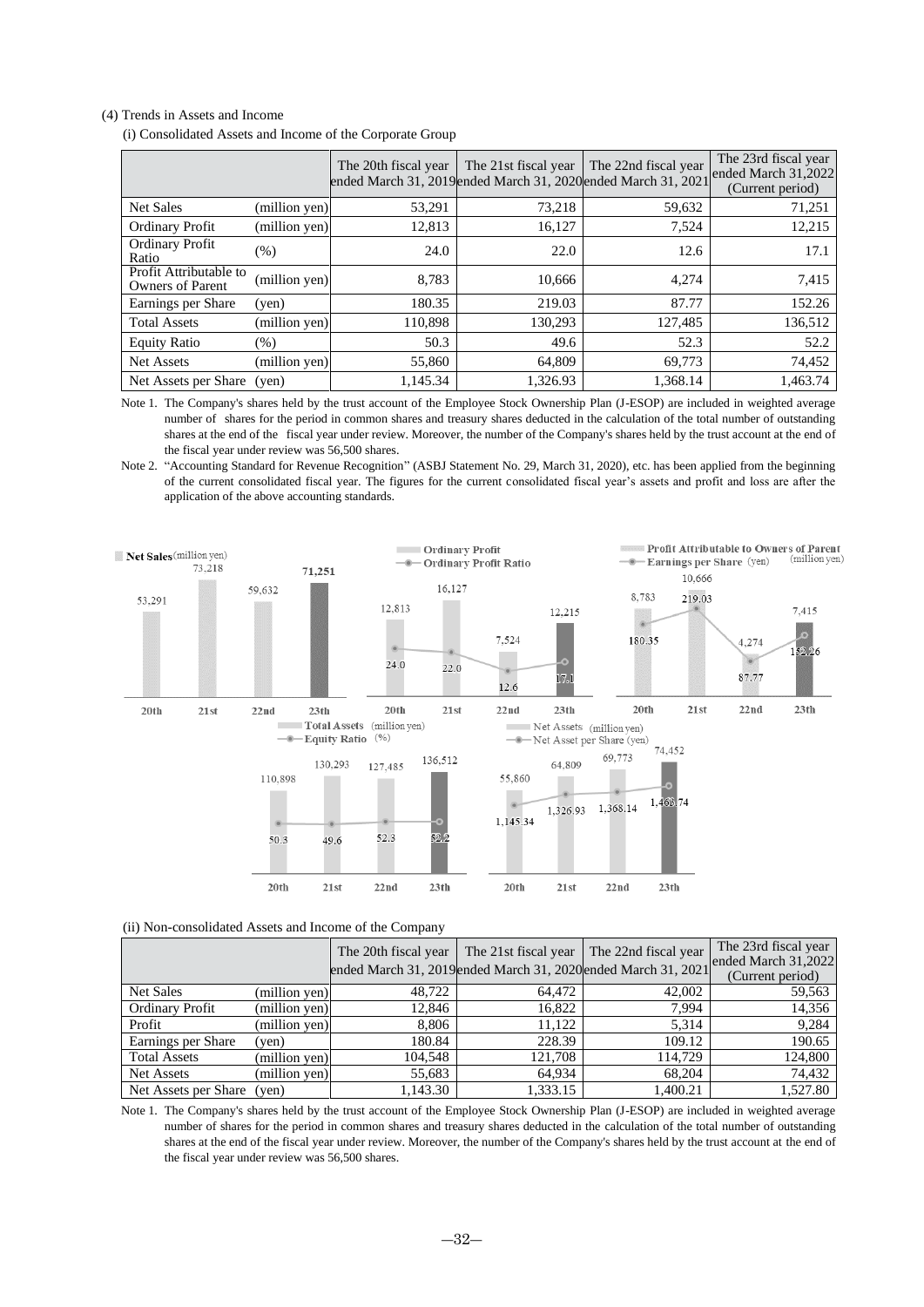(5) Material Subsidiaries

| Name                                   | Share capital                         | Investment ratio | Major businesses                                                         |
|----------------------------------------|---------------------------------------|------------------|--------------------------------------------------------------------------|
| SF Building Support Inc.               | 50 million yen                        | $100\,\%$        | Rent guarantee business                                                  |
| SF Building Maintenance Inc.           | 20 million yen                        | 100 %            | Building maintenance business                                            |
| Japan System Service Inc.              | 10 million yen                        | $100\,\%$        | <b>Building maintenance business</b>                                     |
| Sun Frontier Space Management Inc.     | 50 million yen                        | 100 %            | Conference room rental business, rental<br>office business               |
| SF Engineering Inc.                    | 20 million yen                        | 100 %            | Construction and interior finishing<br>business                          |
| Communication Development Inc.         | 45 million yen                        | 100 %            | Electrical and telecommunications<br>engineering business                |
| Navd Inc.                              | 10 million yen                        | 90 %             | Office planning and design, web<br>marketing business                    |
| Sun Frontier Hotel Management Inc.     | 100 million yen                       | 100 %            | Hotel planning, development and<br>management business                   |
| Sky Heart Hotel Inc.                   | 10 million yen                        | 100 %            | Hotel Planning and Operation Business                                    |
| Sun Frontier Sado Co., Ltd.            | 100 million yen                       | 100 %            | Hotel Planning and Operation, Regional<br><b>Revitalization Business</b> |
| Hotel Oosado Inc.                      | 100 million yen                       | 100 %            | Hotel operation, regional revitalization<br>business                     |
| Okesa Kanko Taxi Co., Ltd.             | 10 million yen                        | 100 %            | Passenger vehicle transportation<br>business                             |
| Sun Frontier Okinawa Co., Ltd.         | 230 million yen                       | 100 %            | Hotel planning and operation business                                    |
| Sun Frontier Fudousan Taiwan Co., Ltd. | 10 million<br>Taiwan dollars          | 100 %            | Real estate consulting business                                          |
| SUN FRONTIER VIETNAM CO., LTD.         | 44,890 million<br>Vietnamese dong     | 100 %            | Real estate business in Vietnam                                          |
| SUN FRONTIER DANANG CO., LTD.          | 160,466 million<br>Vietnamese dong    | 100 %            | Real estate business in Vietnam                                          |
| PT. SUN FRONTIER INDONESIA             | 3,323 million<br>Indonesian rupia     | 85 %             | Real estate business in Indonesia                                        |
| PT. SUN FRONTIER PROPERTY ONE          | $120,000$ million<br>Indonesian rupia | 99.95 %          | Real estate business in Indonesia                                        |
| Sun Frontier NY Co., Ltd.              | 18,189 thousand<br>U.S. dollar        | 100 %            | Real estate revitalization business in the<br><b>United States</b>       |
| 340 West 48 SG LLC                     | 5,900 thousand<br>U.S. dollar         | 90 %             | Real estate revitalization business in the<br><b>United States</b>       |
| 439 West 46 SG LLC                     | 9,065 thousand<br>U.S. dollar         | 90 %             | Real estate revitalization business in the<br><b>United States</b>       |
| <b>RIVERSIDE STUDIOS LLC</b>           | 11,150 thousand<br>U.S. dollar        | 90 %             | Real estate revitalization business in the<br><b>United States</b>       |

Note 1. There are 2 other equity-method affiliates.

Note 2. As of April 26, 2021, Hotel Oosado Inc., which Sun Frontier Hotel Management Inc. and Sun Frontier Sado Co., Ltd., the Company's consolidated subsidiaries, acquired shares of is included as a significant subsidiary. In addition, as of December 22, 2021, the newly established Navd Inc. is included as a significant subsidiary.

Note 3. As of January 1, 2022, Sun Frontier Community Arrangement Co., Ltd. ceased to exist as a result of an absorption-type merger with our Company as the surviving entity.

#### (6) Issues to be Addressed

The impact of the spread of COVID-19 since the beginning of 2020 has significantly changed the business environment in which the Company operates. Against the backdrop of these changes in the business environment and the shift to a new state (new normal), the Company reviewed the medium-term management plan in May 2021 in order to re-establish a sustainable growth path. The quantitative target set forth in this plan has not changed, and the final year has been extended for two years to the year ending March 2025. Basic policy is set to provide "places where people gather and communicate with each other, and create social development and happiness for people." We will redefine the value of the place where people gather amid the great changes in values with the pandemic of COVID-19, and solve new social issues through offices and hotels.

#### <Initiatives for Sustainability>

The plan includes ESG perspectives as key points. As the recent global trend of ESG and SDGs continues to accelerate, the Company has been promoting business activities that contribute to the sustainability of society by defining Corporate Philosophy since its foundation as "we reduce the waste of non-renewable resource on earth and contribute to the prosperity of the people, plants and animals." On March 28, 2022, we established the Sustainability Vision and identified important issues (materiality) in order to respond to these social backgrounds and to communicate our group's activities. Going forward, we will strive to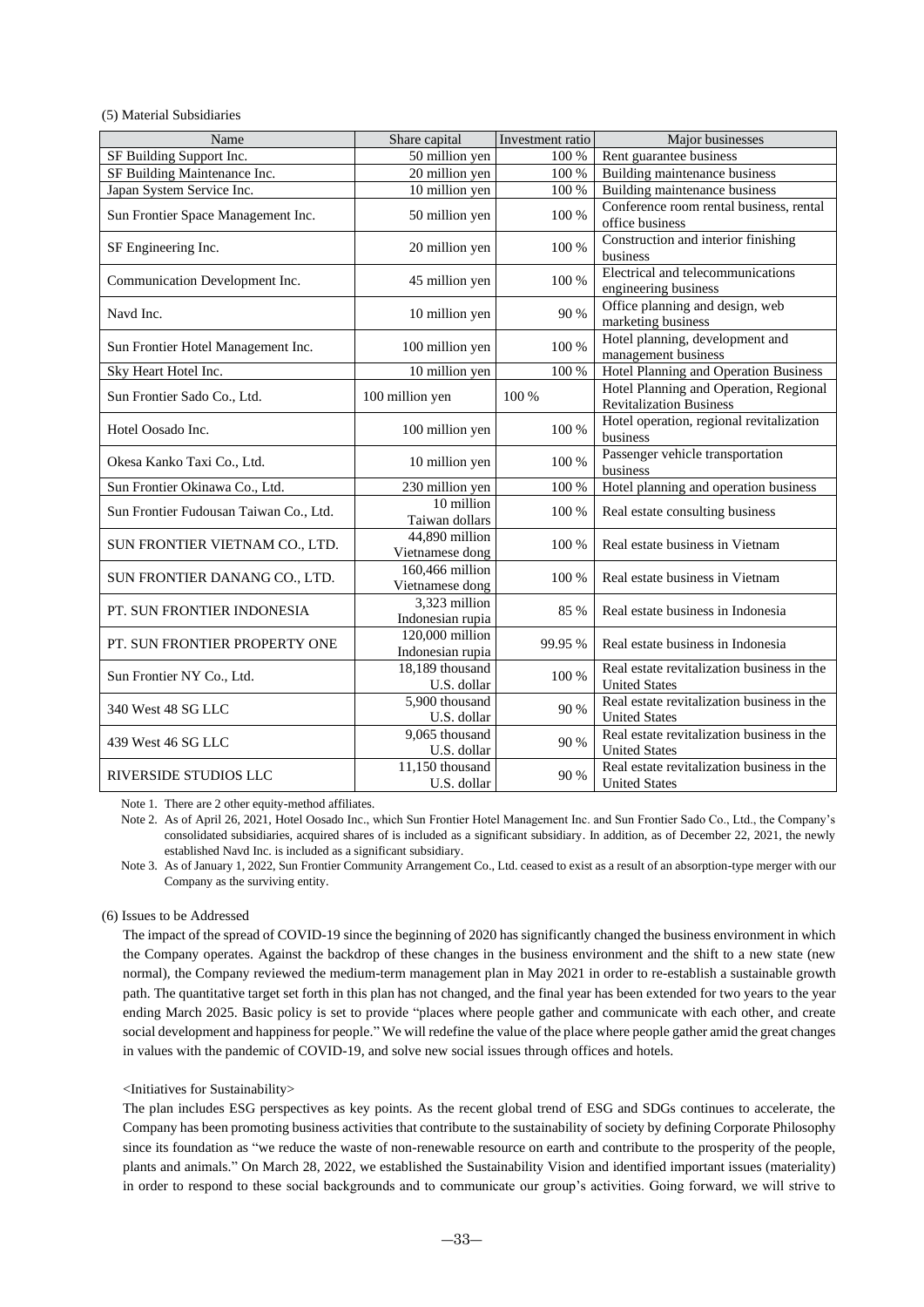increase corporate value over the medium- to long-term by contributing to the realization of a sustainable society through the realization of this vision and the implementation of specific measures to address important issues.

#### <Initiatives of Digital Transformation>

Digitization is another important point. The digitization of throughout society has progressed rapidly and been forced because of the pandemic of COVID-19. In addition, society as a whole is facing a labor shortage due to the decreasing of productive age population caused by the declining birthrate. At the same time, there is a need to improve labor productivity. In this changing social environment, digital transformation (DX) in companies has become an urgent need. In April 2022, we reorganized the existing Digital Transformation Promotion Office into the DX Business Division with the aim of speeding up the use of digital technology and our expertise. We aim to realize data-driven management and to implement DX by combining our expertise with digital.



| FY ending March 31, 2025 |  |
|--------------------------|--|
| (Quantitative target)    |  |
|                          |  |

Ordinary Profit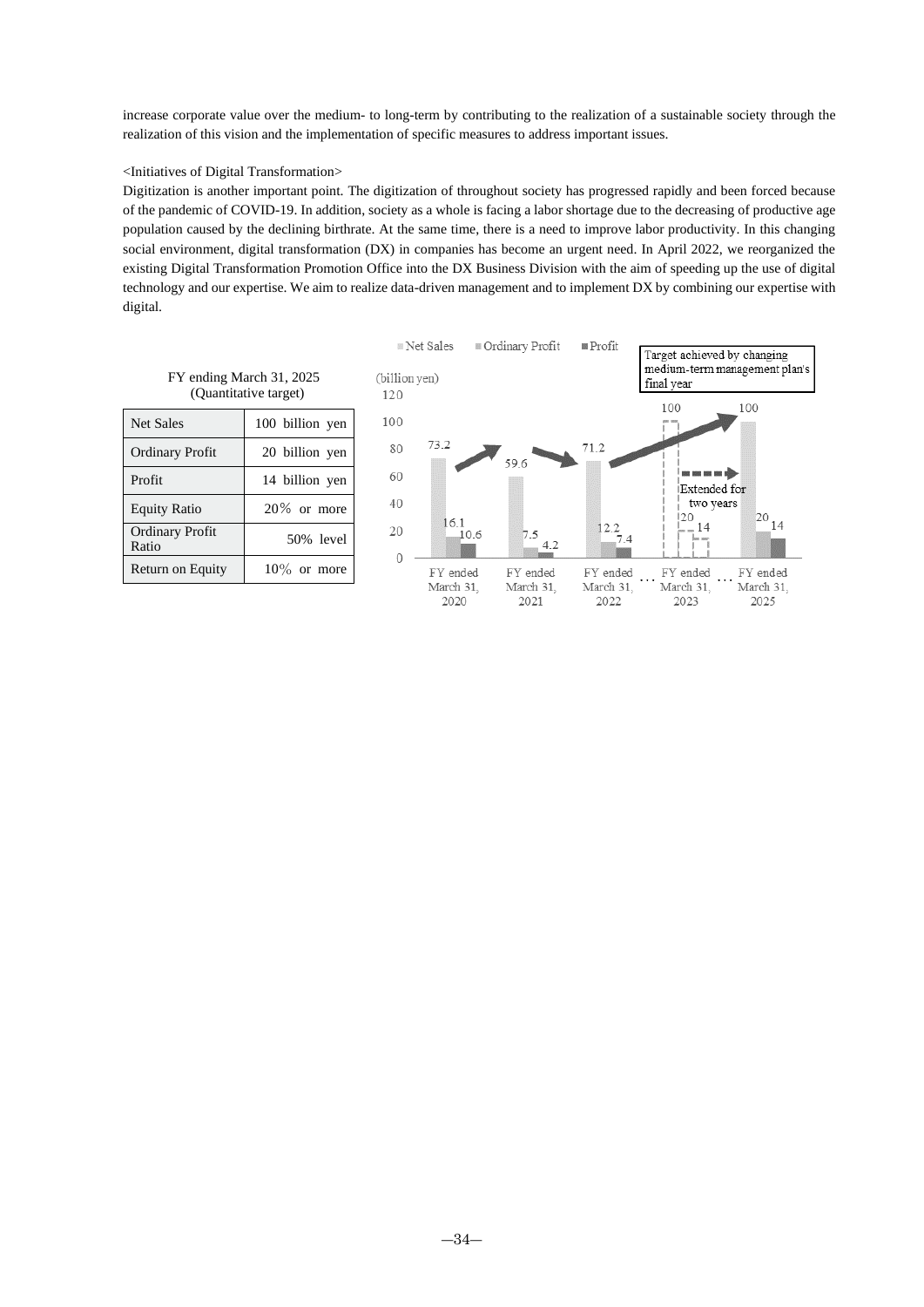## Sustainability Vision and Important Issues (Materiality)

1. Sustainability Vision

We will contribute to the realization of a sustainable society through business activities while respecting the heart of altruism, the Company policy.

## 2. Important sustainability issues

We have identified three important issues that must be addressed to realize our Sustainability Vision. We will implement specific measures in the three areas of environmental protection, regional revitalization, and human resource development. Specific measures will be reviewed as appropriate in response to future environmental and social trends and changes in the business environment.

| Important<br>issues              | Vision                                                                                                                                                                      | Policy                                                                                                                                                                                                                                                             | <b>Relevant SDGs</b> |
|----------------------------------|-----------------------------------------------------------------------------------------------------------------------------------------------------------------------------|--------------------------------------------------------------------------------------------------------------------------------------------------------------------------------------------------------------------------------------------------------------------|----------------------|
| Environmental<br>protection      | Increase environmental<br>sustainability by significantly<br>reducing waste and greenhouse<br>gas emissions, as a frontier of Real<br><b>Estate Revitalization Business</b> | ■ Extend the life and health of real estate<br>Energy conservation and reduction of<br>environmental impact by Real Estate<br><b>Revitalization Business</b><br>■ Expanded use of renewable energy                                                                 |                      |
| Regional<br>revitalization       | Create sustainable growth of<br>regional economies through<br>offices, hotels, and tourism, as a<br>frontier for sustainable regional<br>revitalization                     | ■ Create buildings, offices, and spaces with<br>"job satisfaction" and "creativity" that<br>contribute to economic growth<br>Prevent and mitigate disaster through<br>regional cooperation<br>■ Solve regional issues through community<br>activation and creation |                      |
| Human<br>resource<br>development | Spread the concept of "altruism"<br>that is indispensable for realizing a<br>sustainable society, as a frontier of<br>philosophy management                                 | ■ Create workplaces with job satisfaction,<br>creativity and growth opportunities<br>Respect and utilize diversity<br>■ Disseminate information on philosophy<br>management to foster next-generation<br>managers                                                  |                      |

(7) Principal Business Segment of the Corporate Group (As of March31, 2022)

| Business segment        |                                      | Major businesses                                                           |  |
|-------------------------|--------------------------------------|----------------------------------------------------------------------------|--|
| <b>Real Estate</b>      | <b>Replanning Business</b>           | Purchase of existing commercial buildings and rebuilding them as           |  |
| Revitalization          |                                      | buildings with a new concept, attract tenants and sell them with increased |  |
| <b>Business</b>         |                                      | real estate value                                                          |  |
|                         | <b>Rental Building Business</b>      | Leasing of own properties                                                  |  |
| <b>Real Estate</b>      | <b>Property Management Business</b>  | Property management business for management of buildings and tenants       |  |
| <b>Service Business</b> | Building maintenance business        | Building maintenance business such as building cleaning, facility          |  |
|                         |                                      | management, security, waterproofing, and exterior wall repair              |  |
|                         | <b>Sales Brokerage Business</b>      | Brokerage of real estate for business                                      |  |
|                         | <b>Leasing Brokerage Business</b>    | Leasing of offices and stores                                              |  |
|                         | <b>Rent Guarantee Business</b>       | Provide a rent guarantee for the delinquency of rent of a tenant of real   |  |
|                         |                                      | estate for building owners                                                 |  |
|                         | Conference Room Rental               | Plan and operate vacant office buildings in central Tokyo as rental        |  |
|                         | <b>Business</b>                      | conference room, rental office, and coreworking space                      |  |
| Hotel and Tourism       | <b>Hotel Operation Business</b>      | Planning and management of accommodation facilities such as hotels         |  |
| <b>Business</b>         | <b>Hotel Development Business</b>    | Development of new hotels, refurbishing existing hotels, and selling them  |  |
|                         |                                      | as investment products                                                     |  |
| Other                   | <b>Overseas Development Business</b> | Real estate development business in Vietnam, Indonesia, and other          |  |
|                         |                                      | oversea countries                                                          |  |
|                         | <b>Construction Business</b>         | Carry out interior finishing work, telecommunications work, and renewal    |  |
|                         |                                      | planning, repair, and reform for business buildings                        |  |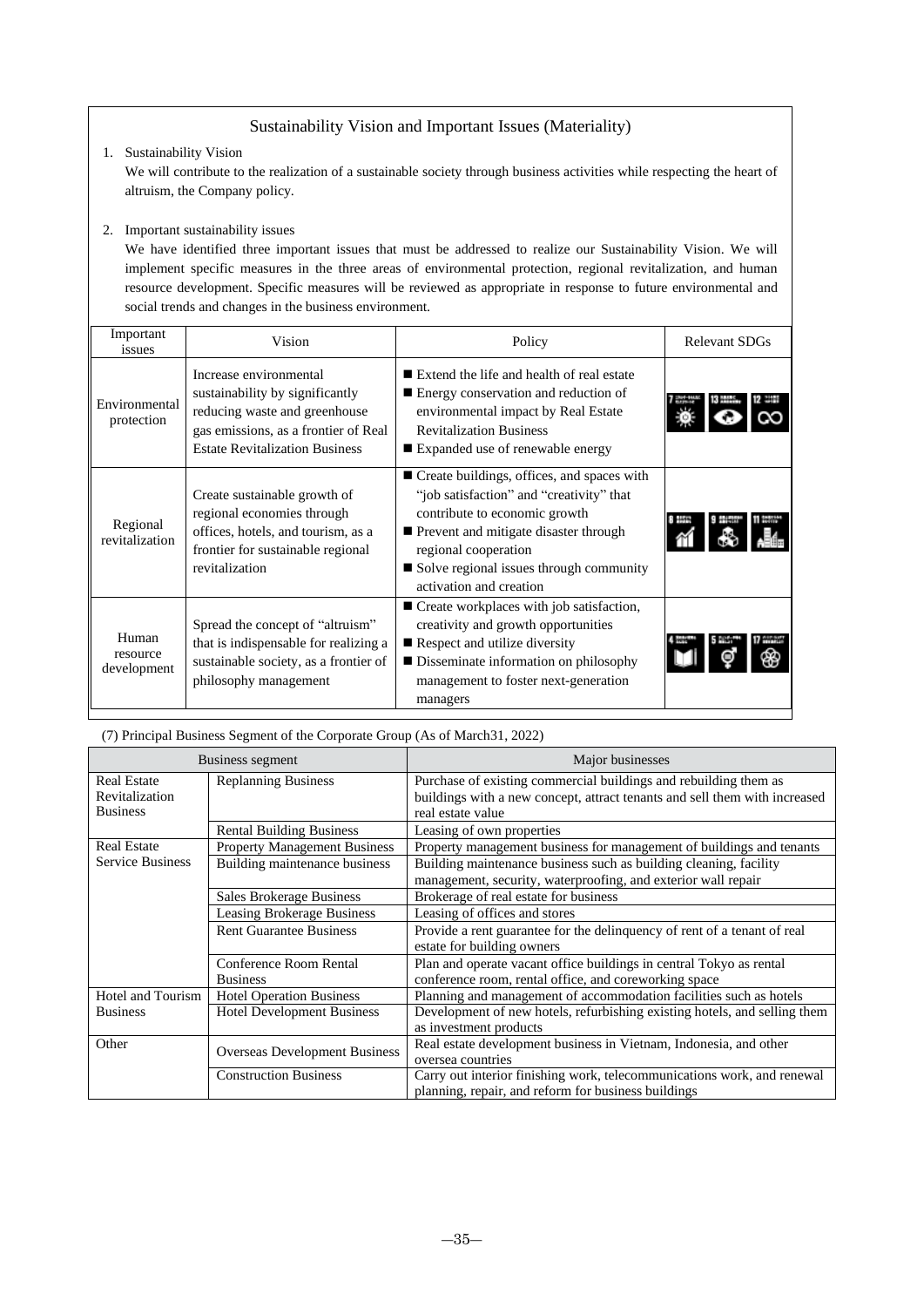(8) Principal Business Office (As of March 31, 2022)

| Name                                    | Place                           |
|-----------------------------------------|---------------------------------|
| Headquarters                            | Chiyoda-ku, Tokyo               |
| Ginza Branch                            | Chuo-ku, Tokyo                  |
| Nihonbashi Branch                       | Chuo-ku, Tokyo                  |
| Kodendma-cho Branch                     | Chuo-ku, Tokyo                  |
| Kanda Branch                            | Chiyoda-ku, Tokyo               |
| Koiimachi Branch                        | Chiyoda-ku, Tokyo               |
| Shinjuku Branch                         | Shinjuku-ku, Tokyo              |
| Shibuya Branch                          | Shibuya-ku, Tokyo               |
| Gotanda Branch                          | Shinagawa-ku, Tokyo             |
| Hamamatsucho Branch                     | Minato-ku, Tokyo                |
| Yokohama Branch                         | Yokohama-shi, Kanagawa          |
| Property Management Business Department | Chiyoda-ku, Tokyo               |
| SF Building Support Inc.                | Chiyoda-ku, Tokyo               |
| SF Building Maintenance Inc.            | Sumida-ku, Tokyo                |
| Japan System Service Co., Ltd.          | Minato-ku, Tokyo                |
| Sun Frontier Space Management Inc.      | Minato-ku, Tokyo                |
| SF Engineering Inc.                     | Sumida-ku, Tokyo                |
| Communication Development Inc.          | Chuo-ku, Tokyo                  |
| Navd Inc.                               | Chuo-ku, Tokyo                  |
| Sun Frontier Hotel Management Inc.      | Chiyoda-ku, Tokyo               |
| Sky Heart Hotel Inc.                    | Chiyoda-ku, Tokyo               |
| Sun Frontier Sado Co., Ltd.             | Sado-shi, Niigata               |
| Hotel Oosado Inc.                       | Sado-shi, Niigata               |
| Okesa Kanko Taxi Co., Ltd.              | Sado-shi, Niigata               |
| Sun Frontier Okinawa Co., Ltd.          | Naha-shi, Okinawa               |
| Sun Frontier Fudousan Taiwan Co., Ltd.  | Taiwan                          |
| SUN FRONTIER VIETNAM CO., LTD.          | Socialist Republic of Vietnam   |
| SUN FRONTIER DANANG CO., LTD.           | Socialist Republic of Vietnam   |
| PT. SUN FRONTIER INDONESIA              | Republic of Indonesia           |
| PT. SUN FRONTIER PROPERTY ONE           | Republic of Indonesia           |
| Sun Frontier NY Co., Ltd.               | <b>United States of America</b> |
| 340 West 48 SG LLC                      | <b>United States of America</b> |
| 439 West 46 SG LLC                      | <b>United States of America</b> |
| <b>RIVERSIDE STUDIOS LLC</b>            | United States of America        |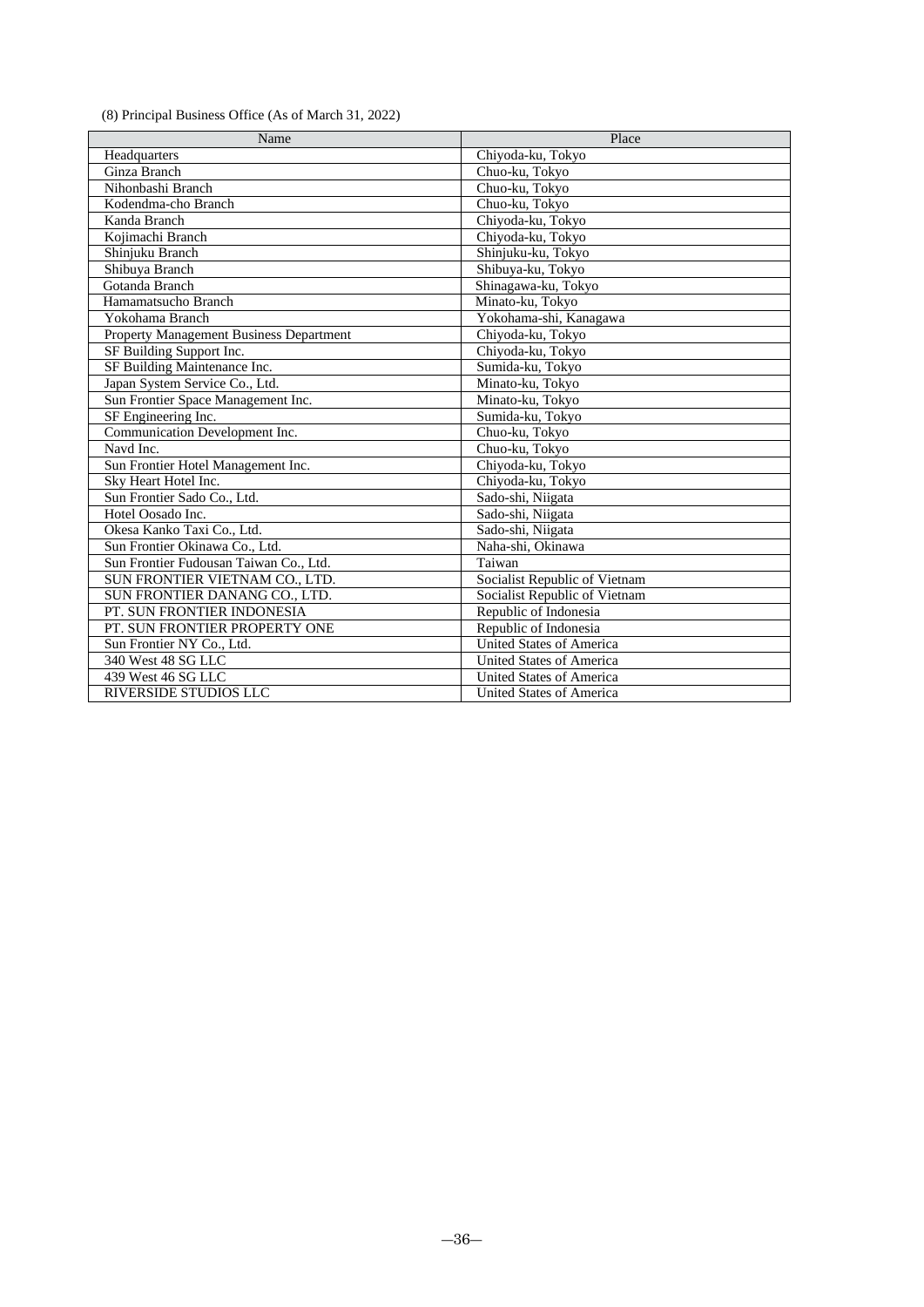## (9) Employees (As of March 31, 2022)

(i) Employees of the Corporate Group

| Number of Employees | Increase/Decrease Compared to end of previous FY |
|---------------------|--------------------------------------------------|
| 696                 | increase                                         |

Note. The above number of employees does not include 532 temporary employees (part-timers and temporary employees).

## (ii) Employees of the Company

| Number of Employees | Increase/Decrease Compared<br>to end of previous FY | Average Age    | Average number of years of<br>Continuous Service |
|---------------------|-----------------------------------------------------|----------------|--------------------------------------------------|
|                     | 38 increase                                         | 36.2 years old | vears                                            |

Note. The above number of employees does not include employees transferred from the Company to other companies.

## (10) Principal Lenders (As of March 31, 2022)

| Lender                               | Loan amount (million yen) |
|--------------------------------------|---------------------------|
| Sumitomo Mitsui Banking Corporation  | 8,244                     |
| Aozora Bank, Ltd.                    | 6,644                     |
| MUFG Bank, Ltd.                      | 5,549                     |
| Mizuho Bank, Ltd.                    | 5,125                     |
| Resona Bank, Limited                 | 3,214                     |
| Sumitomo Mitsui Trust Bank, Limited. | 2,683                     |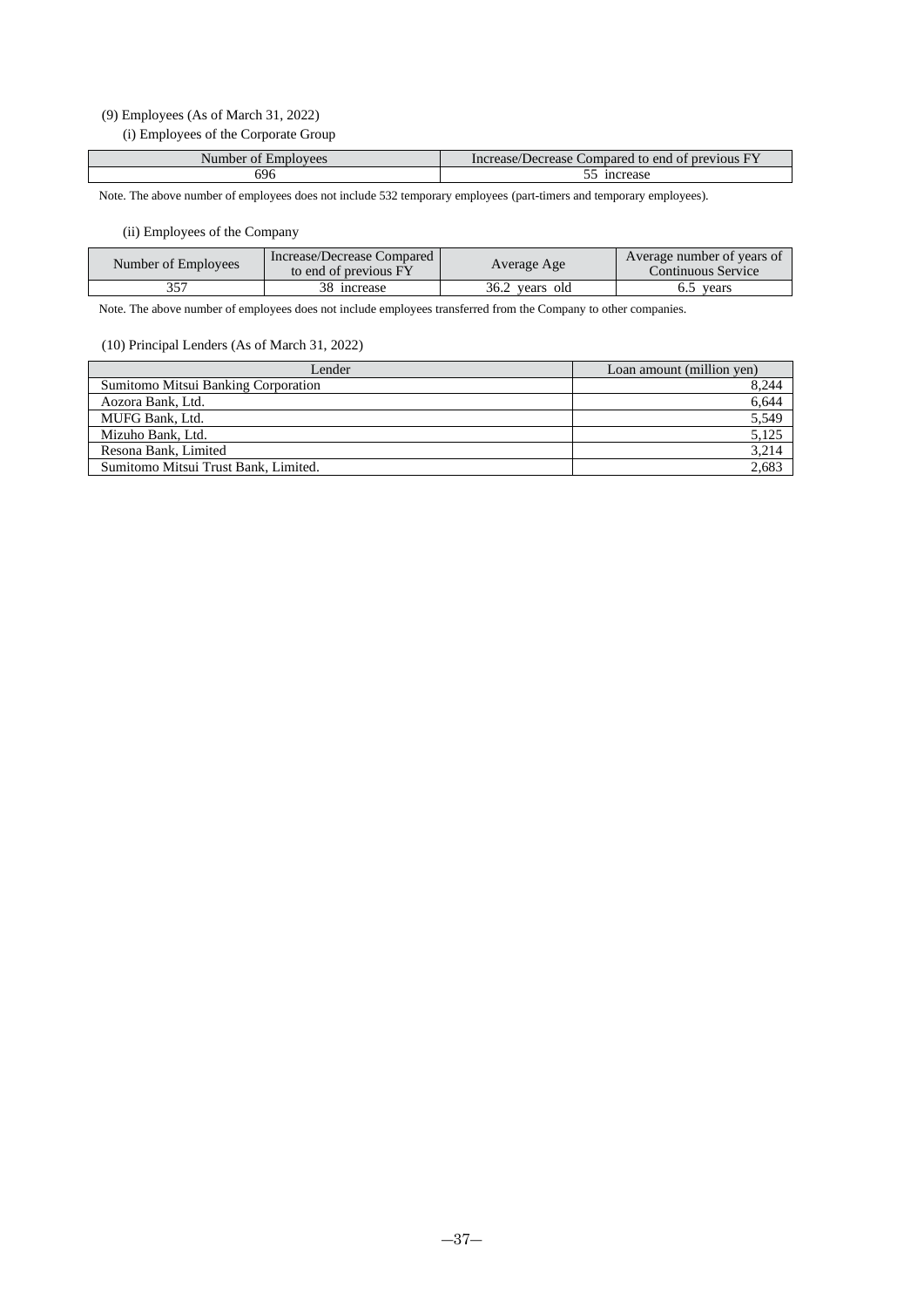## 2. Status of Shares

| $(1)$ Shares (As of March 31,2022) |                                   |
|------------------------------------|-----------------------------------|
| Number of Authorized Shares<br>(1) | 91,200,000                        |
| (ii) Number of Outstanding Shares  | 48,755,500                        |
|                                    | (includes 144 of treasury shares) |
| (iii) Number of Shareholders       | 11.895                            |
|                                    |                                   |



(iv) Principal Shareholders (top10)

| Name                                                        | Number of shares held | Percentage of shares held (%) |
|-------------------------------------------------------------|-----------------------|-------------------------------|
| Houon Co., Ltd                                              | 17,957,500            | 36.83                         |
| The Master Trust Bank of Japan Co., Ltd. (Trust<br>Account) | 3,932,000             | 8.06                          |
| Tomoaki Horiguchi                                           | 3.016.100             | 6.19                          |
| S Kawagoe Co., Ltd                                          | 1,566,400             | 3.21                          |
| Custody Bank of Japan, Ltd. (Trust Account)                 | 1,516,600             | 3.11                          |
| THE BANK OF NEW YORK MELLON 140044                          | 1,015,900             | 2.08                          |
| STATE STREET BANK AND TRUST COMPANY<br>505103               | 493,740               | 1.01                          |
| Keiko Horiguchi                                             | 416,500               | 0.85                          |
| SSBTC CLIENT OMNIBUS ACCOUNT                                | 401,137               | 0.82                          |
| NORTHERN TRUST CO.(AVFC) SUB A/C<br><b>NONTREATY</b>        | 394.722               | 0.81                          |

Note 1. The percentage of shares held is calculated after exclusion of treasury shares (144 shares).

Note 2. The percentage of shares held is calculated including 56,500 shares of the Company held by Mizuho Trust & Banking Co., Ltd as the trust account of the Employee Stock Ownership Plan (J-ESOP.)

(2) Other Significant Matters concerning the Shares

Not applicable.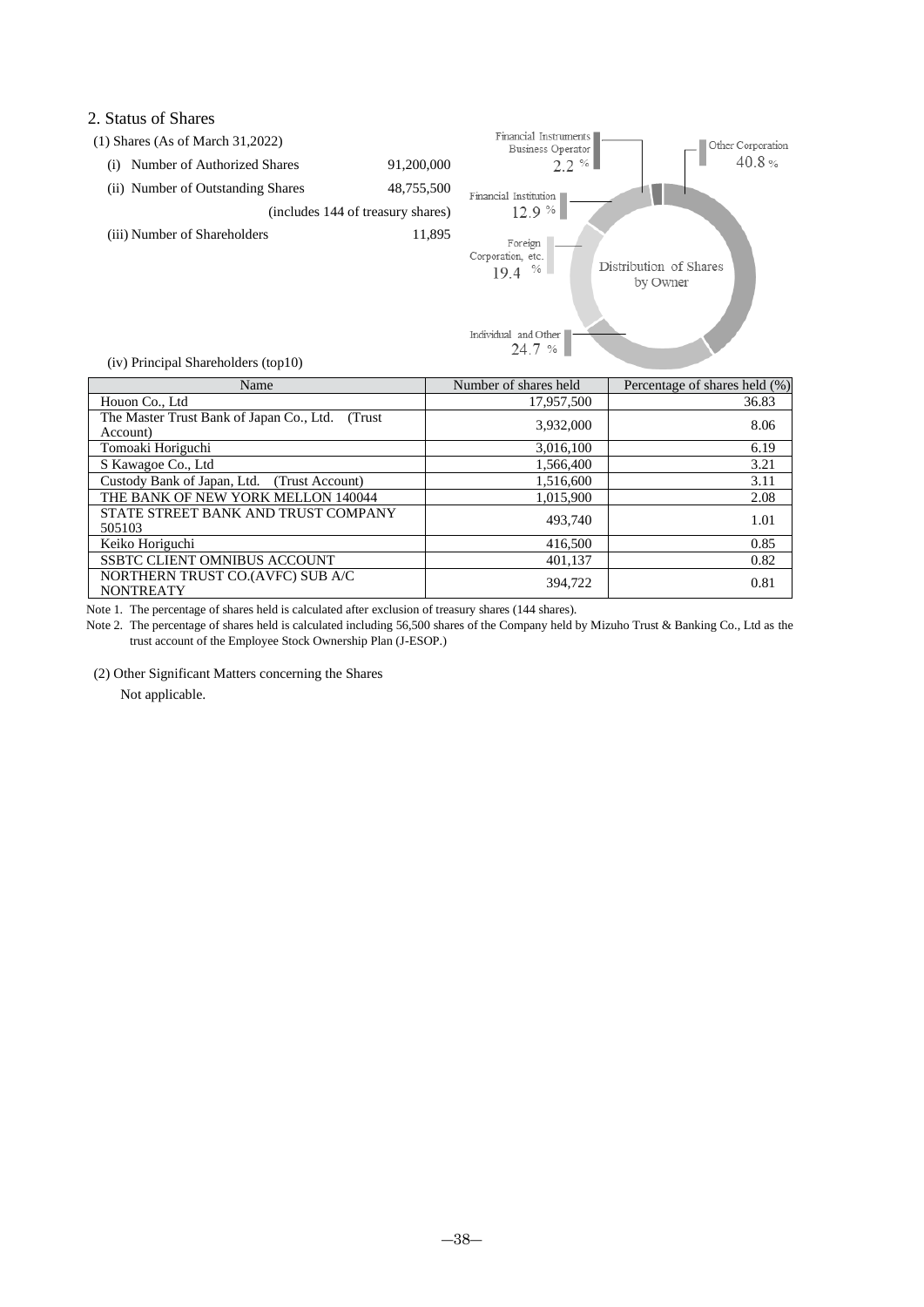## 3. Matters Concerning Share Acquisition Rights

(1) Share Acquisition Right Granted as part of the Compensation held by the Company Officers

The Company issues share-based compensation type stock options to Directors (excluding Outside Directors) for the purpose of enhancing the incentive effect for Directors to improve corporate performance and enhancing management awareness of shareholder value (as of March 31, 2022.)

|                                                                                                                                  |                                     | Share-based                                                                                         | Share-based                                                                                              | Share-based             | Share-based             |
|----------------------------------------------------------------------------------------------------------------------------------|-------------------------------------|-----------------------------------------------------------------------------------------------------|----------------------------------------------------------------------------------------------------------|-------------------------|-------------------------|
|                                                                                                                                  |                                     | Compensation                                                                                        | Compensation type                                                                                        | Compensation type       | Compensation type       |
|                                                                                                                                  | Name of share                       | type Stock Option for                                                                               | Stock Option for                                                                                         | Stock Option for        | Stock Option for        |
| (1)                                                                                                                              | acquisition rights                  | FY2018                                                                                              | FY2019                                                                                                   | FY2020                  | FY2021                  |
|                                                                                                                                  |                                     | (Share acquisition                                                                                  | (Share acquisition                                                                                       | (Share acquisition      | (Share acquisition      |
|                                                                                                                                  |                                     | rights)                                                                                             | rights)                                                                                                  | rights)                 | rights)                 |
|                                                                                                                                  |                                     | June 22, 2018                                                                                       | June 21, 2019                                                                                            | June 30, 2020           | June 22, 2021           |
| (2)                                                                                                                              | Date of issuance                    | (the Board of Directors                                                                             | (the Board of Directors                                                                                  | (the Board of Directors | (the Board of Directors |
|                                                                                                                                  |                                     | Resolution)                                                                                         | Resolution)                                                                                              | Resolution)             | Resolution)             |
|                                                                                                                                  | Number of share                     |                                                                                                     |                                                                                                          |                         |                         |
| (3)                                                                                                                              | acquisition rights                  | 524                                                                                                 | 740                                                                                                      | 1,112                   | 2,155                   |
|                                                                                                                                  | Status of share                     | 4 Directors                                                                                         | 4 Directors                                                                                              | 4 Directors             | 6 Directors             |
|                                                                                                                                  |                                     | (excluding Outside                                                                                  | (excluding Outside                                                                                       | (excluding Outside      | (excluding Outside      |
| (4)                                                                                                                              | acquisition rights                  | Directors)                                                                                          | Directors)                                                                                               | Directors)              | Directors)              |
|                                                                                                                                  | ownership                           | 524                                                                                                 | 740                                                                                                      | 1,112                   | 2,155                   |
|                                                                                                                                  | Class and number                    | 5,240 shares in common                                                                              | 7,400 shares in common                                                                                   | $11,120$ shares in      | $21,550$ shares in      |
| (5)                                                                                                                              | of shares to be                     | shares                                                                                              | shares                                                                                                   | common shares           | common shares           |
|                                                                                                                                  | issued upon                         | (10 stocks per 1 share                                                                              | (10 stocks per 1 share                                                                                   | (10 stocks per 1 share  | (10 stocks per 1 share  |
|                                                                                                                                  |                                     | acquisition right)                                                                                  | acquisition right)                                                                                       | acquisition right)      | acquisition right)      |
|                                                                                                                                  | Amount to be                        |                                                                                                     |                                                                                                          |                         |                         |
| (6)                                                                                                                              | paid in share                       | 1,019 yen per 1 share                                                                               | 789 yen per 1 share                                                                                      | 438 yen per 1 share     | 657 yen per 1 share     |
|                                                                                                                                  | acquisition rights                  |                                                                                                     |                                                                                                          |                         |                         |
|                                                                                                                                  | Value of property                   |                                                                                                     |                                                                                                          |                         |                         |
|                                                                                                                                  | to be contributed                   |                                                                                                     |                                                                                                          |                         |                         |
| (7)                                                                                                                              | upon exercise of                    |                                                                                                     | 1 yen per 1 share to be delivered upon exercise of share acquisition rights                              |                         |                         |
|                                                                                                                                  | share acquisition                   |                                                                                                     |                                                                                                          |                         |                         |
|                                                                                                                                  | rights                              |                                                                                                     |                                                                                                          |                         |                         |
|                                                                                                                                  | Date of allotment                   | Date of allotment:                                                                                  | Date of allotment:                                                                                       | Date of allotment:      | Date of allotment:      |
|                                                                                                                                  | of share                            | July 31, 2018                                                                                       | July 31, 2019                                                                                            | July 31, 2020           | July 30, 2021           |
| (8)                                                                                                                              | acquisition rights                  | Exercise period:                                                                                    | Exercise period:                                                                                         | Exercise period:        | Exercise period:        |
|                                                                                                                                  | and period for                      | From August 1, 2018                                                                                 | From August 1, 2019                                                                                      | From August 1, 2020     | From August 1, 2021     |
|                                                                                                                                  | exercise                            | until July 31, 2048                                                                                 | until July 31, 2049                                                                                      | until July 31, 2050     | until July 30, 2051     |
|                                                                                                                                  | Conditions for                      |                                                                                                     | A holder of share acquisition rights may exercise their share acquisition rights in a lump sum only when |                         |                         |
| (9)<br>they lose their position as a Director of the Company and only on the day following day from losing<br>exercise of rights |                                     |                                                                                                     |                                                                                                          |                         |                         |
|                                                                                                                                  | their position until 10 days after. |                                                                                                     |                                                                                                          |                         |                         |
|                                                                                                                                  | Restrictions on                     | Any acquisition of share acquisition rights by transfer shall require approval by resolution of the |                                                                                                          |                         |                         |
| (10)                                                                                                                             | transfer of share                   | Company's Board of Directors.                                                                       |                                                                                                          |                         |                         |
|                                                                                                                                  | acquisition rights                  |                                                                                                     |                                                                                                          |                         |                         |

Note 1. At the 19th Annual General Meeting of Shareholders held on June 22, 2018, a resolution was passed to allocate share acquisition rights to Directors (excluding Outside Directors) as share-based compensation type stock options to be exercised upon retirement, within the range of 36 million yen per year.

Note 2. Conditions for the exercise of other rights other than those described in (9) shall be in accordance with the "Share Acquisition Rights Application Form (Application Guidelines)" submitted to the Company.

(2) Share Acquisition Rights Delivered to Employees as Consideration for Execution of Duties during the Fiscal Year under review Not applicable.

(3) Other Significant Matters concerning the Share Acquisition Rights Not applicable.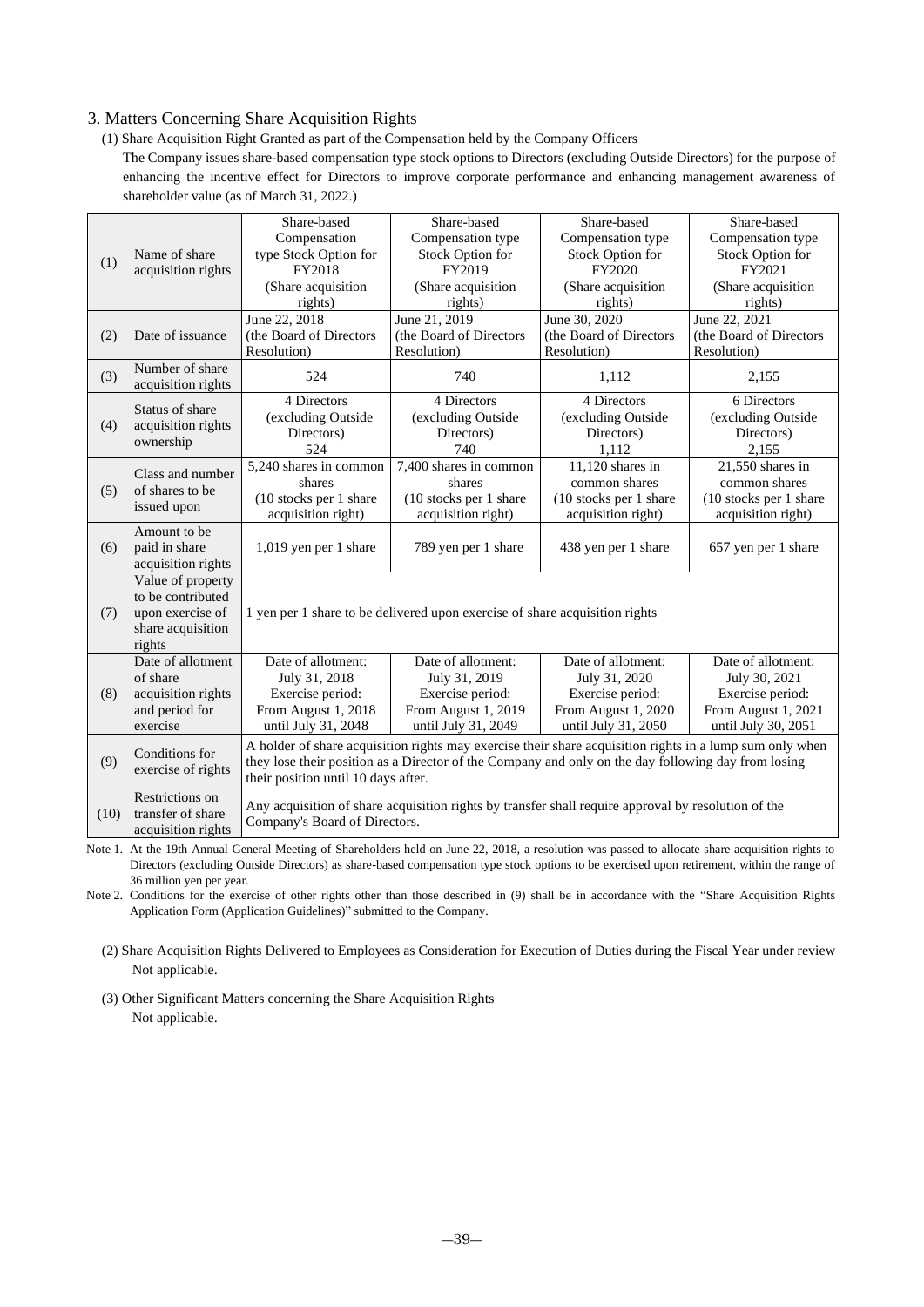## 4. Company Officers

(1) Directors and Audit & Supervisory Board Members (As of March 31, 2022)

| Position                                          | Name               | Areas of Responsibility and Important Concurrent Positions             |
|---------------------------------------------------|--------------------|------------------------------------------------------------------------|
|                                                   |                    | Representative Director of Sun Frontier Hotel Management Inc.          |
| Chairman and                                      | Tomoaki Horiguchi  | Representative Director of Sun Frontier Sado Co., Ltd.                 |
| <b>Representative Director</b>                    |                    | Representative Director of Sun Frontier Okinawa Co., Ltd.              |
|                                                   |                    | Representative Director of Okesa Kanko Taxi Co., Ltd.                  |
| President and                                     |                    |                                                                        |
| Representative Director                           |                    | Chairman of Sun Frontier Fudousan Taiwan Co., Ltd.                     |
| President and Executive                           | Seiichi Saito      | Representative Director of SF Engineering Inc.                         |
| Officer                                           |                    |                                                                        |
|                                                   |                    | General Manager of Entrusted Asset Management Division                 |
| Vice President and Director<br>Vice President and | Izumi Nakamura     | Representative Director of SF Building Support Inc.                    |
| <b>Executive Officer</b>                          |                    | Representative Director of SF Building Maintenance Inc.                |
|                                                   |                    | Representative Director of Sun Frontier Space Management Inc.          |
|                                                   |                    | General Manager of Business Development Division                       |
| <b>Senior Managing Director</b>                   | Yasushi Yamada     | Representative Director of PT.SUN FRONTIER PROPERTY ONE                |
| Senior Managing Executive                         |                    | Representative Director of PT.SUN FRONTIER INDONESIA                   |
| Officer                                           |                    | Chairman of the Board of SUN FRONTIER VIETNAM CO.LTD.                  |
|                                                   |                    | Chairman of the Board of SUN FRONTIER DANANG CO.LTD.                   |
| Director                                          | Mitsuhiro Ninomiya | General Manager of Administration Division and General Affairs Manager |
| <b>Executive Officer</b>                          |                    |                                                                        |
| Director                                          | Kenji Honda        | General Manager of Asset Management Division                           |
| <b>Executive Officer</b>                          |                    | Representative Director of Communication Development Inc.              |
| Director                                          | Toshio Takahara    |                                                                        |
| Director                                          | Yukitoshi Kubo     | Professor in Accounting Course of Ohara Graduate School of Accounting  |
|                                                   |                    | President and Representative Director of Okubo Associates Co., Ltd.    |
|                                                   |                    | Outside Audit & Supervisory Board Member of SEGA SAMMY                 |
|                                                   |                    | HOLDINGS INC.                                                          |
|                                                   |                    | Outside Director of BrainPad Inc.                                      |
| Director                                          | Kazutaka Okubo     | Outside Director of LIFULL Co., Ltd.                                   |
|                                                   |                    | Outside Director of SALA Corporation                                   |
|                                                   |                    | Outside Director of The Shoko Chukin Bank, Ltd.                        |
|                                                   |                    | Outside Director of Musashi Seimitsu Industry Co., Ltd.                |
|                                                   |                    | President and Representative Director of SS Dnaform Co., Ltd.          |

| <b>Position</b>                                 | Name            | Areas of Responsibility and Important Concurrent Positions                                                                                                      |
|-------------------------------------------------|-----------------|-----------------------------------------------------------------------------------------------------------------------------------------------------------------|
| Audit & Supervisory Board<br>Member (full-time) | Kouichi Shinada |                                                                                                                                                                 |
| Audit & Supervisory Board<br>Member             | Koichi Moriya   | Director of Moriya Law Office<br>Outside Audit & Supervisory Board Member of TAMURA<br><b>CORPORATION</b><br>Outside Director of Samantha Thavasa Japan Limited |
| Audit & Supervisory Board<br>Member             | Hidetaka Tanaka | Auditor of Authorized NPO Japan Platform<br>Executive Director of Japan Credit Rating Agency, Ltd.                                                              |

Note 1. Directors Toshio Takahara and Kazutaka Okubo are Outside Directors as stipulated in Article 2, Item 15 of the Companies Act.

Note 2. Audit & Supervisory Board Members Koichi Moriya and Mr. Hidetaka Tanaka are Outside Audit & Supervisory Board Members as stipulated in Article 2, Item 16 of the Companies Act.

Note 4. Audit & Supervisory Board Member Koichi Moriya is qualified as an attorney-at-law and has a wealth of experience in various fields including legal expertise and real estate.

Note 5. The Company has designated Director Toshio Takahara, Director Kazutaka Okubo, Audit & Supervisory Board Member Koichi Moriya and Audit & Supervisory Board Member Tanaka Hidetaka as Independent Officers as stipulated by the Tokyo Stock Exchange and has notified the Exchange thereof.

Note 6. Mr. Yukitoshi Kubo resigned from Director (the Outside Director stipulated in Article 2, Item 15 of Companies Act of Japan) on December 31, 2021. The position and responsibilities of the Director are those at the time of retirement.

Note 3. Director Kazutaka Okubo has qualifications as certified public accountants and have expertise and abundant experience in finance and accounting.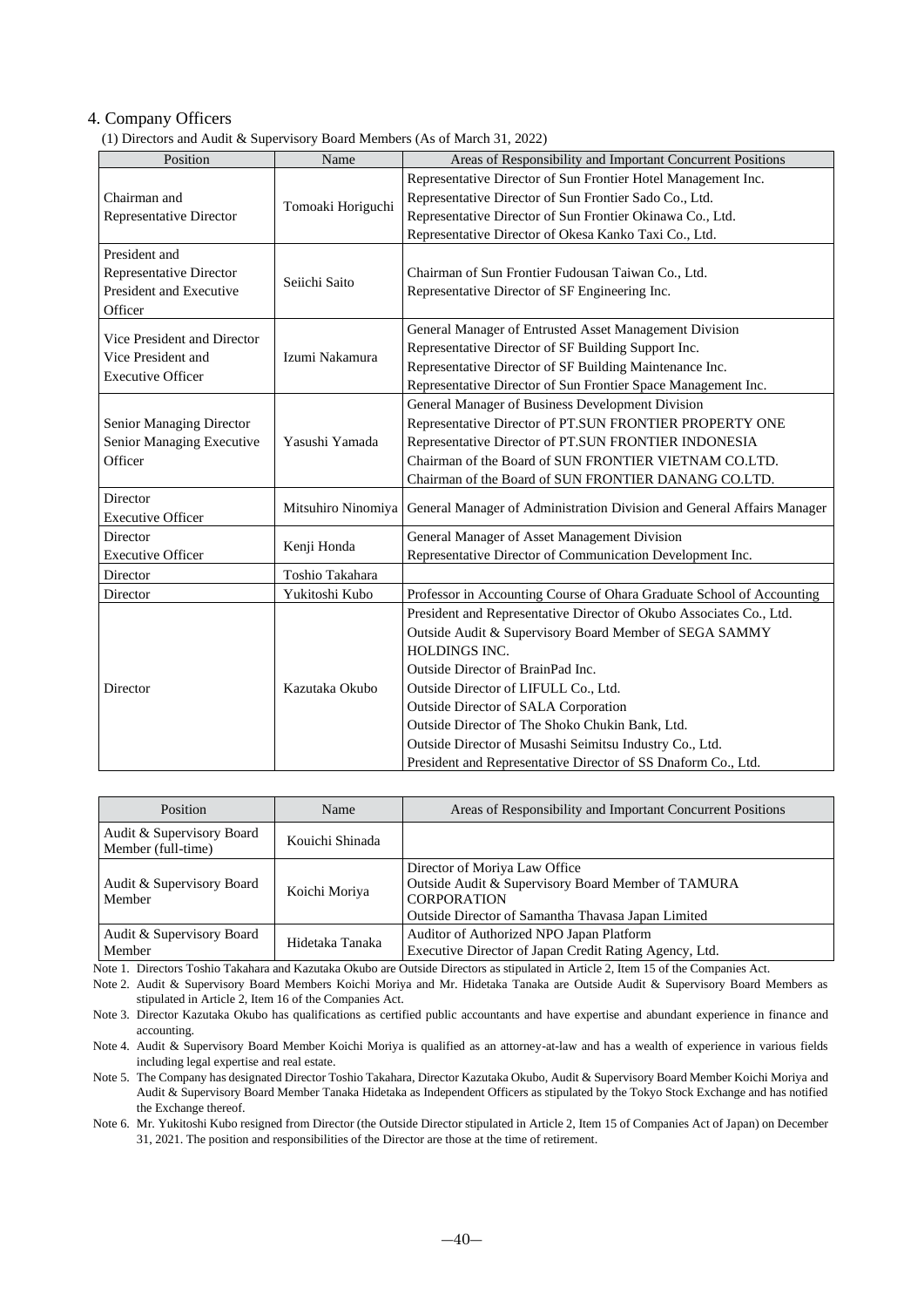#### (2) Outline of the Liability Limitation Agreement

The Company has concluded a liability limitation agreement pursuant to the provisions of Article 427, Paragraph 1 of the Companies Act and Article 29, Paragraph 2 and Article 38, Paragraph 2 of our Company's Articles of Incorporation with the Outside Directors and Audit & Supervisory Board Members.

The maximum amount of liability for damages under the agreement is the amount stipulated by laws and regulations.

(3) Outline of Officers' Liability Insurance Contract

The Company has entered into liability insurance contracts for officers, etc. as stipulated in Article 430 (3), Item 1 of the Companies Act with the Company's and its subsidiaries' Directors, Audit & Supervisory Board Member, executive officers and other employees as insured persons.

Claims for damages arising from an act performed by an insured person in relation with the business of the Company (including inaction) are covered by compensation for damages and court costs incurred by the insured.

The Company pays all insurance premiums for all insured persons, but damage caused by criminal acts or intentional illegal acts is excluded so as not to impair the appropriateness of the execution of duties.

- (4) Remuneration for Directors and Audit & Supervisory Board Members for the Fiscal Year under review
	- (i) Matters concerning the policy for determining the contents of individual compensation, etc. for Directors
		- (a) Determination method

At the meeting held in the Board of Directors on February 16, 2021, the Company resolved a policy for determining the details of individual compensation for Directors, etc. An outline of the policy is as described in (b) to (g) below.

- (b) Fixed remuneration shall be an amount considered to be at an appropriate level in comparison with the performance of other companies in the real estate industry in Japan, etc., in consideration of the content of duties of Directors and the Company's situation, etc.
- (c) Performance-linked remuneration shall be determined from the perspective of reflecting the results of the improvement in performance by taking into consideration the status of achievement against the consolidated performance ordinary profit (loss) based on the consolidated performance forecast during the relevant fiscal year.
- (d) Directors (excluding outside directors) shall be granted share acquisition rights as share-based compensation stock options upon a resolution of the Board of Directors to share the benefits and risks of stock price fluctuations with shareholders and to enhance the incentive effect of Directors to improve corporate performance and the management awareness of shareholders.
- (e) With regard to the ratio of individual remuneration, etc. for Directors, excluding Outside Directors, if the target for the performance-linked remuneration indicator is 100%, fixed remuneration will be 65%, performance-linked remuneration will be 30%, and stock options will be 5%. With regard to Outside Directors, only fixed remuneration and performancelinked remuneration will be provided, but the above target will be referred to.
- (f) The timing of payment of remuneration, etc. shall be as follows.
	- a. Fixed compensation It is provided every month.

| b. Performance-linked compensation | Payment shall be made once a year after the end of the Annual General<br>Meeting of Shareholders pertaining to the relevant fiscal year.                                                                                                     |
|------------------------------------|----------------------------------------------------------------------------------------------------------------------------------------------------------------------------------------------------------------------------------------------|
| c. Stock option                    | The amount shall be determined and granted by the resolution of the Board of<br>Directors held once a year after the end of the Annual General Meeting of<br>Shareholders and shall be exercised at the time of retirement of each Director. |

(g) Matters concerning delegation pertaining to determination of contents of remuneration, etc. for individual Directors The amount of fixed remuneration and performance-linked remuneration for each individual or the determination of the methods for calculating such amounts shall be determined by resolution at the Board of Directors and delegated to the Chairman and Representative Director.

In order to improve the objectivity and transparency of the procedures for determining renumeration of Directors, the Company has established a Nomination and Compensation Committee consisting of the Chairman and Representative Director and President and Representative Director as well as 2 or more Outside Directors as a voluntary advisory body. The Nomination and Compensation Committee considers and deliberates on the amount of remuneration for Directors, the calculation method, the composition of remuneration, the ratio, and the setting of indicators, and the Chairman and Representative Director makes decisions with maximum respect for the deliberation contents.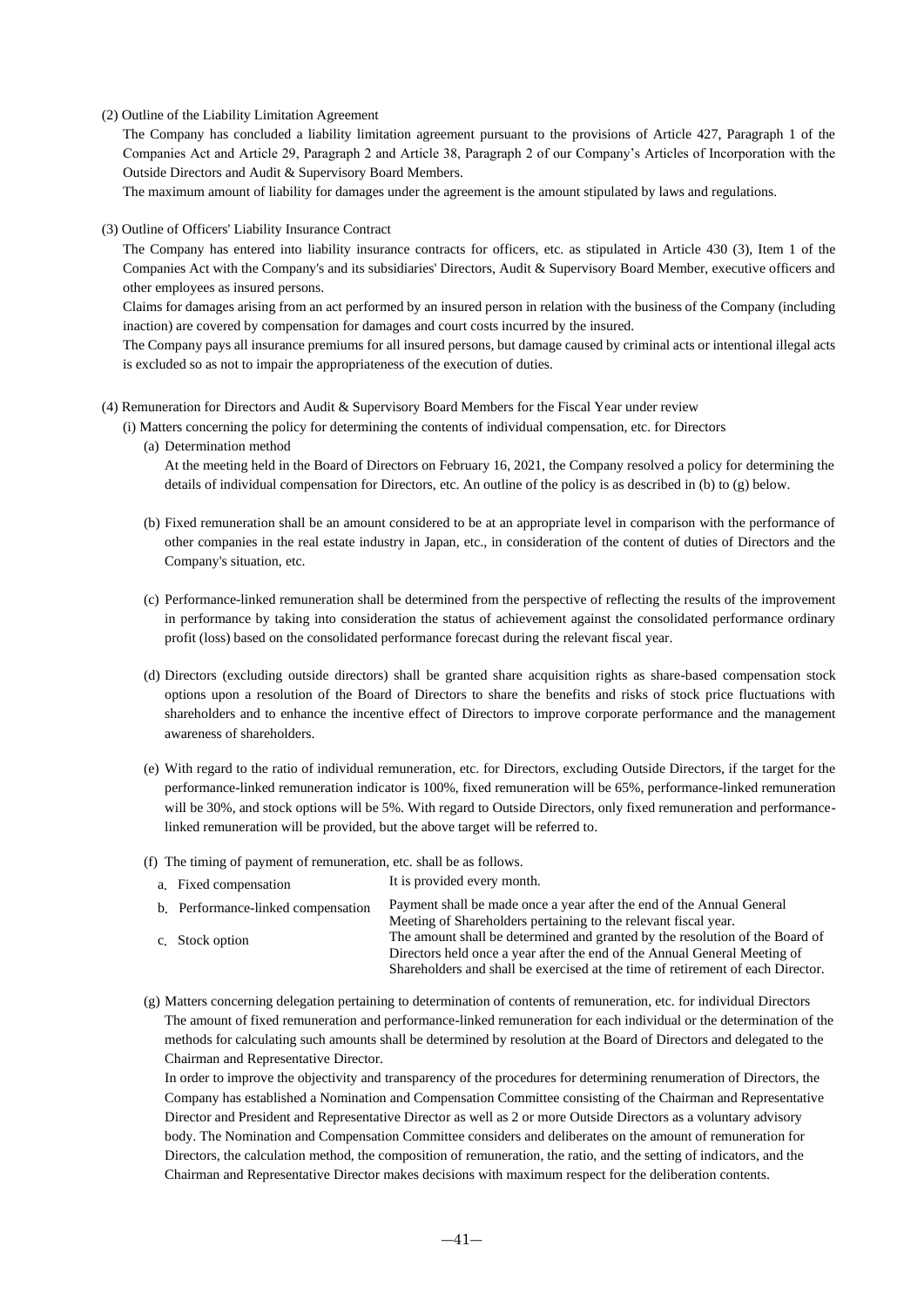- (h) Status of the above decision policy for the fiscal year under review
	- The target for performance (consolidated ordinary profit (loss)), which is an indicator of performance-linked compensation for the fiscal year under review, was 11,500 million yen, while the actual performance was 12,215 million yen. The Board of Directors received a report from the Nomination and Compensation Committee, and determined that the content of individual compensation for Directors for the fiscal year under review, including the procedure and content of the decision by Mr. Tomoaki Horiguchi, Chairman and Representative Director, is consistent with the above decision policy.
- (ii) Matters concerning resolutions of the Annual General Meeting of Shareholders regarding remuneration, etc. for Directors and Audit & Supervisory Board Members
	- (a) At the 18th Annual General Meeting of Shareholders held on June 23, 2017, it was resolved that the total amount of monetary remuneration (fixed remuneration and performance-linked remuneration) for Directors to be no more than 360 million yen per year (including no more than 36 million yen for Outside Directors, but excluding employee salaries for Directors who concurrently serve as employees). The number of Directors at the conclusion of the said Annual General Meeting of Shareholders was six (including two Outside Directors). In addition, separately from the monetary remuneration, at the 19th Annual General Meeting of Shareholders held on June 22, 2018, it was resolved that share acquisition rights will be allotted to Directors (excluding Outside Directors) within the scope of 36 million yen per year as share-based compensation type stock options to be exercised upon retirement. However, in response to the revision of Companies Act of Japan, the Company passed a similar resolution at the 22nd Annual General Meeting of Shareholders held on June 22, 2021. The number of Directors (excluding Outside Directors) at the conclusion of the said Annual General Meeting of Shareholders was six.
	- (b) At the 7th Annual General Meeting of Shareholders held on June 22, 2006, it was resolved that the limit of the total amount of monetary remuneration (fixed remuneration only) for Audit & Supervisory Board Members should be no more than 36 million yen per year. The number of Audit & Supervisory Board Members (including two Outside Audit & Supervisory Board Members) at the conclusion of the said Annual General Meeting of Shareholders was three.

|                                                                                               |                              | Amount paid by type (million yen) |                                                 |              |                                 |
|-----------------------------------------------------------------------------------------------|------------------------------|-----------------------------------|-------------------------------------------------|--------------|---------------------------------|
|                                                                                               | Amount paid<br>(million yen) | <b>Basic</b><br>compensation      | Performance-<br>linked<br>compensation,<br>etc. | Stock option | Number of<br>qualified officers |
| <b>Directors</b><br>(of which, Outside Directors)                                             | 256<br>(17)                  | 171<br>(17)                       | 70                                              | 14           | (3)                             |
| Audit & Supervisory Board Members<br>(of which, Outside Audit &<br>Supervisory Board Members) | 21<br>(12)                   | 21<br>(12)                        | $(-)$                                           | ( – )        | (2)                             |

(iii) Total Amount of Remuneration of Directors and Audit & Supervisory Board Members

Note 1. Bonuses are paid to Directors as performance-linked remuneration.

Note 4. 50 million yen (including 3 million yen for three Outside Directors) was paid to nine Directors in the current fiscal year as bonuses to Directors for the 22nd fiscal year. This compensation for Directors is included in the 50 million yen of provision for bonuses for Directors (and other officers) for the 22nd fiscal year and is not included in the performance-linked compensation.

#### (5) Matters regarding Outside Officers

- (i) Relationship between the Company and corporations which are significant concurrent positions
	- Director Kazutaka Okubo concurrently serves as the President and Representative Director of Okubo Associates Co., Ltd., President and Representative Director of SS Dnaform Co., Ltd., Outside Audit & Supervisory Board Member of SEGA SAMMY HOLDINGS Inc., Outside Director of LIFULL Co., Ltd., Outside Director of SALA Corporation, Outside Director of The Shoko Chukin Bank, Ltd., Outside Director of Musashi Seimitsu Industry Co., Ltd., and Outside Audit & Supervisory Board Member of BrainPad Inc. There is no important relationship to be disclosed between the Company and the said corporations.
	- Audit & Supervisory Board Member Koichi Moriya is the General Manager of Moriya Law Office, and concurrently serves as Outside Audit & Supervisory Board Member of TAMURA CORPORATION and Outside Director of Samantha Thavasa Japan Limited. There is no important relationship to be disclosed between the Company and the said corporations.
	- Audit & Supervisory Board Member Hidetaka Tanaka concurrently serves as Auditor of Authorized NPO Japan Platform, and Executive director of Japan Credit Rating Agency, Ltd., but there is no important relationship to be disclosed between the Company and the said corporation.

Note 2. Performance-linked remuneration. indicates the provision for the current period in provision for bonuses for Directors (and other officers) for the fiscal year under review.

Note 3. The amount of stock options indicates the amount of remuneration paid during the fiscal year under review to six Directors (excluding Outside Directors) for share-based compensation type stock option for FY2021 (share acquisition rights).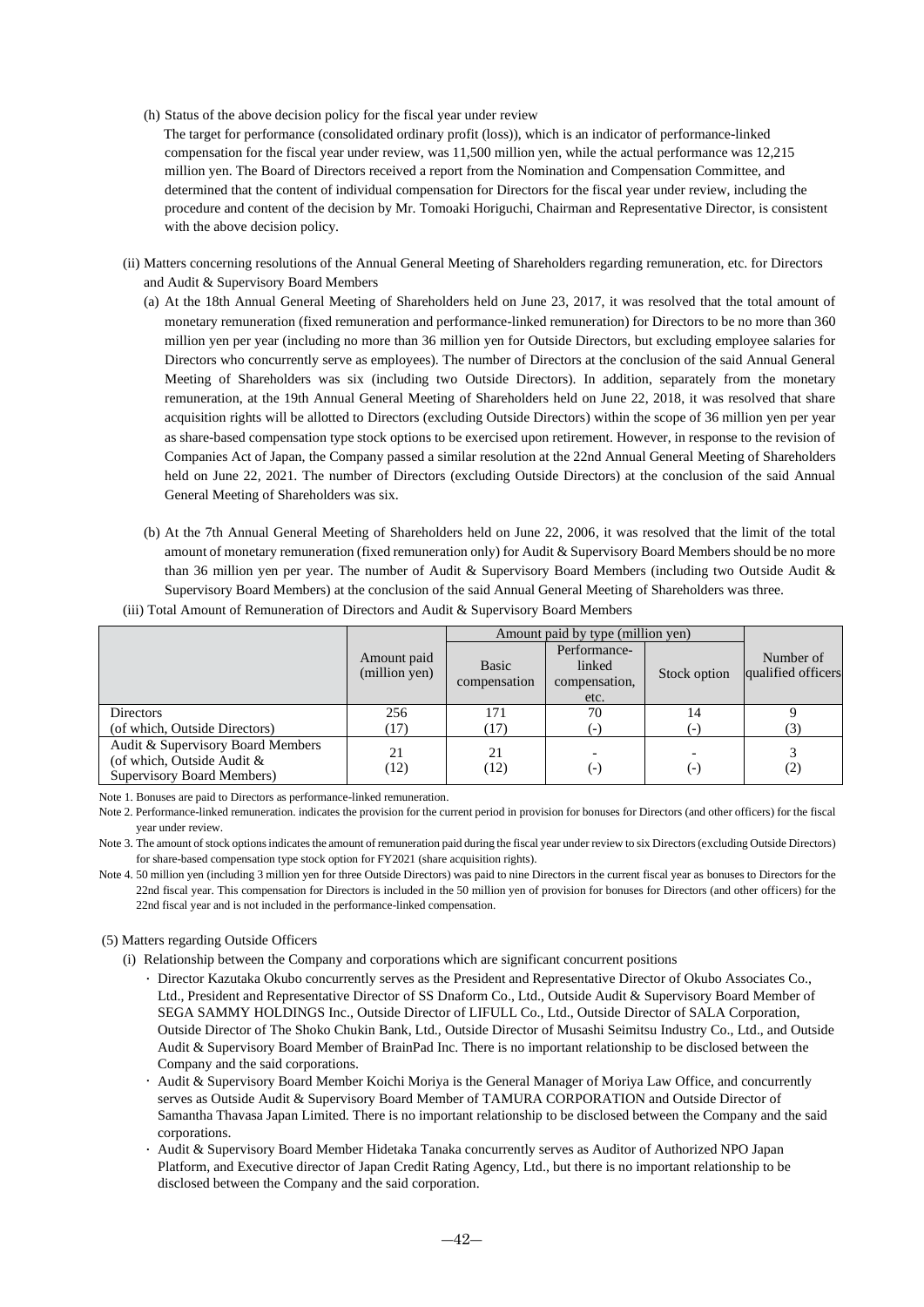- (ii) Major Activities during the Fiscal Year ended March 31,2022
	- (a) Attendance at the Board of Directors and the Audit & Supervisory Board meetings

|                                                     |                    | Board of Directors (held 18 times) | Audit & Supervisory Board (held 14 times) |                                         |  |
|-----------------------------------------------------|--------------------|------------------------------------|-------------------------------------------|-----------------------------------------|--|
|                                                     | Attendance (times) | Attendance Rate (%)                |                                           | Attendance (times) Attendance Rate (%)) |  |
| Director Toshio Takahara                            | 17/18              | 94.4                               |                                           |                                         |  |
| Director Yukitoshi Kubo                             | 13/13              | 100                                |                                           |                                         |  |
| Director Kazutaka Okubo                             | 18/18              | 100                                |                                           |                                         |  |
| Audit & Supervisory Board Member<br>Koichi Moriya   | 18/18              | 100                                | 14/14                                     | 100                                     |  |
| Audit & Supervisory Board Member<br>Hidetaka Tanaka | 18/18              | 100.                               | 14/14                                     | 100                                     |  |

Note. In addition to the above-mentioned Board of Directors, there were 4 written resolutions deemed to have been adopted by the Board of Directors Resolution pursuant to Article 370 of the Companies Act and Article 26, Paragraph 2 of the Articles of Incorporation of the Company.

#### (b) Statements made at the Board of Directors and the Audit & Supervisory Board

- Director Toshio Takahara attended 17 out of 18 of the Board of Directors meetings and based on his wealth of operational experience and broad knowledge as a corporate manager, he made appropriate statements at an independent standpoint from the management team that executes business.
- During his term of office, Director Yukitoshi Kubo attended all of the Board of Directors meetings, and from a professional perspective based on his wealth of experience and knowledge in corporate governance management for listed companies during his tenure at the Tokyo Stock Exchange and as a university professor who specializes in accounting made appropriate remarks at an independent standpoint from the management team that executes business.
- Director Kazutaka Okubo attended all of the Board of Directors meetings, and based on his experience not only in accounting and taxation as a certified public accountant, but also as a member of the advisory committee of various public offices and as an executive officer of economic organizations, he has made appropriate remarks in an independent standpoint from the management team that executes business from a professional viewpoint in the fields of crisis management, compliance, and CSR.
- Audit & Supervisory Board Member Koichi Moriya attended all of the Board of Directors meetings and provided advice and proposals to ensure the legality and appropriateness of the Board of Directors' decision-making, mainly by stating opinions from his professional viewpoint as an attorney.

In addition, he attended all Audit & Supervisory Board meetings, made remarks on the establishment and maintenance of the Company's compliance system, and gave a lot of advice.

 Audit & Supervisory Board Member Hidetaka Tanaka attended all the Board of Directors meetings held after assuming office and provided advice and proposals to ensure the legality and appropriateness of the Board of Directors' decisionmaking based on his expertise in international finance as a U.S. Certified Public Accountant and his wealth of operational experience as a corporate manager and extensive knowledge in the sustainability field. In addition, he attended all meetings of the Audit & Supervisory Board held and gave many advice including expressing opinions from a global perspective.

#### (c) Expected Duties Performed by Outside Directors

As stated above, the three Outside Directors attended the Board of Directors meetings and made statements, and also attended the Management Committee for reporting and discussing important management matters of the Company, budget performance management for all businesses, business execution plans, and other matters. In addition, they are members of the Nomination and Compensation Committee, which was established as a voluntary advisory body in the Board of Directors to improve the fairness, objectivity, and transparency of procedures related to the appointment and dismissal of officers and their remuneration. By attending these meetings and the Committee meetings and making statements utilizing their respective wealth of experience and expertise, the three Outside Directors have demonstrated their functions and roles to contribute to the sustainable growth of the Company and the enhancement of medium- to long-term corporate value.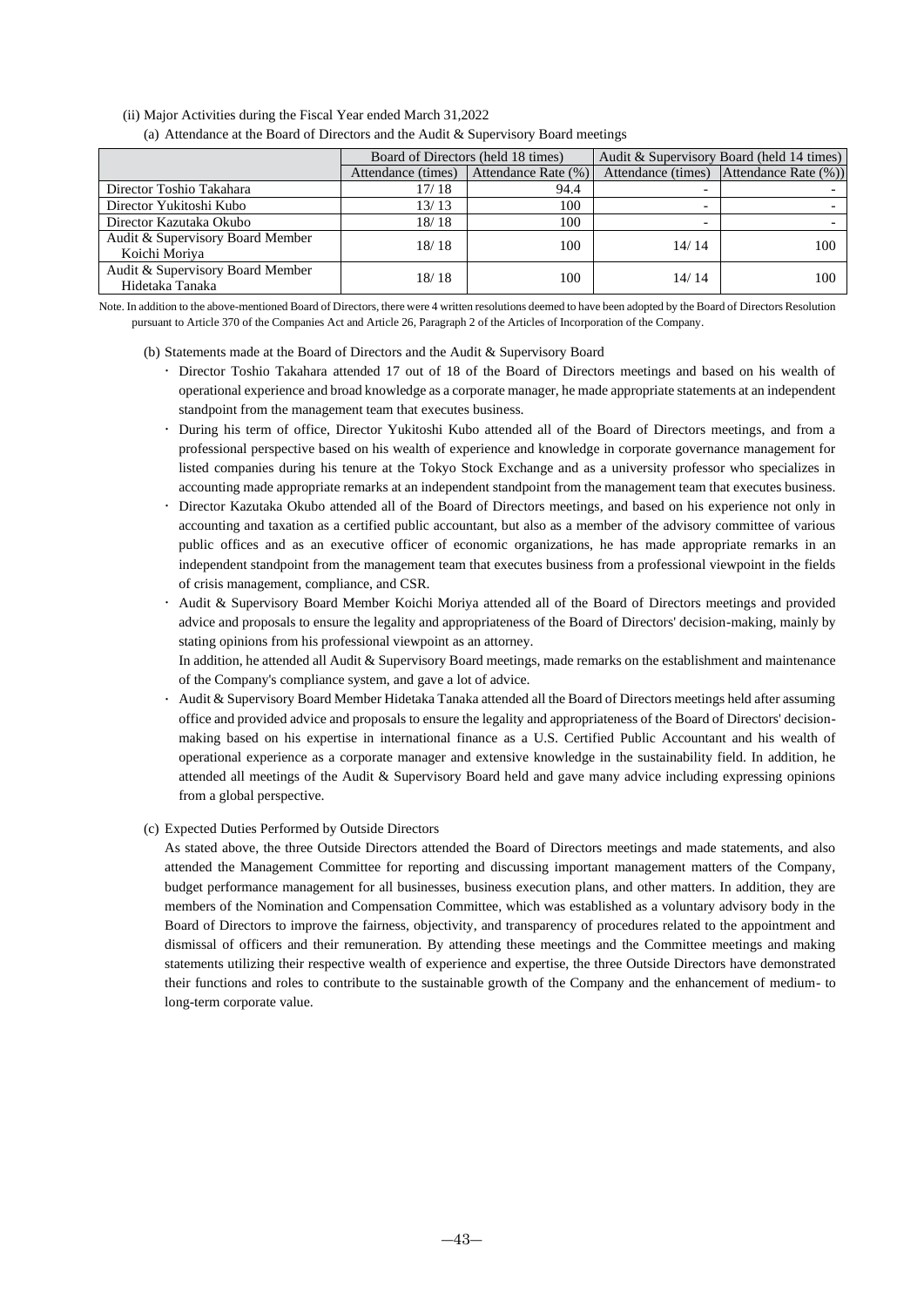## 5. Accounting Auditor

(1) Name of the Accounting Auditor: BDO Sanyu

(2) Remuneration to be Paid to the Accounting Auditor

|                                                                                                                                   | Amount paid (million yen) |
|-----------------------------------------------------------------------------------------------------------------------------------|---------------------------|
| Amount of remuneration, etc. as an accounting auditor for the fiscal year<br>under review                                         | 37                        |
| Total amount of cash and other proprietary benefits that the Company<br>and its subsidiaries should pay to the accounting auditor | 37                        |

Note 1. In the audit agreement between the Company and the accounting auditor, the amount of audit fees for audits based on the Companies Act and audits based on the Financial Instruments and Exchange Act is not clearly distinguished and cannot be substantially distinguished. Therefore, the amount of remuneration, etc. for the fiscal year under review is the sum of these amounts.

Note 2. Reasons for the Audit & Supervisory Board's agreement on remuneration, etc. for the accounting auditor

Based on the "Practical Guidelines for Cooperation with Accounting Auditors" published by the Japan Audit & Supervisory Board Members Association, the Audit & Supervisory Board has confirmed the results of the audit time and the amount of remuneration for each audit item and hierarchy in the audit plan for the past fiscal year, as well as the status of the accounting auditor's performance of duties, and examined the appropriateness of the audit plan and the amount of remuneration for the fiscal year under review. As a result, the Audit & Supervisory Board has given its consent to the remuneration, etc. of the accounting auditor under Article 399, Paragraph 1 of the Companies Act.

#### (3) Policy on Decision of Dismissal and Refusal of Reappointment of the Accounting Auditor

When it is considered that the accounting auditor falls under any of the items stipulated in Article 340, Paragraph 1 of the Companies Act and if deemed necessary, the Company will dismiss the accounting auditor subject to the unanimous consent of Audit & Supervisory Board Members. In this case, the Audit & Supervisory Board Member selected by the Audit & Supervisory Board will report the dismissal of the accounting auditor and the reason thereof at the first General Meeting of Shareholders Meeting convened after the dismissal. In addition, the Audit & Supervisory Board will determine the content of a shareholder resolution to be proposed at the General Meeting of Shareholders to dismiss or refuse the reappointment of the accounting auditor when the Audit & Supervisory Board judges that there are problems with the qualifications, independency, and reliability of the accounting auditor.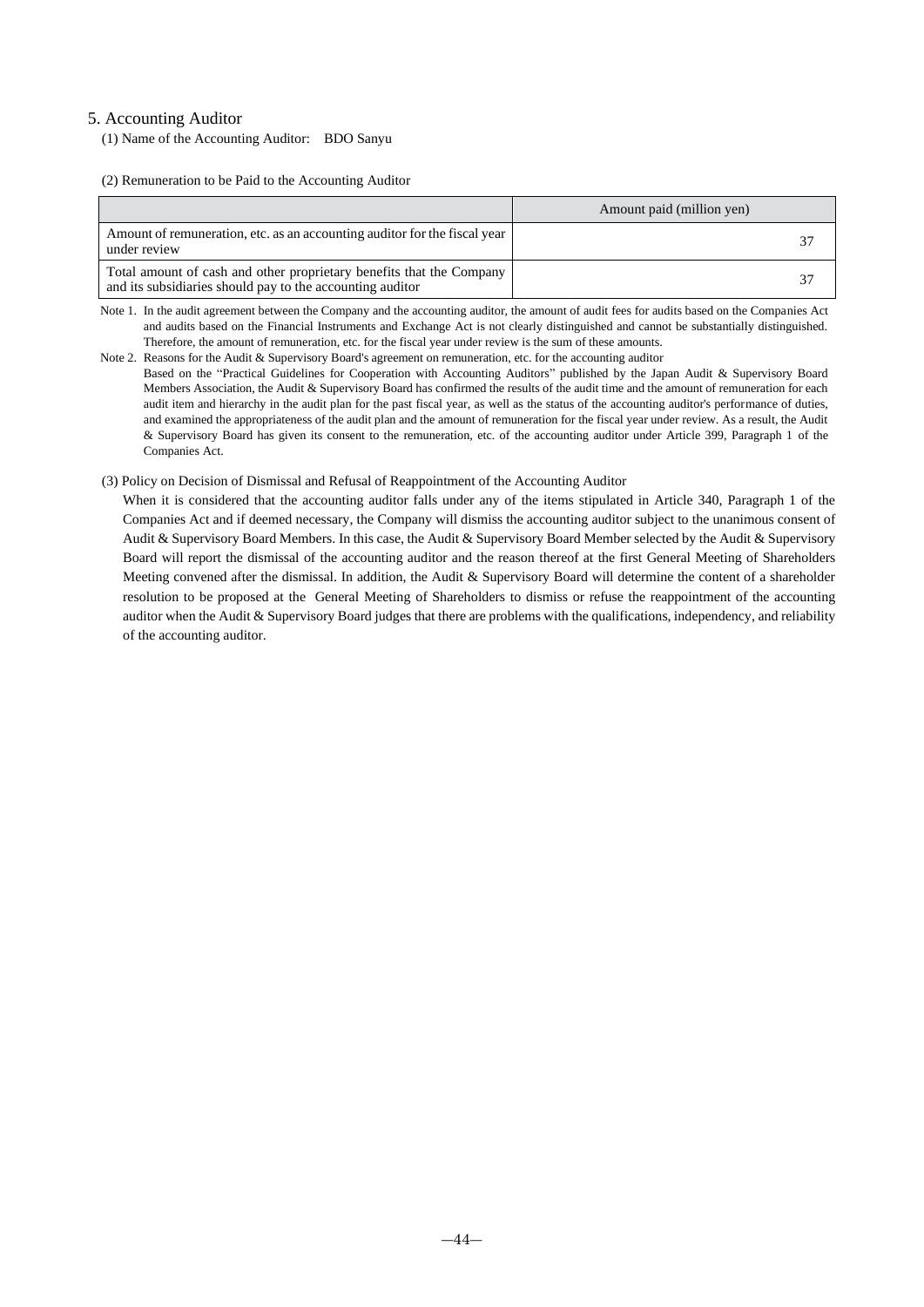## **Consolidated Balance Sheet**

(As of March 31, 2022)

| Item                                                 | Amount  | Item                                                        | Amount  |
|------------------------------------------------------|---------|-------------------------------------------------------------|---------|
| Assets                                               |         | Liabilities                                                 |         |
| Current assets                                       | 110,920 | <b>Current liabilities</b>                                  | 16,210  |
| Cash and time deposits                               | 30.053  | Accounts payable - trade                                    | 1.345   |
| Notes and accounts receivable and<br>contract assets | 945     | Short-term borrowings                                       | 30      |
| Real estate for sale                                 | 14,222  | Current portion of long-term<br>borrowings                  | 6,874   |
| Real estate for sale in process                      | 62,934  | Income taxes payable                                        | 3.528   |
| Costs of uncompleted construction<br>contracts       | 100     | Provision for bonuses                                       | 191     |
| Supplies                                             | 83      | Provision for bonuses for directors<br>(and other officers) | 73      |
| Other                                                | 2,603   | Provision for fulfillment of<br>guarantees                  | 39      |
| Allowance for doubtful accounts                      | (21)    | Other                                                       | 4.126   |
| Non-current assets                                   | 25,591  | Non-current liabilities                                     | 45,849  |
| Property, plant and equipment                        | 18,796  | Long-term borrowings                                        | 44,169  |
| <b>Buildings</b>                                     | 7,876   | Retirement benefit liability                                | 6       |
| Land                                                 | 10,046  | Provision for share-based<br>remuneration                   | 68      |
| Other                                                | 872     | Other                                                       | 1,605   |
| Intangible assets                                    | 572     | <b>Total liabilities</b>                                    | 62,060  |
| Goodwill                                             | 408     | Net assets                                                  |         |
| Other                                                | 164     | Shareholders' equity                                        | 71,260  |
| Investments and other assets                         | 6,222   | Share capital                                               | 11,965  |
| Guarantee deposits                                   | 4,726   | Capital surplus                                             | 6,445   |
| Deferred tax assets                                  | 1,036   | Retained earnings                                           | 52,917  |
| Other                                                | 460     | Treasury shares                                             | (67)    |
| Allowance for doubtful accounts                      | (0)     | Accumulated other comprehensive<br>income                   | 22      |
|                                                      |         | Valuation difference on available-for-<br>sale securities   | 3       |
|                                                      |         | Foreign currency translation<br>adjustment                  | 19      |
|                                                      |         | Share acquisition rights                                    | 30      |
|                                                      |         | Non-controlling interests                                   | 3,139   |
|                                                      |         | Total net assets                                            | 74,452  |
| Total assets                                         | 136,512 | Total liabilities and net assets                            | 136,512 |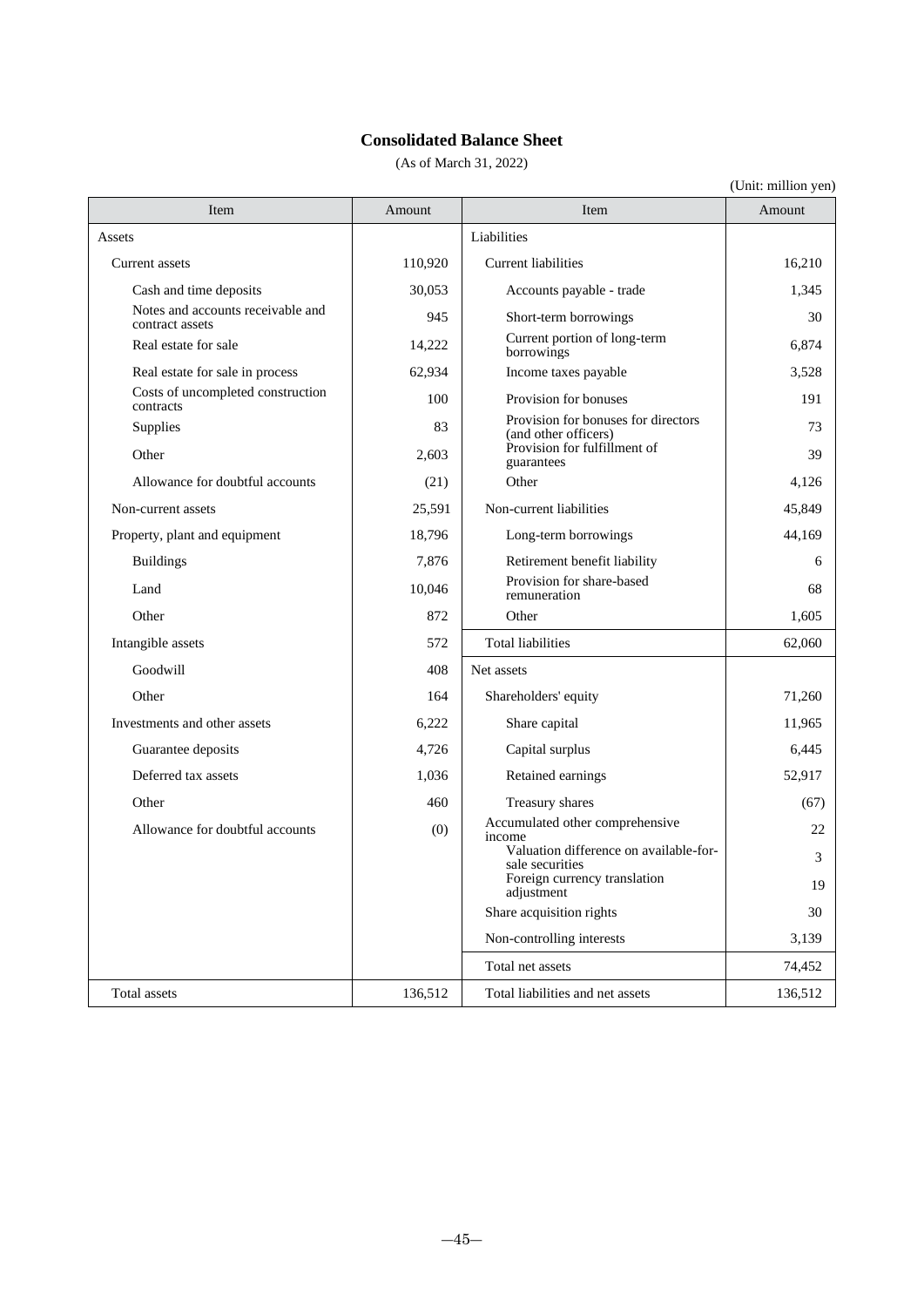## **Consolidated Statement of Income**

(From April 1, 2021 to March 31, 2022)

| Item                                                        |              | Amount |
|-------------------------------------------------------------|--------------|--------|
| Net sales                                                   |              | 71,251 |
| Cost of sales                                               |              | 51,907 |
| Gross profit                                                |              | 19,344 |
| Selling, general and administrative expenses                |              | 7,216  |
| Operating profit                                            |              | 12,127 |
| Non-operating income                                        |              |        |
| Interest income                                             | 35           |        |
| Dividend income                                             | $\theta$     |        |
| Penalty income                                              | 200          |        |
| Subsidy income                                              | 215          |        |
| Foreign exchange gains                                      | 86           |        |
| Other                                                       | 77           | 614    |
| Non-operating Expenses                                      |              |        |
| Interest expenses                                           | 446          |        |
| Loss on investments based on equity method                  | 23           |        |
| Other                                                       | 56           | 526    |
| Ordinary profit                                             |              | 12,215 |
| Extraordinary income                                        |              |        |
| Gain on bargain purchase                                    | 115          |        |
| Settlement money                                            | 144          |        |
| Other                                                       | $\Omega$     | 260    |
| Extraordinary loss                                          |              |        |
| Loss on sales of non-current assets                         | $\mathbf{0}$ |        |
| Loss on retirement of non-current assets<br>Impairment loss | 20<br>65     |        |
| Settlement money                                            | 254          | 340    |
| Profit before income taxes                                  |              | 12,135 |
|                                                             | 4,812        |        |
| Income taxes - current                                      |              |        |
| Income taxes - deferred                                     | (85)         | 4,726  |
| Profit                                                      |              | 7,408  |
| Loss attributable to non-controlling interests              |              | 6      |
| Profit attributable to owners of parent                     |              | 7,415  |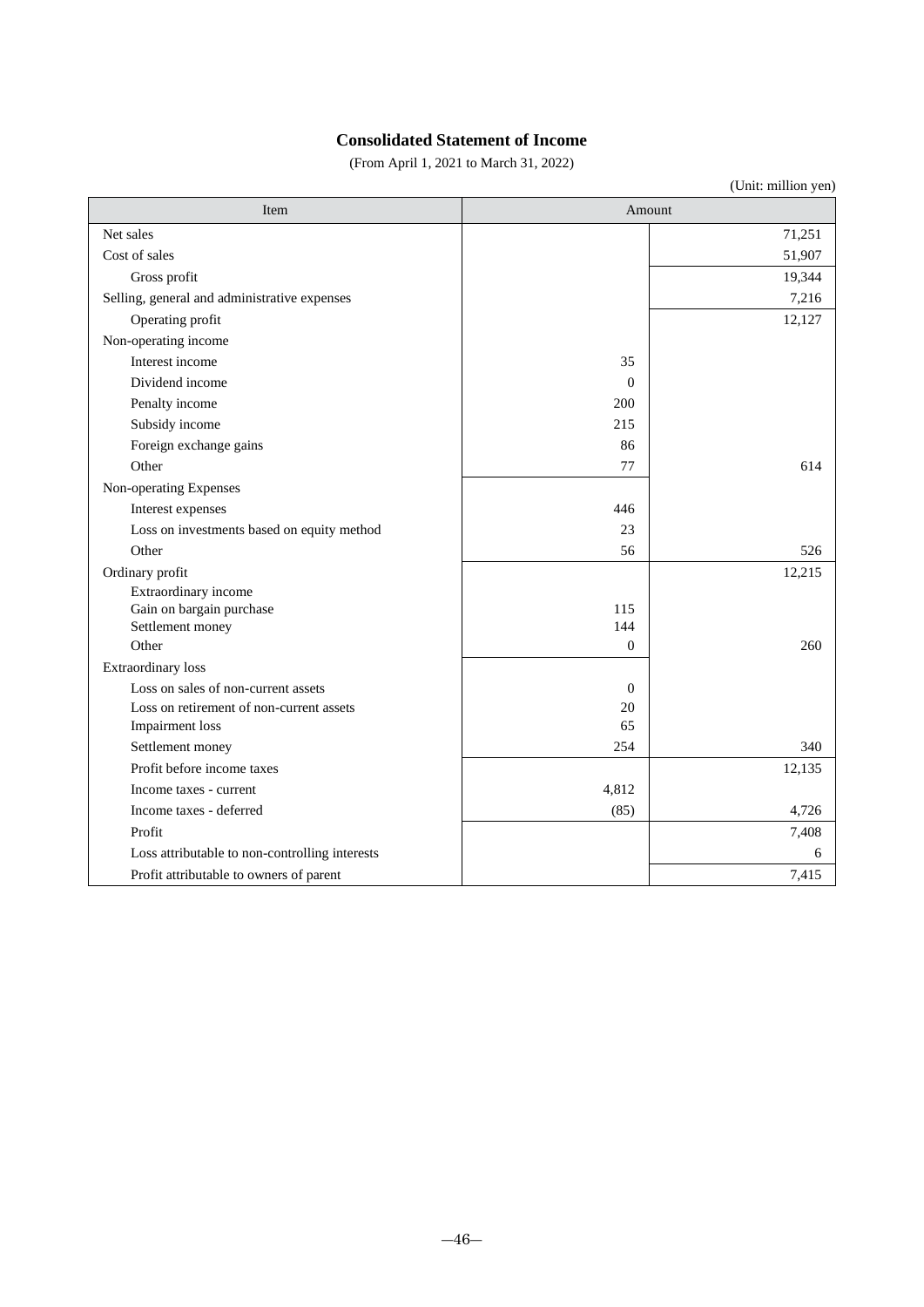## **Non-consolidated Balance Sheet**

(As of March 31, 2022)

| Item                                        | Amount  | Item                                                        | Amount  |
|---------------------------------------------|---------|-------------------------------------------------------------|---------|
| Assets                                      |         | Liabilities                                                 |         |
| Current assets                              | 88,282  | <b>Current liabilities</b>                                  | 12,700  |
| Cash and time deposits                      | 23,403  | Accounts payable - trade                                    | 665     |
| Account receivable                          | 279     | Current portion of long-term<br>borrowings                  | 5,763   |
| Real estate for sale                        | 13,289  | Income taxes payable                                        | 3,465   |
| Real estate for sale in process             | 48.674  | Deposits payable                                            | 1,388   |
| Short-term advance to affiliated<br>company | 490     | Provision for bonuses                                       | 120     |
| Other                                       | 2,149   | Provision for bonuses for directors<br>(and other officers) | 70      |
| Allowance for doubtful accounts             | (4)     | Other                                                       | 1,225   |
| Non-current assets                          | 36,518  | Non-current liabilities                                     | 37,667  |
| Property, plant and equipment               | 16,203  | Long-term borrowings                                        | 36,273  |
| <b>Buildings</b>                            | 6,503   | Long-term guarantee deposited                               | 1,279   |
| Land                                        | 9,639   | Provision for share-based remuneration                      | 57      |
| Other                                       | 61      | Other                                                       | 56      |
| Intangible assets                           | 124     | <b>Total liabilities</b>                                    | 50,367  |
| Other                                       | 124     | Net assets                                                  |         |
| Investments and other assets                | 20,190  | Shareholders' equity                                        | 74,399  |
| Subsidiaries' and affiliates' stocks        | 14,586  | Share capital                                               | 11,965  |
| Long-term advance to affiliated<br>company  | 3,114   | Capital surplus                                             | 6,449   |
| Deferred tax assets                         | 1,033   | Capital reserve                                             | 6,449   |
| Other                                       | 1,577   | Retained earnings                                           | 56,052  |
| Allowance for doubtful accounts             | (121)   | Legal reserve                                               | 13      |
|                                             |         | Other retained earnings                                     | 56,039  |
|                                             |         | Retained earnings brought<br>forward                        | 56,039  |
|                                             |         | Treasury shares                                             | (67)    |
|                                             |         | Valuation and translation adjustments                       | 3       |
|                                             |         | Valuation difference on available-for-<br>sale securities   | 3       |
|                                             |         | Share acquisition rights                                    | 30      |
|                                             |         | Total net assets                                            | 74,432  |
| Total assets                                | 124,800 | Total liabilities and net assets                            | 124,800 |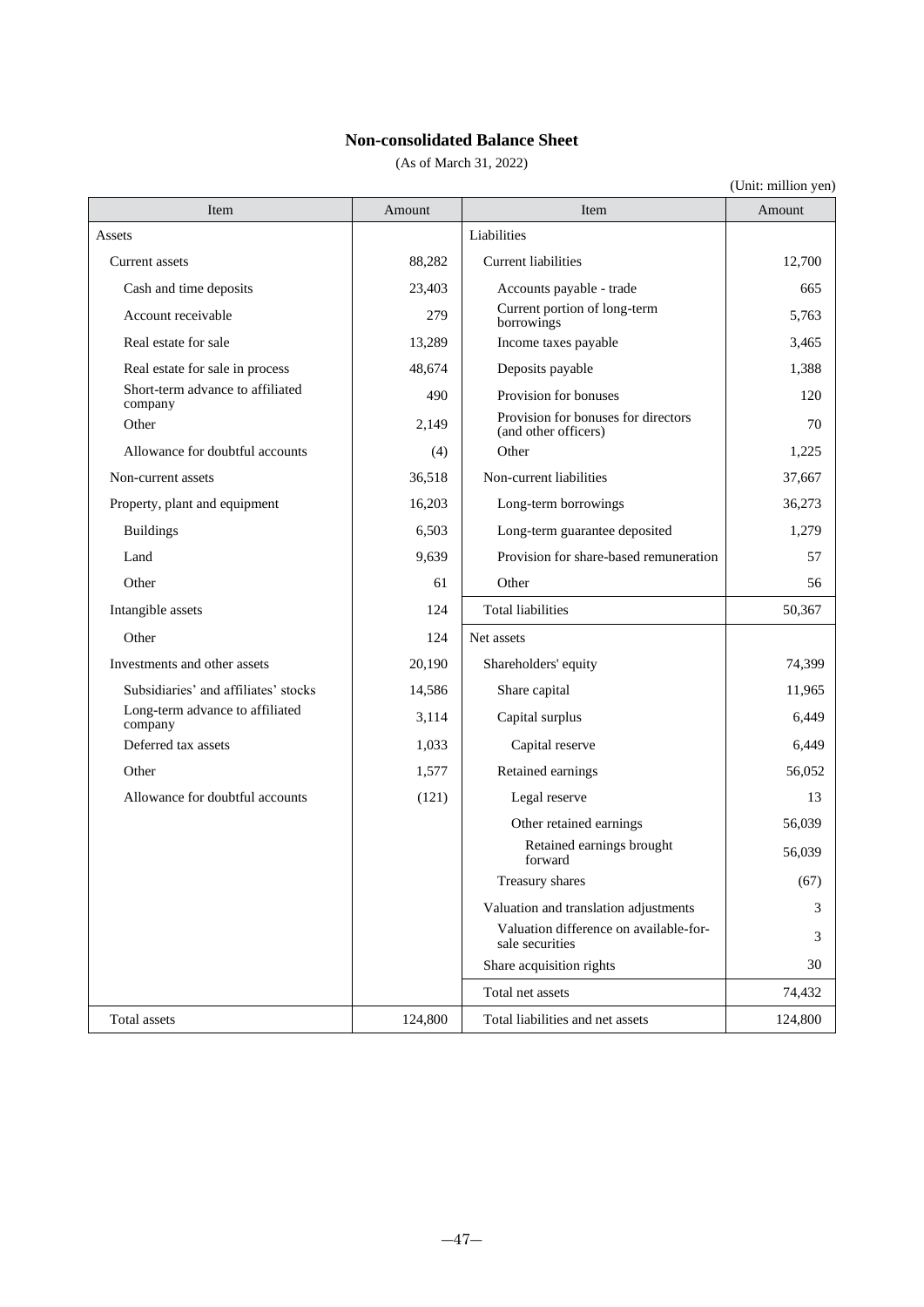## **Non-consolidated Statement of Income**

(From April 1, 2021 to March 31, 2022)

| Item                                                        |          | Amount |
|-------------------------------------------------------------|----------|--------|
| Net sales                                                   |          | 59,563 |
| Cost of sales                                               |          | 39,856 |
| Gross profit                                                |          | 19,706 |
| Selling, general and administrative expenses                |          | 5,406  |
| Operating profit                                            |          | 14,300 |
| Non-operating income                                        |          |        |
| Interest income                                             | 157      |        |
| Dividend income                                             | $\theta$ |        |
| Penalty income                                              | 200      |        |
| Foreign exchange gains                                      | 89       |        |
| Other                                                       | 6        | 453    |
| Non-operating Expenses                                      |          |        |
| Interest expenses                                           | 339      |        |
| Provision of allowance for doubtful accounts                | 39       |        |
| Other                                                       | 18       | 396    |
| Ordinary profit                                             |          | 14,356 |
| Extraordinary income                                        |          |        |
| Settlement money                                            | 144      | 144    |
| <b>Extraordinary</b> loss                                   |          |        |
| Loss on devaluation of subsidiaries' and affiliates' stocks | 542      |        |
| Settlement money                                            | 254      |        |
| Other                                                       | 24       | 821    |
| Profit before income taxes                                  |          | 13,679 |
| Income taxes - current                                      | 4,464    |        |
| Income taxes - deferred                                     | (68)     | 4,395  |
| Profit                                                      |          | 9,284  |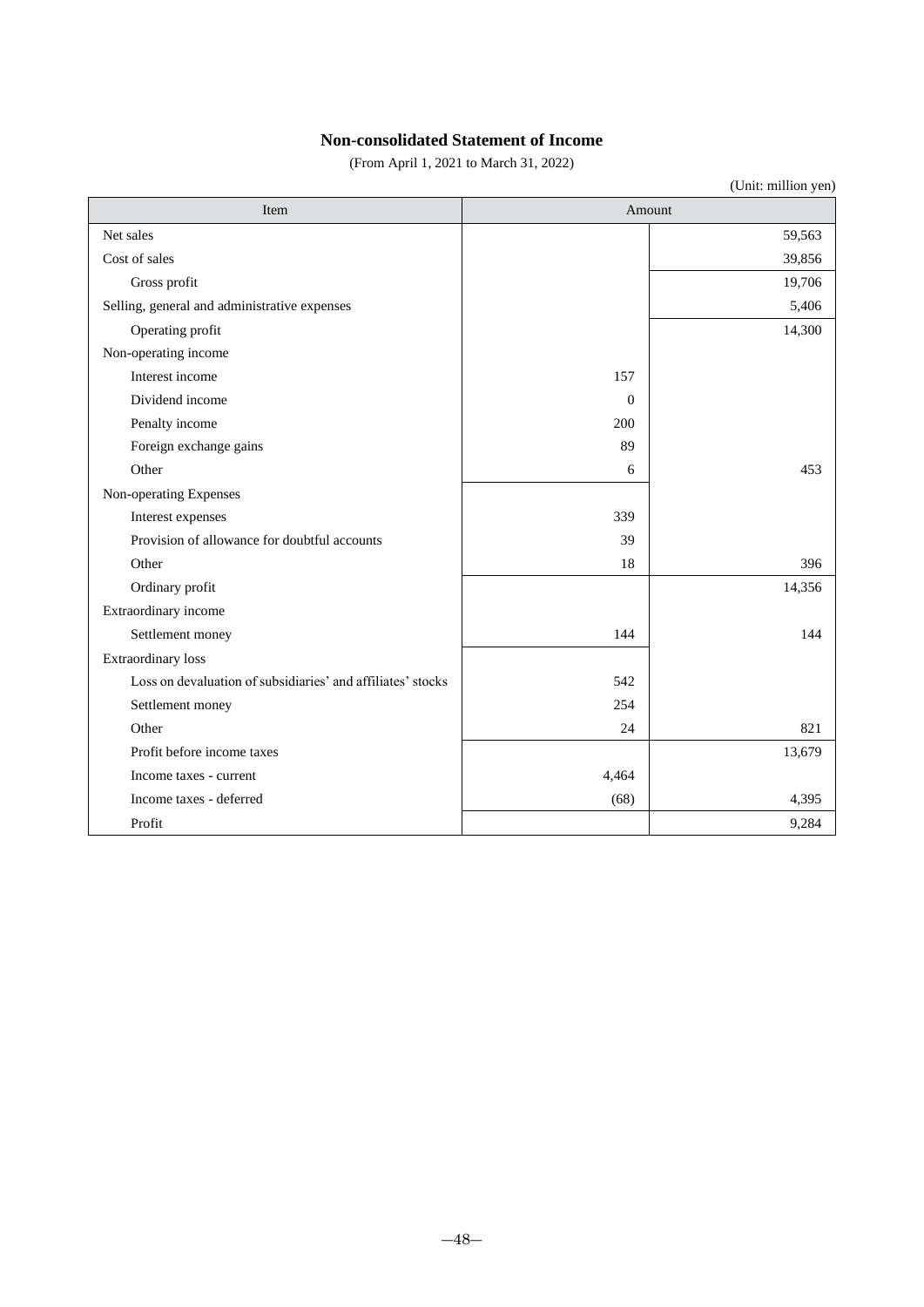#### **Independent Auditor's Report**

May 17, 2022

To the Board of Directors of Sun Frontier Fudousan Co., Ltd.:

BDO Sanyu Tokyo Office, Japan

Hiroshi Saito Designated Partner Engagement Partner Certified Public Accountant

Satoshi Morita Designated Partner Engagement Partner Certified Public Accountant

#### **Opinion**

We have audited the consolidated financial statements, which comprise the consolidated balance sheet, the consolidated statement of income, the consolidated statement of changes in equity and the notes to consolidated financial statements of Sun Frontier Fudosan Co., Ltd. (the "Company") and its consolidated subsidiaries (collectively referred to as the "Group") for the fiscal year from April 1, 2021 to March 31, 2022 in accordance with Article 444, Paragraph 4 of the Companies Act.

In our opinion, the consolidated financial statements referred to above present fairly, in all material respects, the consolidated financial position and the results of operations of the Group for the period, for which the consolidated financial statements were prepared, in accordance with accounting principles generally accepted in Japan.

#### **Basis for Opinion**

We conducted our audit in accordance with auditing standards generally accepted in Japan. Our responsibilities under those standards are further described in the *Auditor's Responsibilities for the Audit of the Consolidated Financial Statements* section of our report. We are independent of the Group in accordance with the ethical requirements that are relevant to our audit of the consolidated financial statements in Japan, and we have fulfilled our other ethical responsibilities in accordance with these requirements. We believe that the audit evidence we have obtained is sufficient and appropriate to provide a basis for our opinion.

#### **Other Information**

Other information consists of the business report and supplementary schedules. Management is responsible for the preparation and disclosure of the other information. The Audit & Supervisory Board Members and the Audit & Supervisory Board are responsible for overseeing the Directors' performance of duties within the maintenance and operation of the reporting process for the other information. The scope of our opinion on the financial statements does not include the other information, and we do not provide our opinion on the other information.

Our responsibility for the audit of the financial statements is to read the other information, and, in doing so, consider whether there is a material inconsistency between the other information and the financial statements or our knowledge obtained during audit, and give attention to whether there are any other indications of material errors in the other information aside from such material inconsistency.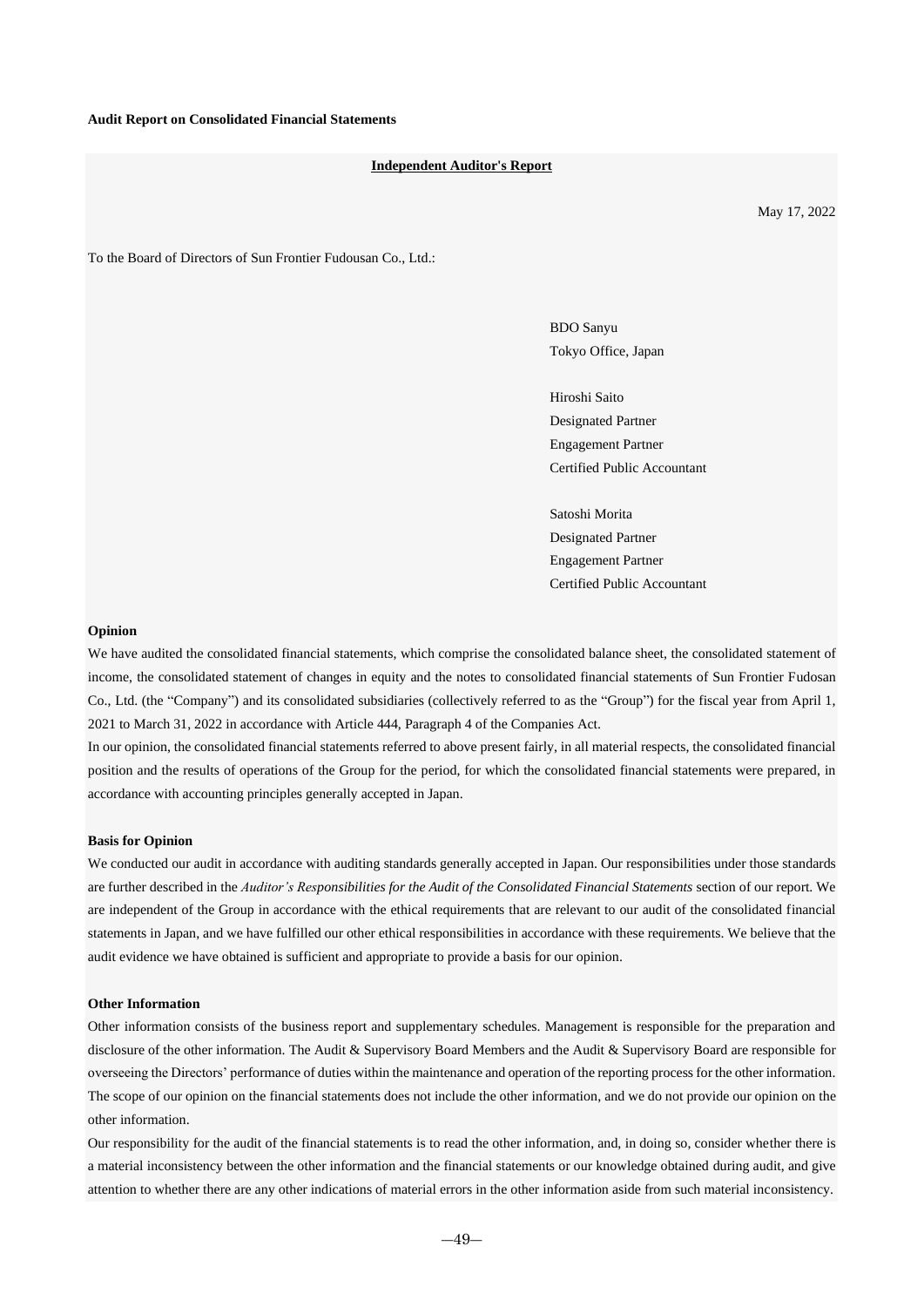If, based on the audit work performed, we determine that there is a material misstatement in the other information, we are required to report such facts.

We have no matters to report with respect to the other information.

## **Responsibilities of Management, the Audit & Supervisory Board Members and the Audit & Supervisory Board for the Consolidated Financial Statements**

Management is responsible for the preparation and fair presentation of the consolidated financial statements in accordance with accounting principles generally accepted in Japan, including the design, implementation and maintenance of such internal control as management determines is necessary to enable the preparation and fair presentation of consolidated financial statements that are free from material misstatement, whether due to fraud or error.

In preparing the consolidated financial statements, management is responsible for assessing whether it is appropriate to prepare the consolidated financial statements with the assumption of the Group's ability to continue as a going concern, disclosing, as applicable, matters related to going concern in accordance with accounting principles generally accepted in Japan.

The Audit & Supervisory Board Members and the Audit & Supervisory Board are responsible for overseeing the Directors' performance of their duties including the design, implementation and maintenance of the Group's financial reporting process.

#### **Auditor's Responsibilities for the Audit of the Consolidated Financial Statements**

Our objectives are to obtain reasonable assurance about whether the consolidated financial statements as a whole are free from material misstatement, whether due to fraud or error, and to issue an auditor's report that includes our opinion on the consolidated financial statements based on our audit from an independent point of view. Misstatements can arise from fraud or error and are considered material if, individually or in the aggregate, they could reasonably be expected to influence the economic decisions of users taken on the basis of these consolidated financial statements.

As part of our audit in accordance with auditing standards generally accepted in Japan, we exercise professional judgment and maintain professional skepticism throughout the audit. We also:

- Identify and assess the risks of material misstatement of the consolidated financial statements, whether due to fraud or error, and design and perform audit procedures responsive to those risks. The procedures selected to be applied depend on the auditor's judgment. In addition, obtain audit evidence that is sufficient and appropriate to provide a basis for our opinion.
- Obtain, in making those risk assessments, an understanding of internal control relevant to the audit in order to design audit procedures that are appropriate in the circumstances, while the objective of the audit of the consolidated financial statements is not to express an opinion on the effectiveness of the Group's internal control.
- Evaluate the appropriateness of accounting policies used by management and their method of application, as well as the reasonableness of accounting estimates and related disclosures made by management.
- Conclude on the appropriateness of management's use of the going concern basis for preparing the consolidated financial statements and based on the audit evidence obtained, whether a material uncertainty exists related to events or conditions that may cast significant doubt on the Group's ability to continue as a going concern. If we conclude that a material uncertainty exists, we are required to draw attention in our auditor's report to the related disclosures in the consolidated financial statements or, if such disclosures are inadequate, to express a qualified opinion with exceptions on the consolidated financial statements. Our conclusions are based on the audit evidence obtained up to the date of our auditor's report. However, future events or conditions may cause the Group to cease to continue as a going concern.
- Evaluate whether the presentation and disclosures in the consolidated financial statements are in accordance with accounting standards generally accepted in Japan, the overall presentation, structure and content of the consolidated financial statements, including the disclosures, and whether the consolidated financial statements represent the underlying transactions and events in a manner that achieves fair presentation.
- Obtain sufficient appropriate audit evidence regarding the financial information of the entities or business activities within the Group to express an opinion on the consolidated financial statements. We are responsible for the direction, supervision and performance of the group audit. We remain solely responsible for our audit opinion.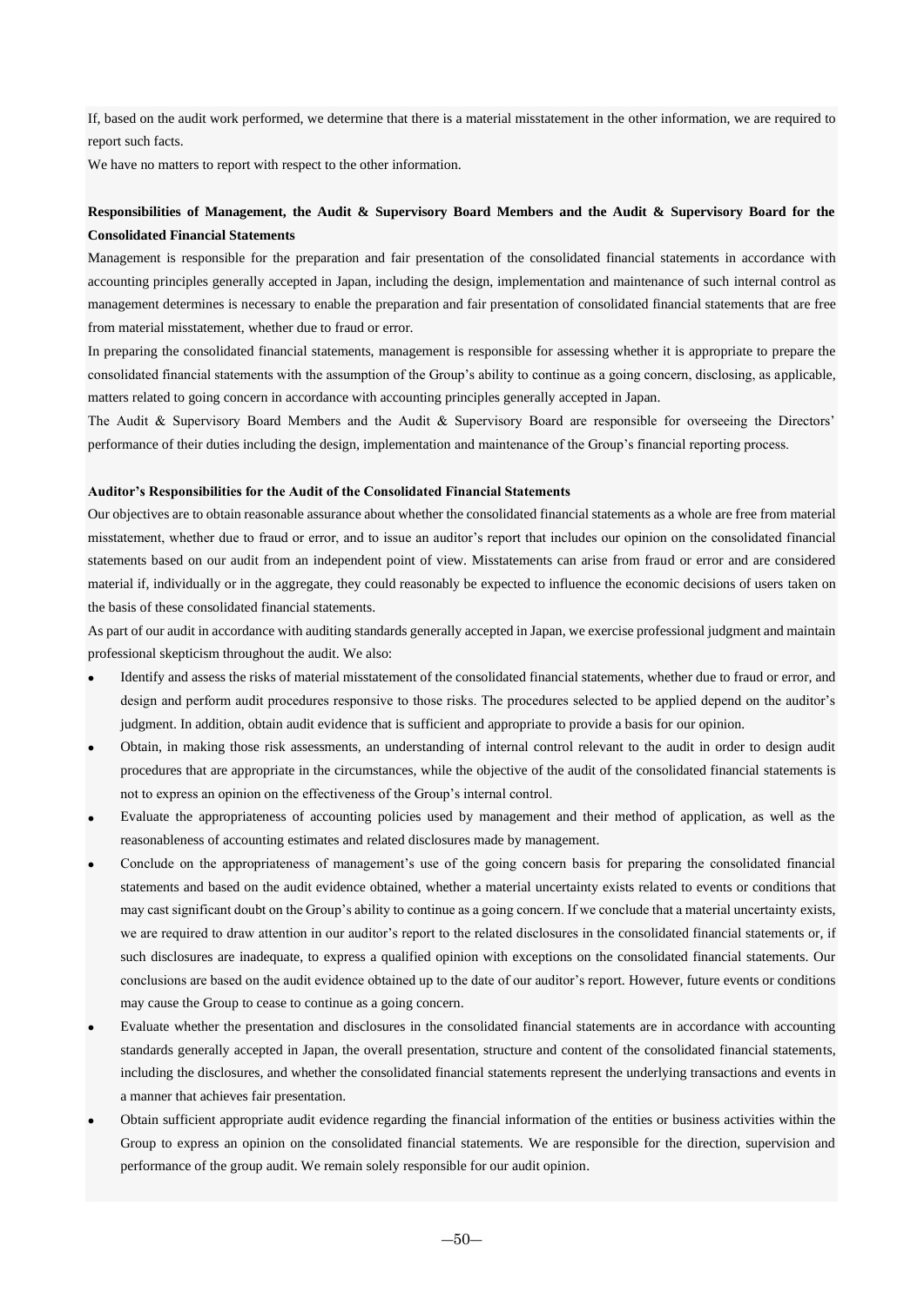We communicate with the Audit & Supervisory Board Members and the Audit & Supervisory Board regarding, among other matters, the planned scope and timing of the audit, significant audit findings, including any significant deficiencies in internal control that we identify during our audit.

We also provide the Audit & Supervisory Board Members and the Audit & Supervisory Board with a statement that we have complied with relevant ethical requirements regarding independence, and communicate with them all relationships and other matters that may reasonably be thought to bear on our independence, and where applicable, related safeguards in order to eliminate or reduce obstruction factors.

## **Interest Required to Be Disclosed by the Certified Public Accountants Act of Japan**

Our firm and the designated engagement partners do not have any interest in the Group which is required to be disclosed pursuant to the provisions of the Certified Public Accountants Act of Japan.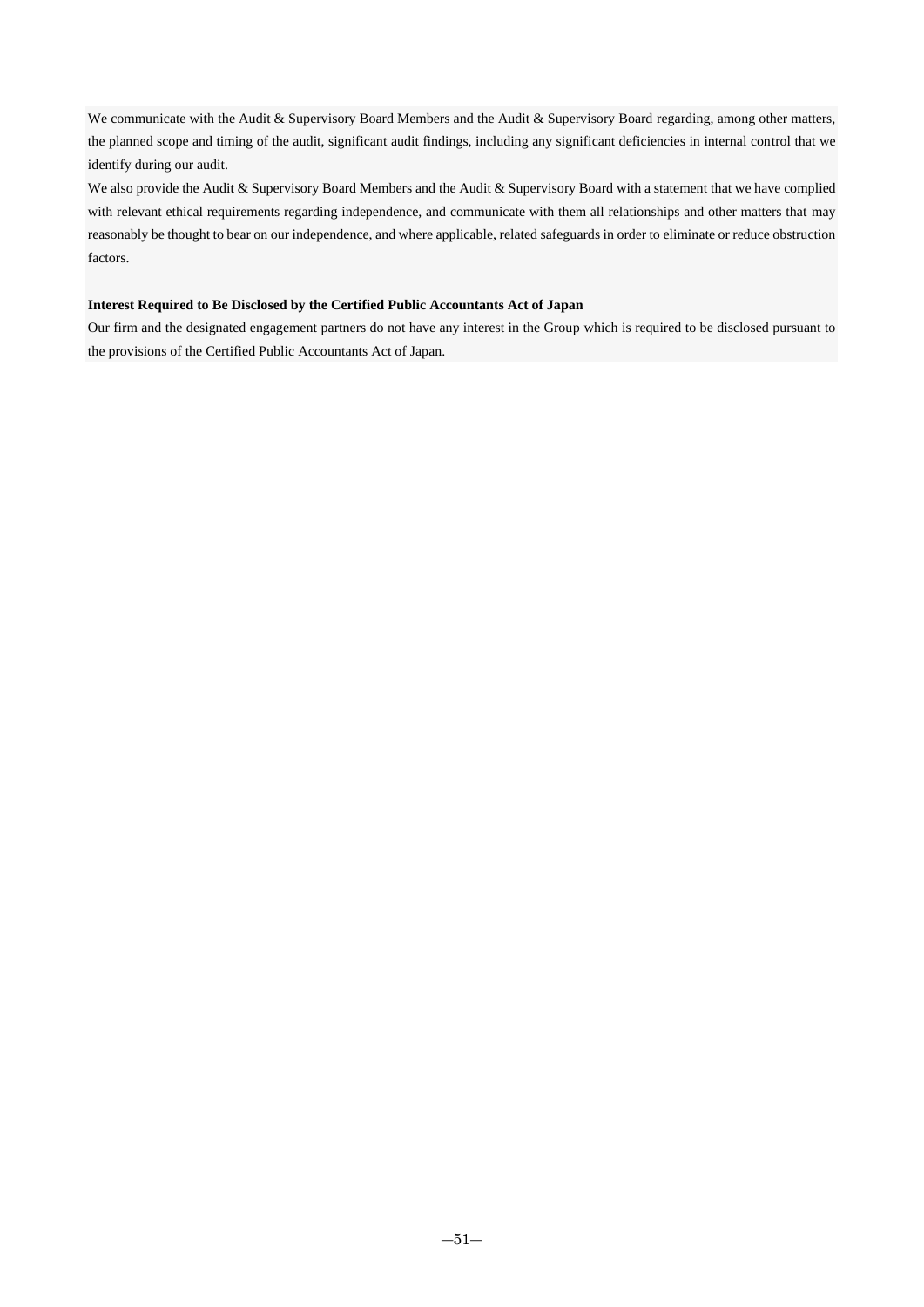#### **Independent Auditor's Report**

May 17, 2022

To the Board of Directors of Sun Frontier Fudousan Co., Ltd.:

BDO Sanyu Tokyo Office, Japan

Hiroshi Saito Designated Partner Engagement Partner Certified Public Accountant

Satoshi Morita Designated Partner Engagement Partner Certified Public Accountant

#### **Opinion**

We have audited the non-consolidated financial statements, which comprise the non-consolidated balance sheet, the non-consolidated statement of income, the non-consolidated statement of changes in equity and the notes to non-consolidated financial statements, and the supplementary schedules (the "financial statements and others") of Sun Frontier Fudousan Co., Ltd. (the "Company") as at March 31, 2022 and for the fiscal year from April 1, 2021 to March 31, 2022 in accordance with Article 436, Paragraph 2, Item 1 of the Companies Act.

In our opinion, the financial statements and others referred to above present fairly, in all material respects, the financial position and the results of operations of the Company for the period, for which the financial statements and others were prepared, in accordance with accounting principles generally accepted in Japan.

#### **Basis for Opinion**

We conducted our audit in accordance with auditing standards generally accepted in Japan. Our responsibilities under those standards are further described in the Auditor's Responsibilities for the Audit of the Financial Statements and Others section of our report. We are independent of the Company in accordance with the ethical requirements that are relevant to our audit of the non-consolidated financial statements in Japan, and we have fulfilled our other ethical responsibilities in accordance with these requirements. We believe that the audit evidence we have obtained is sufficient and appropriate to provide a basis for our opinion.

#### **Other Information**

Other information consists of the business report and supplementary schedules. Management is responsible for the preparation and disclosure of the other information. The Audit & Supervisory Board Members and the Audit & Supervisory Board are responsible for overseeing the Directors' performance of duties within the maintenance and operation of the reporting process for the other information. The scope of our opinion on the financial statements does not include the other information, and we do not provide our opinion on the other information.

Our responsibility for the audit of the financial statements is to read the other information, and, in doing so, consider whether there is a material inconsistency between the other information and the financial statements or our knowledge obtained during audit, and give attention to whether there are any other indications of material errors in the other information aside from such material inconsistency.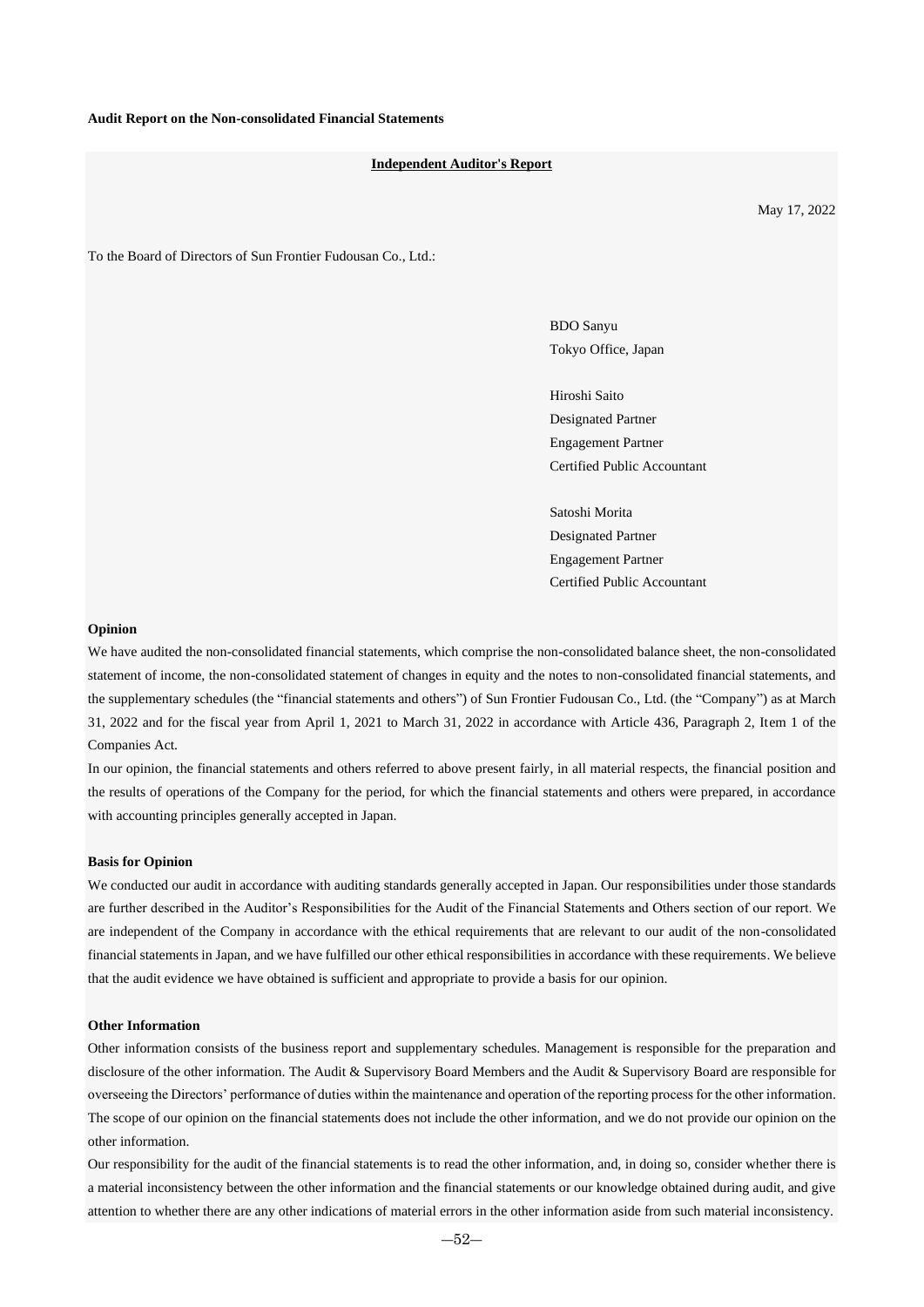If, based on the audit work performed, we determine that there is a material misstatement in the other information, we are required to report such facts.

We have no matters to report with respect to the other information.

## **Responsibilities of Management, the Audit & Supervisory Board Members and the Audit & Supervisory Board for the Financial Statements and Others**

Management is responsible for the preparation and fair presentation of the financial statements and others in accordance with accounting principles generally accepted in Japan, including the design, implementation and maintenance of and for such internal control as management determines is necessary to enable the preparation and fair presentation of financial statements and others that are free from material misstatement, whether due to fraud or error.

In preparing the financial statements and others, management is responsible for assessing whether it is appropriate to prepare the financial statements and others with the assumption of the Company's ability to continue as a going concern, disclosing matters related to going concern, as applicable in accordance with accounting principles generally accepted in Japan.

The Audit & Supervisory Board Members and the Audit & Supervisory Board are responsible for overseeing the Directors' performance of their duties including the design, implementation and maintenance of the Company's financial reporting process.

#### **Auditor's Responsibilities for the Audit of the Financial Statements and Others**

Our objectives are to obtain reasonable assurance about whether the financial statements and others as a whole are free from material misstatement, whether due to fraud or error, and to issue an auditor's report that includes our opinion on the financial statements and others based on our audit from an independent point of view. Misstatements can arise from fraud or error and are considered material if, individually or in the aggregate, they could reasonably be expected to influence the economic decisions of users taken on the basis of these financial statements and others.

As part of our audit in accordance with auditing standards generally accepted in Japan, we exercise professional judgment and maintain professional skepticism throughout the audit. We also:

- Identify and assess the risks of material misstatement of the financial statements and others, whether due to fraud or error, and design and perform audit procedures responsive to those risks. The procedures selected to be applied depend on the auditor's judgment. In addition, obtain audit evidence that is sufficient and appropriate to provide a basis for our opinion.
- Obtain, in making those risk assessments, an understanding of internal control relevant to the audit in order to design audit procedures that are appropriate in the circumstances, while the objective of the audit of the financial statements and others is not to express an opinion on the effectiveness of the Company's internal control.
- Evaluate the appropriateness of accounting policies used by management and their method of application, as well as the reasonableness of accounting estimates and related disclosures made by management.
- Conclude on the appropriateness of management's use of the going concern basis for preparing the financial statements and others and based on the audit evidence obtained, whether a material uncertainty exists related to events or conditions that may cast significant doubt on the Company's ability to continue as a going concern. If we conclude that a material uncertainty exists, we are required to draw attention in our auditor's report to the related disclosures in the financial statements and others or, if such disclosures are inadequate, to express a qualified opinion with exceptions on the financial statements and others. Our conclusions are based on the audit evidence obtained up to the date of our auditor's report. However, future events or conditions may cause the Company to cease to continue as a going concern.
- Evaluate whether the presentation and disclosures in the financial statements and others are in accordance with accounting standards generally accepted in Japan, the overall presentation, structure and content of the financial statements and others, including the disclosures, and whether the financial statements and others represent the underlying transactions and events in a manner that achieves fair presentation.

We communicate with the Audit & Supervisory Board Members and the Audit & Supervisory Board regarding, among other matters, the planned scope and timing of the audit, significant audit findings, including any significant deficiencies in internal control that we identify during our audit.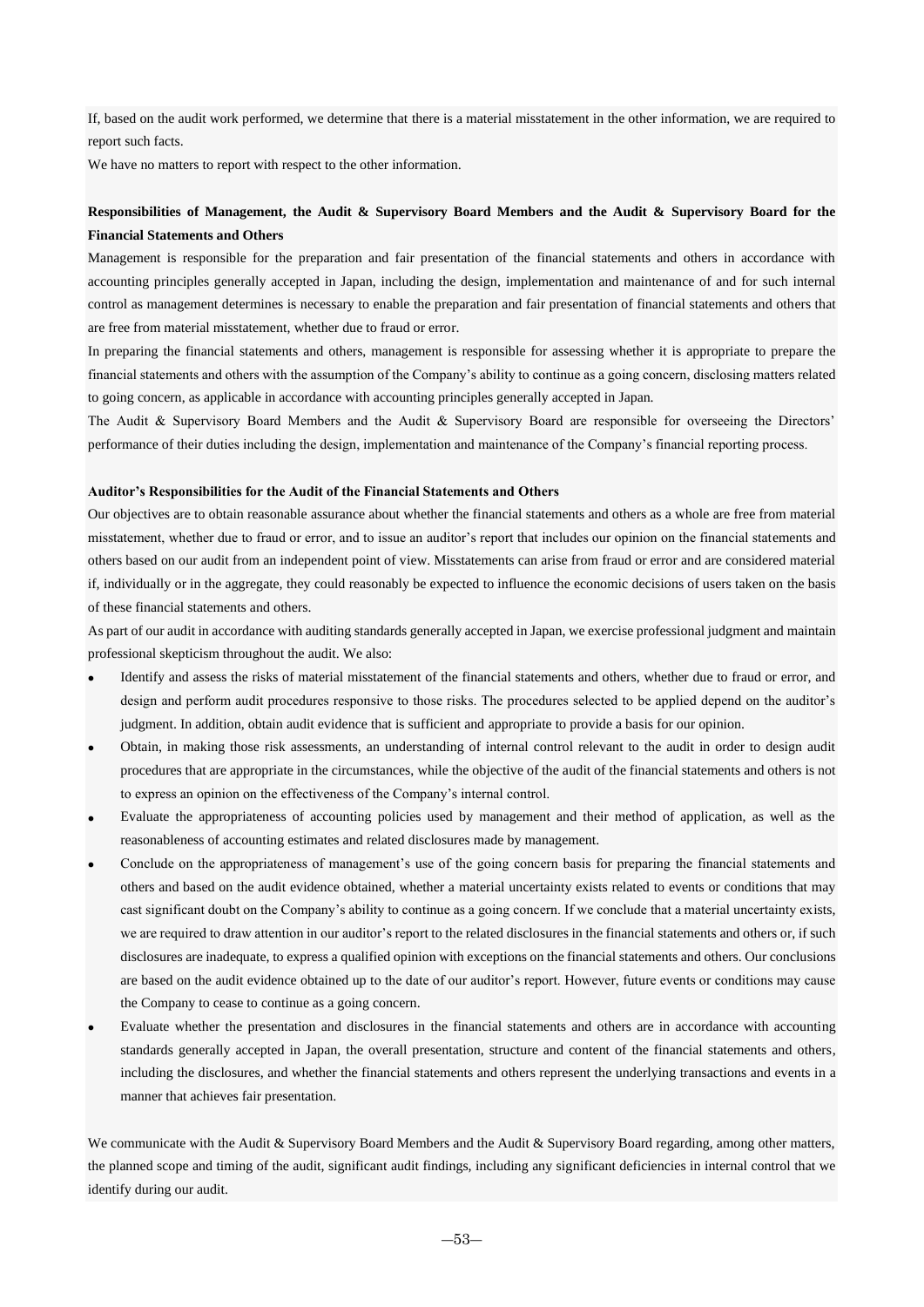We also provide the Audit & Supervisory Board Members and the Audit & Supervisory Board with a statement that we have complied with relevant ethical requirements regarding independence, and communicate with them all relationships and other matters that may reasonably be thought to bear on our independence, and where applicable, related safeguards in order to eliminate or reduce obstruction factors.

### **Interest Required to Be Disclosed by the Certified Public Accountants Act of Japan**

Our firm and the designated engagement partners do not have any interest in the Company which is required to be disclosed pursuant to the provisions of the Certified Public Accountants Act of Japan.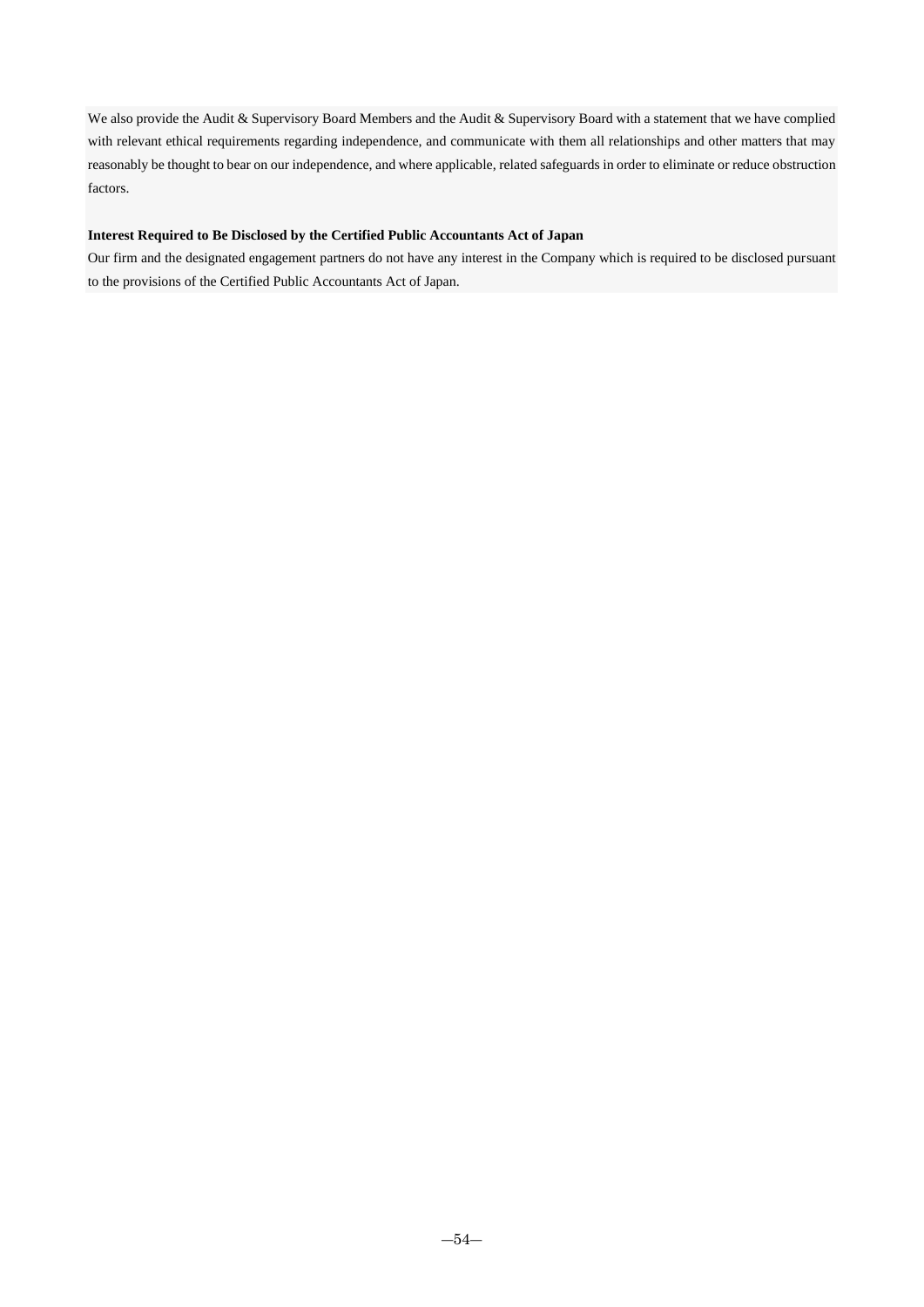## **Audit Report**

The Audit & Supervisory Board, having received a report from each Audit & Supervisory Board Member on the method and results of his or her audit on the performance of duties of directors during the 23rd fiscal year from April 1, 2021 to March 31, 2022, and, as a result of discussion, does hereby report the results of audit as follows:

### **1. Auditing method and its contents**

- (1) In addition to formulating audit policy and annual audit plans and receiving reports concerning the status and results of audits conducted by each Audit & Supervisory Board Member, we received reports from directors and the accounting auditors regarding the performance of their duties and sought explanations when deemed necessary.
- (2) Each Audit & Supervisory Board Member, in accordance with audit standards, policy and plans formulated by the Audit & Supervisory Board, sought to facilitate mutual understanding with directors, the internal auditing section and other employees, gathered information and worked to improve the environment for conducting audits. Accordingly, the Audit & Supervisory Board Members conducted the following audit:
	- (i) In addition to attending meetings of the Board of Directors and other important meetings, the Audit  $\&$  Supervisory Board Members received reports from directors and other employees regarding the performance of their duties, and when deemed necessary, sought explanations, perused important documents including matters subject to executive approval, and conducted examinations of conditions of business and assets at the head office and other major business offices. In addition, opinions were exchanged regularly with the representative directors.
	- (ii) The Audit & Supervisory Board Members also periodically received reports from directors and other employees, in accordance with the auditing standards for internal control systems established by the Audit & Supervisory Board, sought explanations as necessary, and expressed their opinions regarding the contents of resolutions by the Board of Directors concerning the development of systems stipulated in Article 100, Paragraphs 1 and 3 of the Enforcement Regulations of the Companies Act, which are necessary to ensure that directors' performance of their duties is in conformity with laws and regulations and the Articles of Incorporation of the Company and to ensure the appropriateness of operations of the Company and its subsidiaries, as described in the business report, as well as the status of the building and management of the system developed pursuant to such resolutions (internal control system).
	- (iii) With regard to subsidiaries, the Audit & Supervisory Board Members worked to communicate and exchange information with the Directors and Audit & Supervisory Board Members, etc. of the subsidiaries, attended the Board of Directors meetings of the subsidiaries as necessary, received reports on the business and financial condition of the subsidiaries, and expressed their opinions.

Based on the above methods, we have reviewed the business report and supplementary schedules attached thereto for the relevant fiscal year.

(iv) We monitored and verified whether or not the accounting auditor has properly carried out audits while maintaining its independence. We also received reports from the accounting auditor on the performance of its duties and have asked it to provide explanations when necessary. In addition, we sought explanations as necessary, upon having received notice from the accounting auditor that the "systems for ensuring that the performance of the duties is being carried out properly" (matters stipulated in each item of Article 131 of the Regulation on Corporate Accounting) have been developed in accordance with the "Quality Control Standard for Audit" (Business Accounting Council, October 28, 2005), etc.

Based on the methods described above, we reviewed the Non-consolidated Financial Statements (Non-consolidated balance sheet, Non-consolidated statement of income, Non-consolidated statement of changes in equity, and Notes to nonconsolidated financial statements), supplementary schedules attached thereto, and the Consolidated Financial Statements (Consolidated balance sheet, Consolidated statement of income, Consolidated statement of changes in equity, and Notes to consolidated financial statements).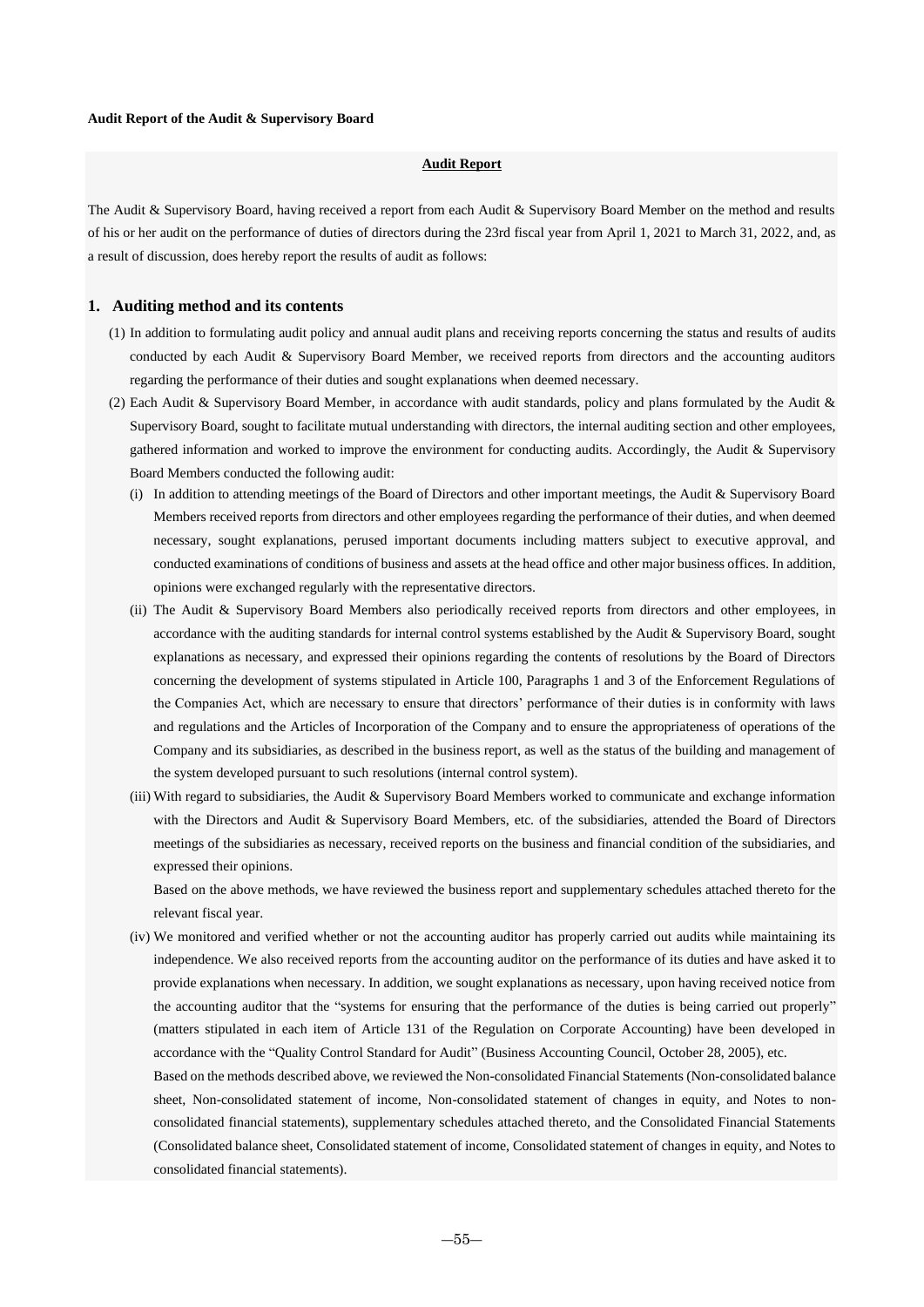## **2. Audit Results**

- (1) Audit results of the Business Report, etc.
	- (i) We deem that the Business Report and supplementary schedules attached thereto fairly represent the situation of the Company in accordance with relevant laws and regulations, and the Articles of Incorporation.
	- (ii) We deem there to be no misconduct or material fact constituting a violation of relevant laws and regulations, or the Articles of Incorporation, regarding the Directors in performing their duties.
	- (iii) We deem that resolutions of the content of the Business Report and Board of Directors regarding the internal control systems are appropriate in content. We also deem there to be no issues to be pointed out with respect to the Directors in performing their duties regarding the internal control systems.
- (2) Audit results of the Non-consolidated Financial Statements and supplementary schedules attached thereto We deem that the methods and results of audits performed by the accounting auditor, BDO Sanyu are appropriate.
- (3) Audit results of the Consolidated Financial Statements

We deem that the methods and results of audits performed by the accounting auditor, BDO Sanyu are appropriate.

May 17, 2022

Sun Frontier Fudousan Co., Ltd. Audit & Supervisory Board Audit & Supervisory Board Member (full-time) Kouichi Shinada Outside Audit & Supervisory Board Member Koichi Moriya Outside Audit & Supervisory Board Member Hidetaka Tanaka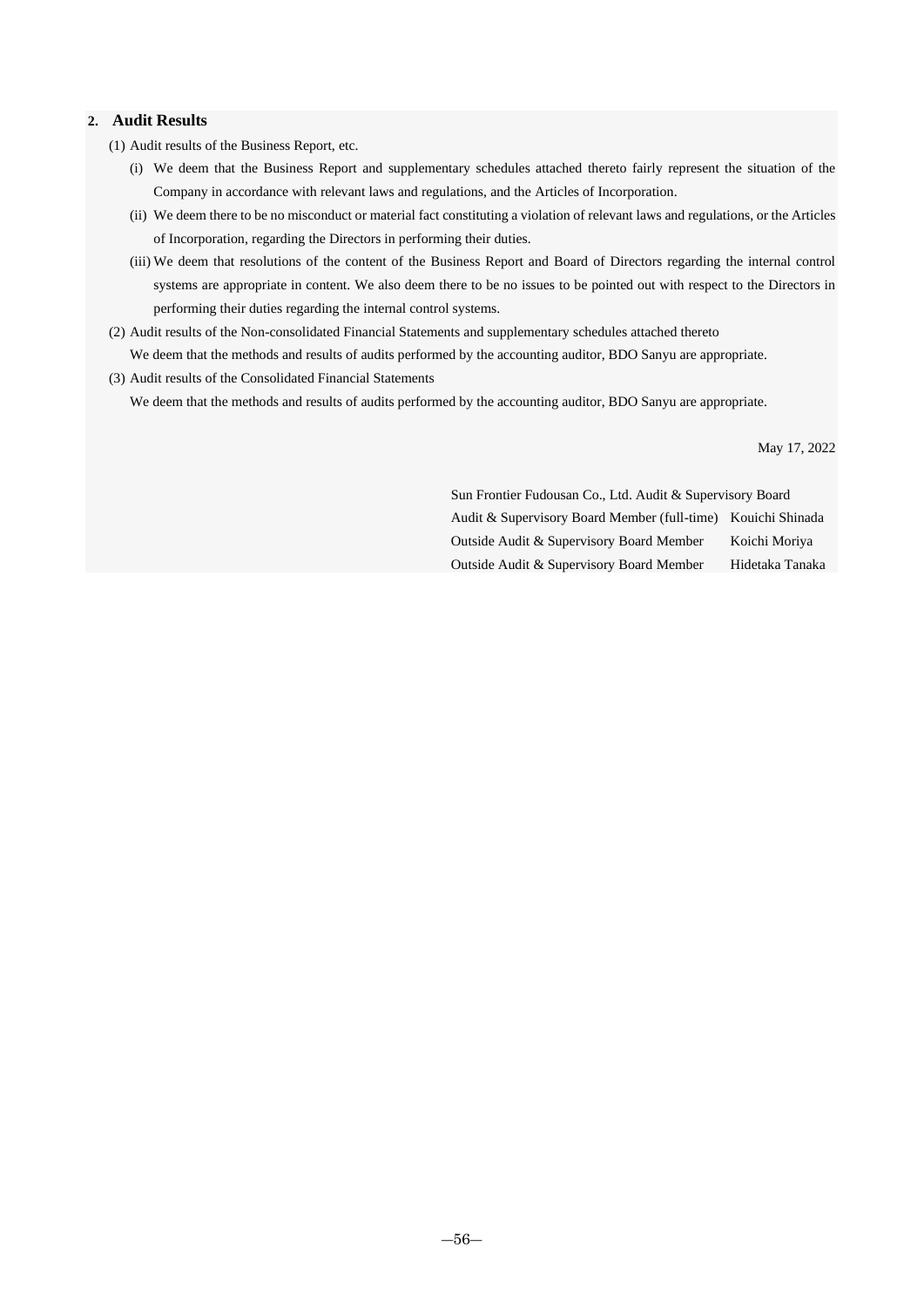〈Note〉